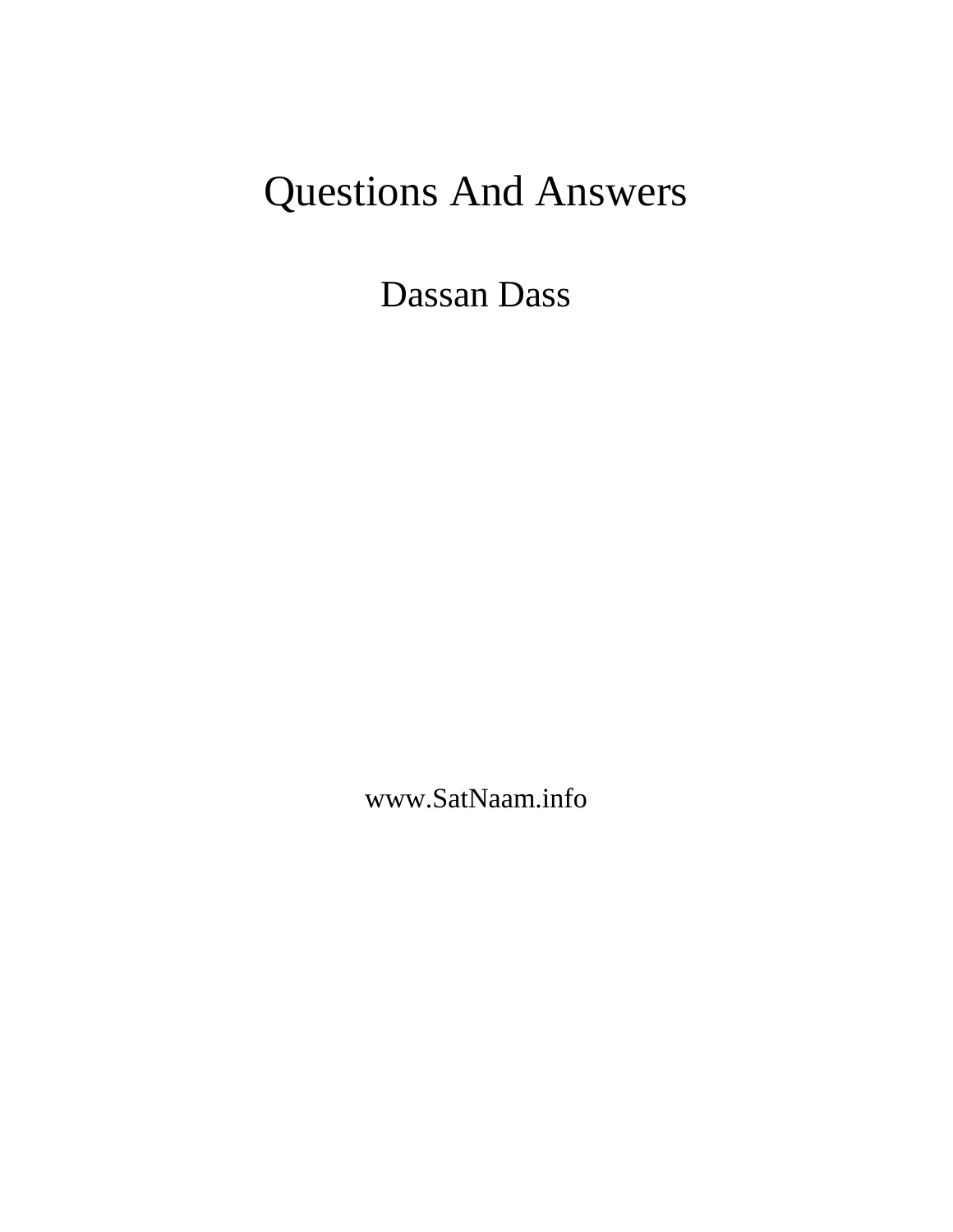#### **Questions & Answers**

Copyright © 2012 by [www.SatNaam.info](http://www.satnaam.info/)

First Edition December 2012

*All rights reserved. However, do feel free to use any part of this book for inspiring others just mention where you got the information from i.e. Dassan Dass. You can also help distribute the books by purchasing them online from the website. This is a not-for- profit Seva project done on a volunteer basis – so feel free to join in.*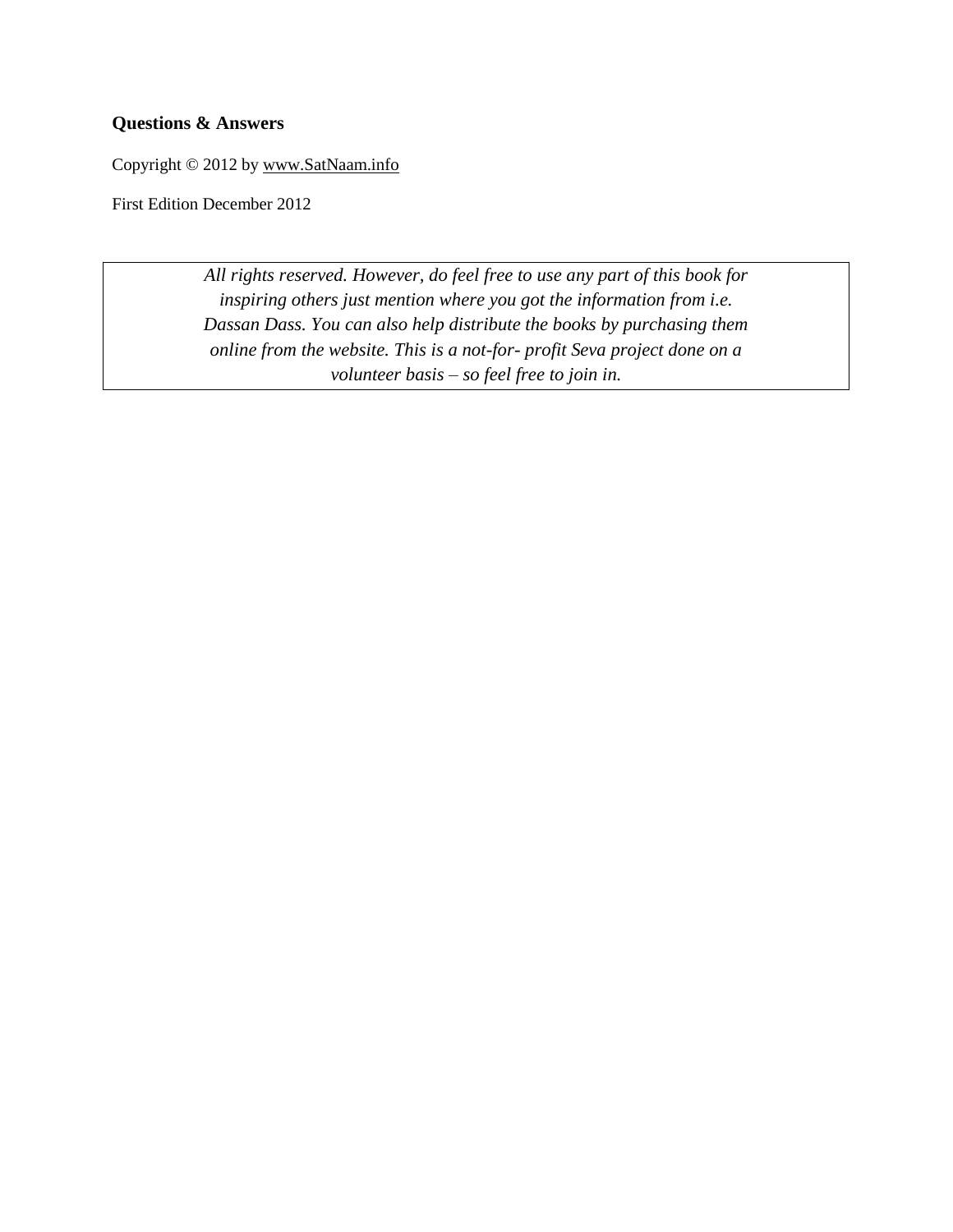| 14 |
|----|
|    |
|    |
|    |
|    |
|    |
|    |
|    |

## **CONTENTS**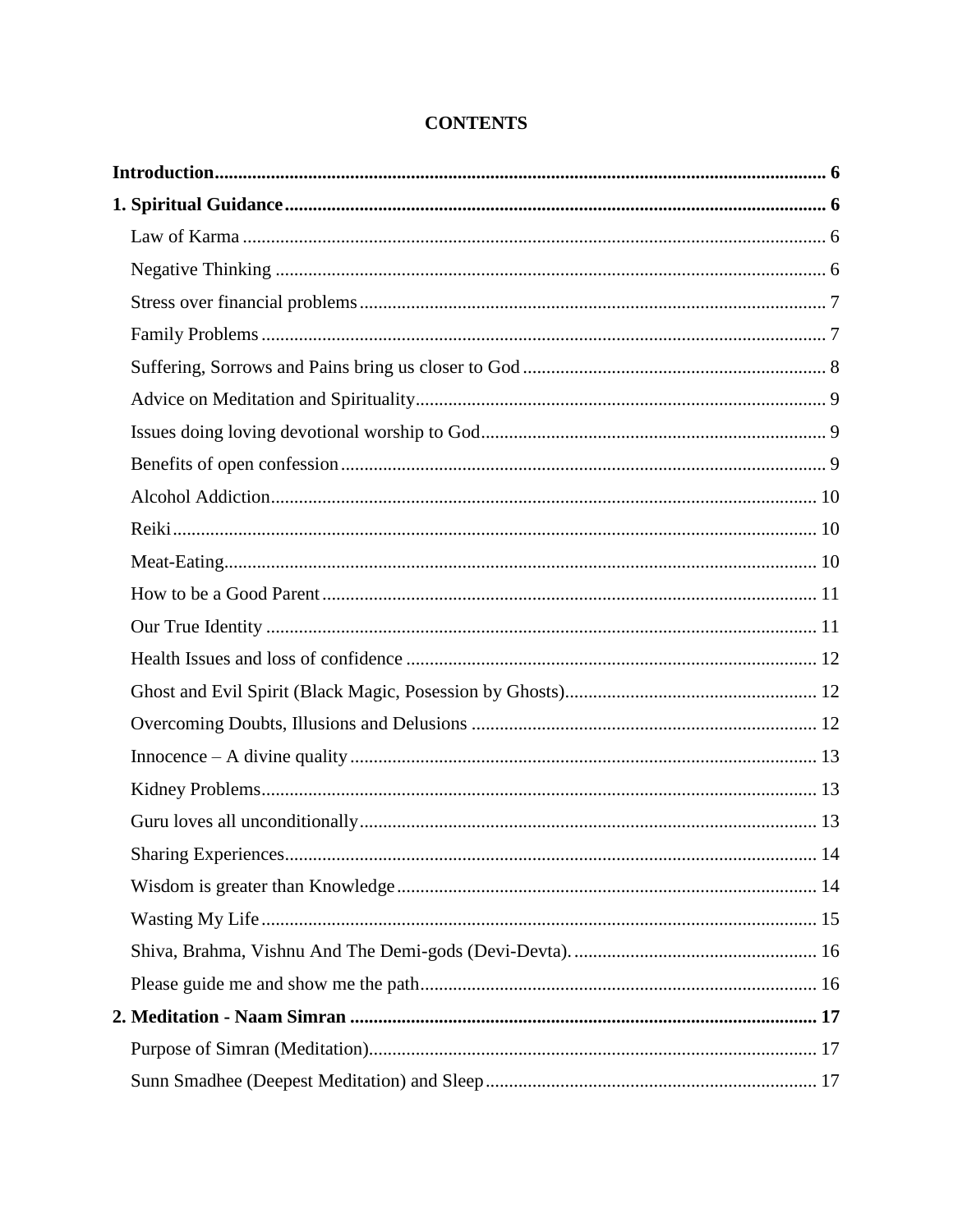|                                                                                  | 29 |
|----------------------------------------------------------------------------------|----|
|                                                                                  |    |
|                                                                                  |    |
|                                                                                  |    |
|                                                                                  |    |
|                                                                                  |    |
|                                                                                  |    |
| How to understand true meaning of Guru Granth Sahib Ji (Sikh Holy Scripture)  34 |    |
|                                                                                  |    |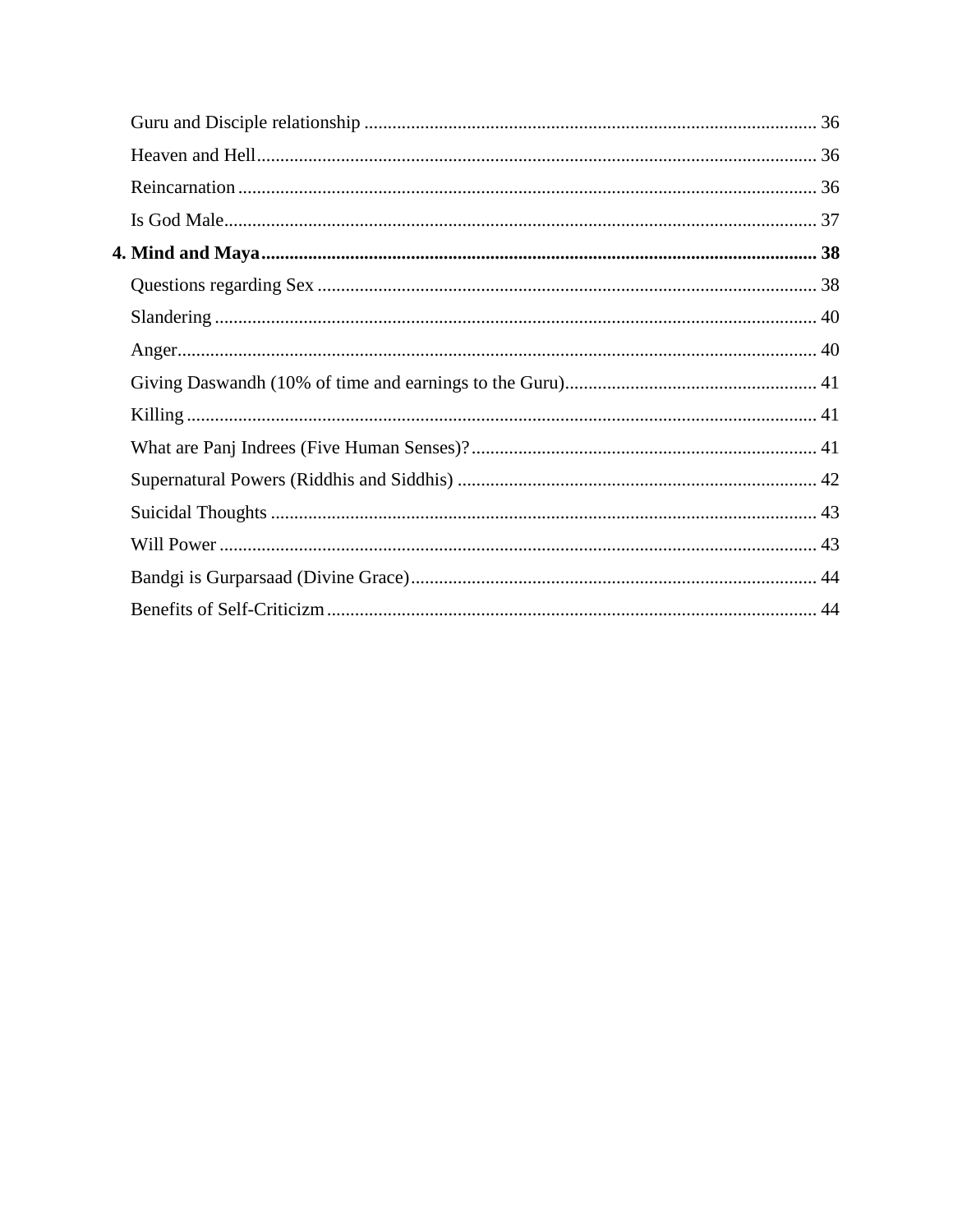#### <span id="page-5-0"></span>**Introduction**

Dassan Dass Ji has answered many questions over the years. A summary is put together here so we can all benefit. Getting our questions clarified and doubts resolved is an important first step on the spiritual path. Once our questions and doubts go, then we can progress onto firm faith, love and devotion for the lotus feet of our Guru. Also if you have any questions of your own feel free to email [DassanDas@gmail.com](mailto:DassanDas@gmail.com) .

## <span id="page-5-1"></span>**1. Spiritual Guidance**

#### <span id="page-5-2"></span>**Law of Karma**

**QUESTION:** We live our life by our sanskars and karmas and in the process create new karmas, how to come out of this vicious circle while living a very active life. My second question is whether occasional drinking is an hurdle in path of spiritualism. I read an aticle on your site and am approaching you for your guidance

**ANSWER:** The sanskaras are a result of your karams – so Asat Karams(untrue deeds) will bring your sorrow and pain and Sat Karams(true deeds) will bring you happiness and smoothness, when you keep on accummulating Sat karams and stay away from the Asat karams or when your Sat Karams keep on outweighing your Asat karams and you keep on accummulating more and more Sat Karams then a time comes in when your Sat Karams reach that level when the God is pleased on you and gives you the Gur Parsaad – this Gur Parsaad is Naam, Naak Ki Kamai, Puran Bandgi and Seva, and when you get this Gur Parsaad and you dedicate yourself to the Seva of this Gur Parsaad with Tunn Munn and Dhan – complete surrender to the Guru and Akal Purakh Ji, with faith and trust, love and devotion then a time comes when your Bandgi goes in to the Puran Awastha and recognized by the Akal Purakh and at that time all your lekha Jokha is finished and you come out of the cycle of life and death, what to talk of the vicious circle of the Karmas and Sanskaras – then all your Karams become Sat Karams and you can live a life of SAT – Sat Karams. Sat Karams are those which are not performed under the influence of panj doots and desires. Anything that distorts your mind and body is not good for you, weather it is tobacco or alcohal or anything else. So drinks don't go along with the Bandgi or Bandgi doesn't go with the drinks, tobacco or any such things which will distort your mind and body.

## <span id="page-5-3"></span>**Negative Thinking**

**QUESTION:** How should i control my thinking which is negative thinking, thinking stupids things e.g. what others think of me and other negative thinking under the panj doots and desires.

**ANSWER:** It is very simple to do so – Just dedicate yourself to the service of satnaam by doing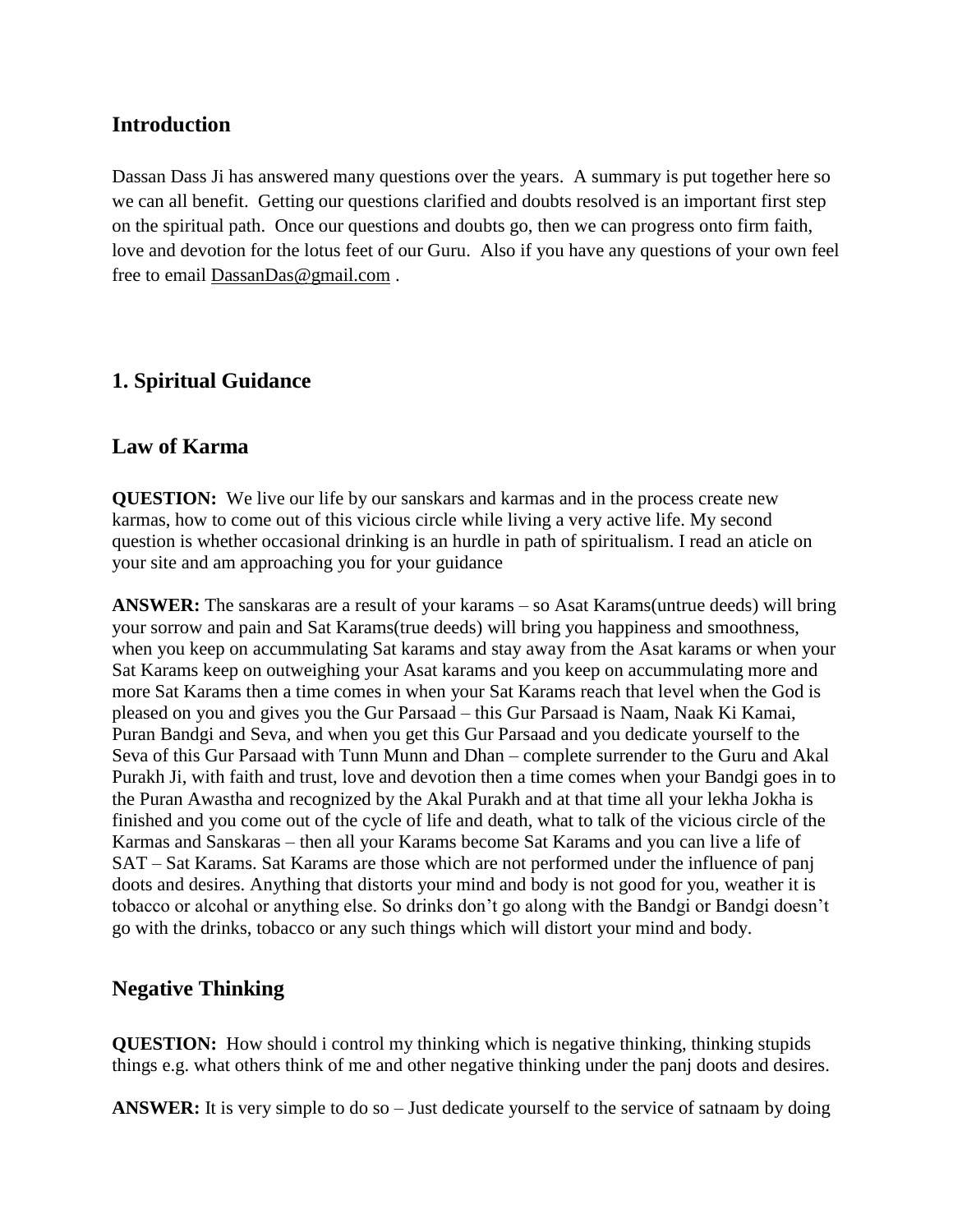satnaam simran as long as as you can do and as much as you can do. Whenever you get a stupid thought just kill it by reciting satnaam satnaam satnaam satnaam satnaam. Just stay focused on satnaam and the stupid thoughts will diminish

#### <span id="page-6-0"></span>**Stress over financial problems**

**QUESTION:** Over the past few years, I have been experiencing a lot of financial problems and I am going through a lot of mental stress over this issue. Please give some advice.

**ANSWER:** Losing of worldly posessions is not the real losing, the real losing is to lose this human life – Manukha Janam, if you lose this manukha janam, this will be the biggest loss, so please take this as an eternal divine blessing and become aware of the real divine purpose of this human life – objective of this human life of yours is to achieve jivan mukt and unite with Akal Purakh. So basically you have not lost anything and you are well on your way to realise the eternal truth – Ekonkaar Satnaam. The worldly success doesnt mean much, the real success is the success of winning the maya – winning over your mind, winning over panj doots and desires, which will lead you the union with almighty and achieve jivan mukti. The real divine grace of the guru is when he becomes so happy on you that he gives you the gurprasaad of naam, naam simran, naam ki kamai, puran bandgi and seva. So please keep praying for this gurprasad, focus on truthful deeds, satnaam simran and seva which will take away all your sorrows and pains and gives you eternal happiness.

## <span id="page-6-1"></span>**Family Problems**

**QUESTION:** Satnaam Ji, I have family problem Baba jee. My family is very disturbed, they are not together, they tend to fight over very small issues and use very stupid words against each other, please tell me what to do in this case

**ANSWER:** God bless you and your family with eternal peace, gurprasad of naam, naam simran, naam ki kamai, puran bandgi and seva. God bless you and your family with the sant hirda. "Nanak Dukhia Sabh Sansaar" – Dhan Dhan Guru Nanak Patshah Ji has very kindly made us aware about this divine truth, the only one who is not dukhia is the one who has become one with God, the person who has achieved the self-relisation and have merged in God has found mukti from all the pains and sorrows and achieved an eternal state of internal happiness, there is no other way to get yourself relieved of the pains, sorrows, sufferings and depression. There is only one treatment to all these pains and sorrows and that is only naam – Satnaam. Only satnaam can cure you and your family from these mental sicknesses – panj doots, desires, slandering. So please focus on satnaam simran, whenever you see anybody in the family fighting then just go into your room, sit down and start reciting satnaam inside your mind and your satnaam simran will start to bring peace around you and your house.

Importance of love, devotion, faith, commitment and trust in spirituality commitment, belief, faith, trust, devotion and love, humbleness, fearlessness, kindness are all divine qualities and have no limit, basically they are all infinite, it is not possible to measure or quantify any of these divine qualities, they are all infinite like God, because they are a part of the divinity, as divinity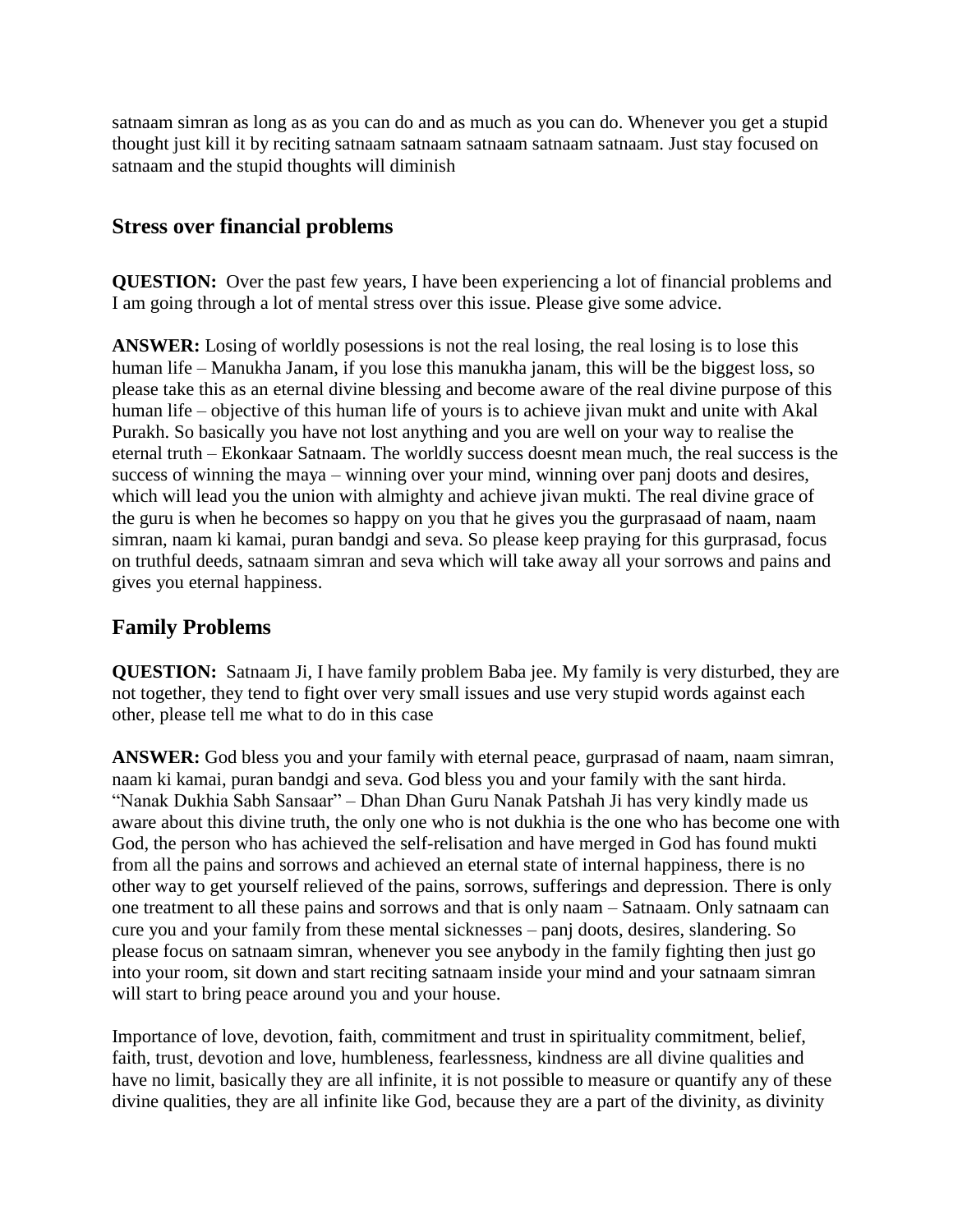is infinite so are the divine qualities. So to answer the question of our ownself, are we there yet, doesn't make any sense, there is no yard stick to measure anything that is infinite and all these qualities are required in order for God to reside in your heart. We have to regularly pray and meditate on satnaam and keep on watching our own daily deeds and keep on making sure that we didn't do anything untrue, and if so beg for a pardon from inside, and kep on working like this until we reach a level where we start to get the divine wisdom from within, when all your questions will be answered from within and you will reach a point where you will have no more questions left to ask, this is when all the illusions and delusions disappear, everything becomes crystal clear and we reach a level where we become one with the almighty. When the heart goes into a completly truthful stage and gets filled with all the divine qualities then the divine wisdom starts to flow from within your ownself.

## <span id="page-7-0"></span>**Suffering, Sorrows and Pains bring us closer to God**

**QUESTION:** Recently, sometimes I've felt very low and sad. But I've learned that this kind of sadness is good, because I felt much more love for God and Naam Simran was much more enjoyable. I am not referring to being sad on purpose, as in keeping a sad on face on all the time. But the sadness I'm talking about seems to be of rare kind - it's hard to explain in words. May be it's Gurparsaad also. I've been praying for that kind of sadness. When we're going through that sadness, we always remember God..always, just repeating SatNaam. But once it goes away, reciting SatNaam becomes harder, it goes on and off in a mechanical way without much conviction and love. I've been longing for that sadness. Please share your views and experiences of this kind.

**ANSWER:** This kind of sadness is called Bairaag and Bai-Raag means detachment from maya and detachment of maya means attachment with God which is a gurprasaad. It is beyond our capacity and capability to do naam simran, it is only the gurparsaad that can make this happen, that is why we write gurprasad of naam, naam simran, naam ki kamai, puran bandgi and seva – parupkaar and maha parupkaar, this is all gurparsaad. Detachment makes you fearless, where as attachment makes you fearful by giving fear of losing what you have such as material posessions and relationships in karam khand. Detachment enhances your love, devotion and trust in God and brings you closer to God and attachment is the root cause of all the pains and sorrows, sufferings and ailments, depressions and disgust in your life. You should everything that is available to you for use as a comodity and not try to attach yourself to it, use it and move on, don't keep on clinging to it or or keep on collecting it. Detachment breaks all the barriers between you and god and attachment brings in all kinds of illusions, delusions and dubidha in your mind and pulls you away from God. When you become a Bai-Raagee which will mean you are fully detached from maya then you go beyond maya and become one with God. So whenever you feel difficulty in doing naam simran, do the prayers before naam simran that are included on this website on "How to do simran" section. This ardaas helped us when we were facing similar problems, please take some time to read it and understand and then bring it into your practise. Eventually, you will not have to stress yourself to do simran, once naam goes int your mind and heart then you will go into an auto mode called ajapa jaap and then naam will go into rom rom, every cell of your body will vibrate by itself with satnam and then you will have amrit bhinnie dehurie. Whatever we have written are based on our own personal experience only, basically we have shared everything and will continue to do so in future as well all we pray and all we want is that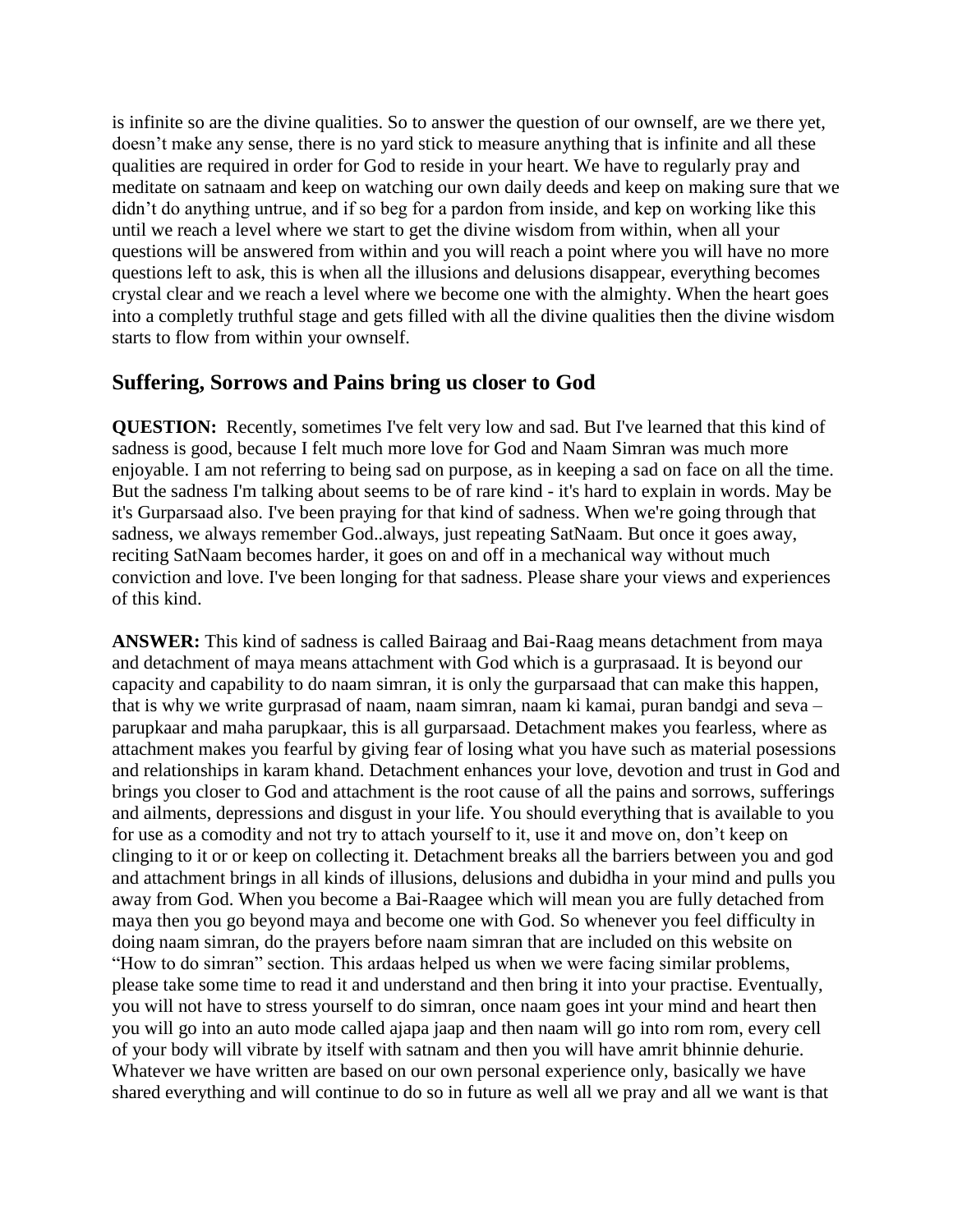you should mege in sat naam and become one with god, become a sant hirda and go beyond maya. These are not views, these are hard facts that have physically happened to us with the gur parsaad and gur kirpa.

## <span id="page-8-0"></span>**Advice on Meditation and Spirituality**

**QUESTION:** I am very happy to read the material on your website with regards to Naam Simran. I would like to discuss more about this with you. Can I contact you over the phone?

**ANSWER:** Please send your questions to us via e-mail at  $DassanDas@gmail.com$  and we will try to help you. There is a lot of information posted on the website [www.satnaam.info](http://www.satnaam.info/) that describes the Naam Simran. There are a lot of Gurparsaadi writings on all auspects of naam, Bandgi and Seva and you can find answers to your questions when you read these writings. At the same time please feel free to send your questions to us and we will respond to your questions appropriately. In the meanwhile please focus yourself on Satnaam Simran, which will pave your way to Bandgi and Seva.

## <span id="page-8-1"></span>**Issues doing loving devotional worship to God**

**QUESTION:** I am trying to do SatNaam Simran as much as i can do. But i feel my effort is not sufficient unless I get help, push, kirpa from outside from an Enlightened Guru. I am surrounded by negative energy right from my birth, all my efforts have failed, all my prayers have been unanswered. I am burning inside every moment, the desire to retain this body is also diminshing. All hopes from this world have diminshed, I am feeling totally BEBAS. My heart beleives that remedy of all my problems is Naam. I beg you with folded hands, tears in my eyes for blessings of Gurprasaadi Naam. Please ignore all my shortcomings and bless me with Naam Dhan.

**ANSWER:** God bless you with the Gurparsaad of Naam, Naam Simran, Naam Ki Kamai, Puran Bandgi and Seva – Parupkaar and Maha Parupkaar. Please focus on Sat Naa. You need to surrender completely to your Guru – with Tunn Munn and Dhan, this is the only way you can reach where you want to go, complete SAMARPAN to your Guru, your progress will depend upon how much you surrender to your Guru. It is true that you are destined to achieve the ultimate in this life time and you will be able to do so with complete surrender.

## <span id="page-8-2"></span>**Benefits of open confession**

Accepting your internal weaknesses, all negative things, negative thoughts, misdeeds, untrue deeds in an open manner, open up yourself more and more in the Satsangat – Satnaam Parivaar, this is what we call as open confession and this open confession will do wonders to your inside cleansing, focus on Satnaam Simran and open confession will pave your way to the complete realization, all your negative energies – of Maya will disappear and will be replaced with Amrit – a continuous stream of Amrit – give your tunn munn and dhan to your Guru which will open up all your divine doors and activate all your internal sources of spiritual energies – which is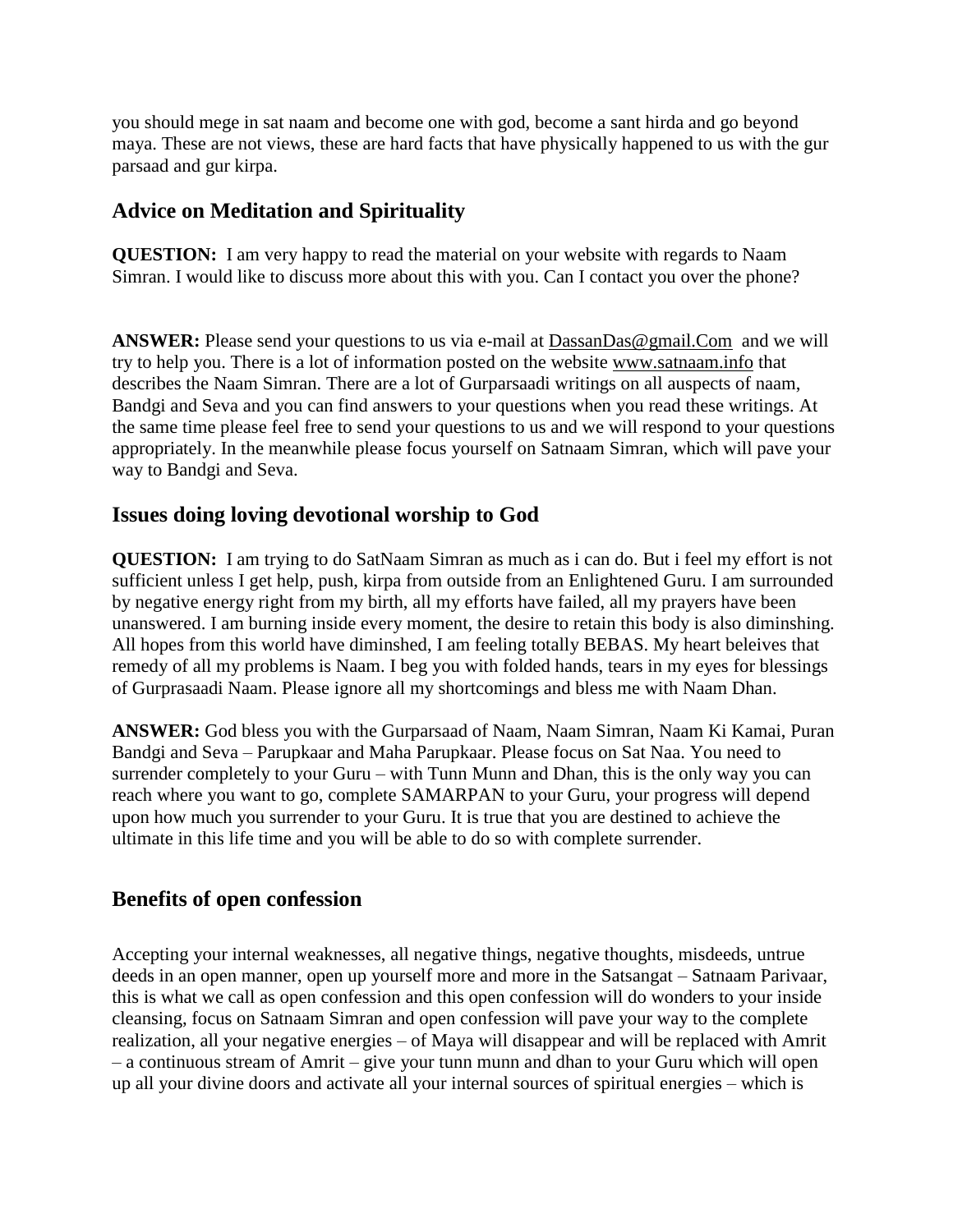what we call Amrit. Focus yourself on Satnaam Simran at least 2.5 hours every day without a break and see what happens to you.

## <span id="page-9-0"></span>**Alcohol Addiction**

**QUESTION:** Dearest Dassan Das Ji, a friend of mine is a alcoholic. He really wants to get away from this bad habit and find peace, please help him

**ANSWER:** God bless him with the strength to come out of this habit of drinking and go into the habit of drinking naam amrit on a continous basis, please ask him to start doing satnaam simran and then he will pick up the courage to communicate with us directly, just give him a good hud whenever you meet him and ask him to start reciting satnaam – satnaam is his destiny satnaam will not only free him from the drinking him but also free him from all the mental sickness of the human mind as well.

## <span id="page-9-1"></span>**Reiki**

#### **QUESTION:** What is Reiki?

**ANSWER:** Infinite life force is Reiki – which is nothing but Satnaam – Nirgun Saroop – Suksham Dehi and all the sat sarovars which are again a part of the Suksham Dehi containing all the infinite super divine powers are the complete reiki in itself. The true absolute pure form of life energy which is beyond the three phases of maya is reiki, all the eternal treasures are a part of this system and is contained within each one of us and by doing meditation and following the divine knowledge obtained from God and God through the Guru, we can go beyond this three phases of maya and realise this infinite super divine power.. Love is the key, devotion is the key – Remember you have this infinite power available to you – you can love God and God becomes the slave of those who love him – Loving him will make you nirvair – single vision, full of seva, parupkaar and maha parupkaar which will make you a real divine spiritual healer, your presence alone will start to eradicate the physical and mental ailments, your prayers and just a thought will make others heal from inside out, your love and devotion will make everything good around you. In the end Reiki is the infinite force – God himself that keeps the entire creation running.

# <span id="page-9-2"></span>**Meat-Eating**

**QUESTION:** Does meat-eating have any effect on spirituality? Does one have to be a vegetarian to realise God?

**ANSWER:** There is no restriction as far as diet is concerned. One should not be desiring for eating meat however if it comes on dining table it is just a type of food and should be respected as food. Killing is bad but if you did not kill the animal, you are not affected. Moderation is the key, a well-balanced diet is important for good health. However, eating meat can bring some animal instincts within us such as lustful behaviour and that is why some bhagats (lovers of God) avoided meat. So it is your personal choice whether you want to eat meat or not, the main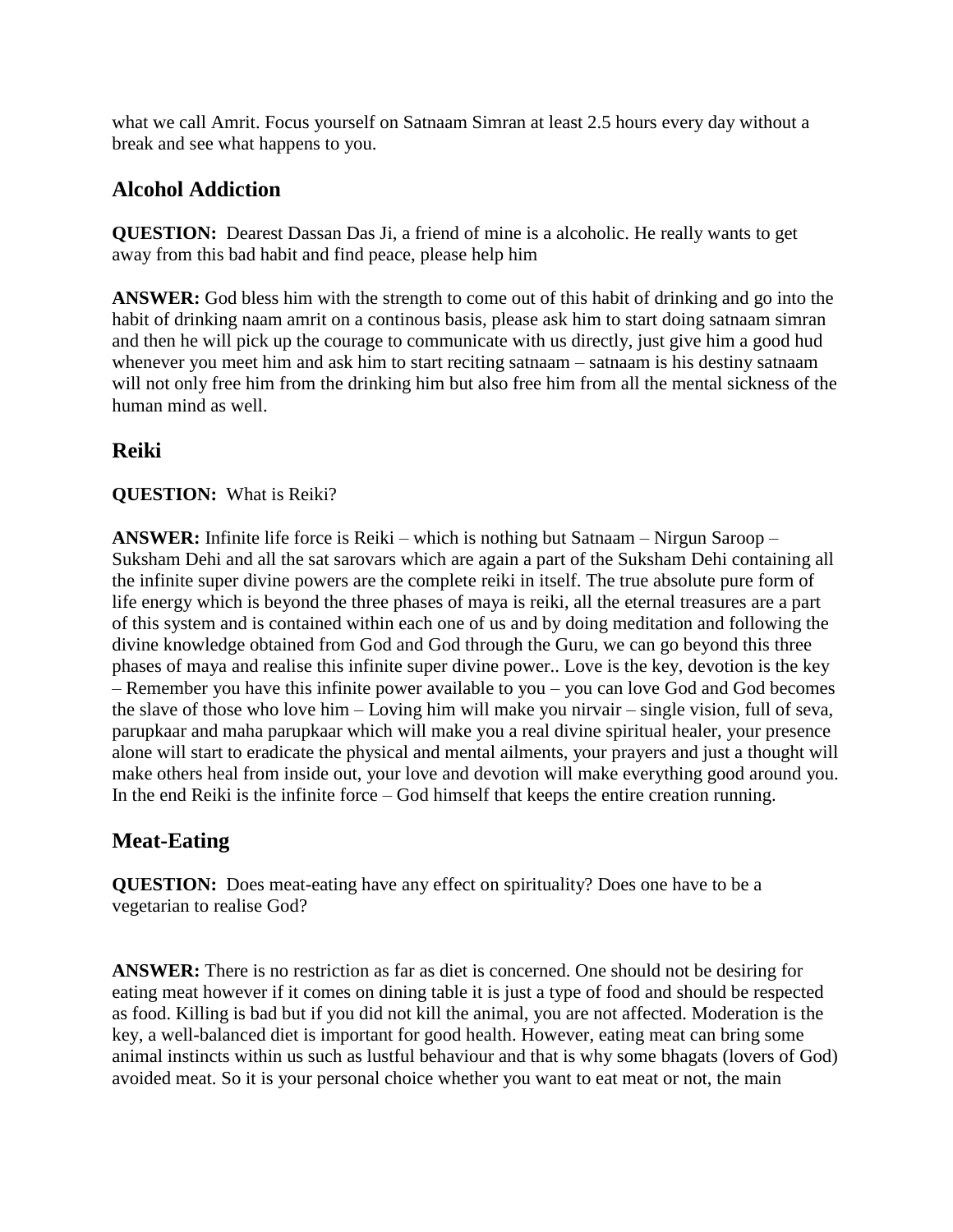purpose of this human life is to realise God and the only way to do so is by complete surrender with body, mind and wealth to God and Guru.

Meat is a Tamsik Bhojan – it promotes Tamo Birti – which is Kaam, Krodh, Lobh, Loh and Ahankaar, other than that there is no othere disadvantage of eating meat. Milk, butter and ghee is also Tamsik Bhojan, so what you should eat and what not is a very controversial subject. Tamo Birti can all together be killed with Naam. Half of the Brahamand (world) is eating other half of the Brahamand. So much so plants also have life and tearing them apart is also equally hurting anything with life. Moreover, there are millions of bacteria and living organisms that you kill everyday through your body, so how will you explain that, which is all built in to your system and can't be avoided at all. So as we said it is a very highly controversial subject, the ones who eat meat can do bandgi as well as the ones who don't. If you eat that is OK and if you don't eat that is OK as well, the best thing is not to indulge yourself in this controversey and do what you like in this respect. The main thing is that killing animals is not good, hurting animals is not good, but once it is dead then eating it will not make you a sinner in anyway. So do what you think is good for you, but don't make it an issue and debate on it.

#### <span id="page-10-0"></span>**How to be a Good Parent**

**QUESTION:** As a responsible parent, it is our duty to tell our children what is right and wrong for them however children fail to listen to these, what shall we do in these situations?

**ANSWER:** Building a relationship of unconditional love and naam will help a great deal in solving parent children relationships. Parents should be idols for the children – the truthful deeds of the parents will greatly influence the life of the children and help them march on the path of truthful living which will help them in accummulation of truthful deeds which will bring them God's grace of naam, naam simran, naam ki kamai, puran bandgi and seva and help win over the five thieves and desires thereby making one family – God's family.

## <span id="page-10-1"></span>**Our True Identity**

**QUESTION:** Hi, I am a student and belong to sikh background. I keep my hair which we believe to be our identity however a lot of my friends in my class make fun of my hair which i dont really like and often end up in arguments. Please give some advice.

**ANSWER:** Do you really know what your true identity is? If yes, then please tell us what your identity is and what we are talking about here is your true identity, which is that your are the soul which is part of the infinite divine power and not the mind or the body. Any other identity which is connected with the outside world is man-made. So, please start working to seek your true identity which lives in your very ownself – infact it is your self and only God's grace of Naam, Naam Simran, Naam Ki Kamai, Puran Bandgi and Seva can help you find your real divine identity, so please pray for this gift on a constant basis, and we promise you that the day you findout and realise yourself from inside then all your questions will be answered from within your ownself, then the people who tease you will become your praisers – your disciples and they will start to follow in your footsteps.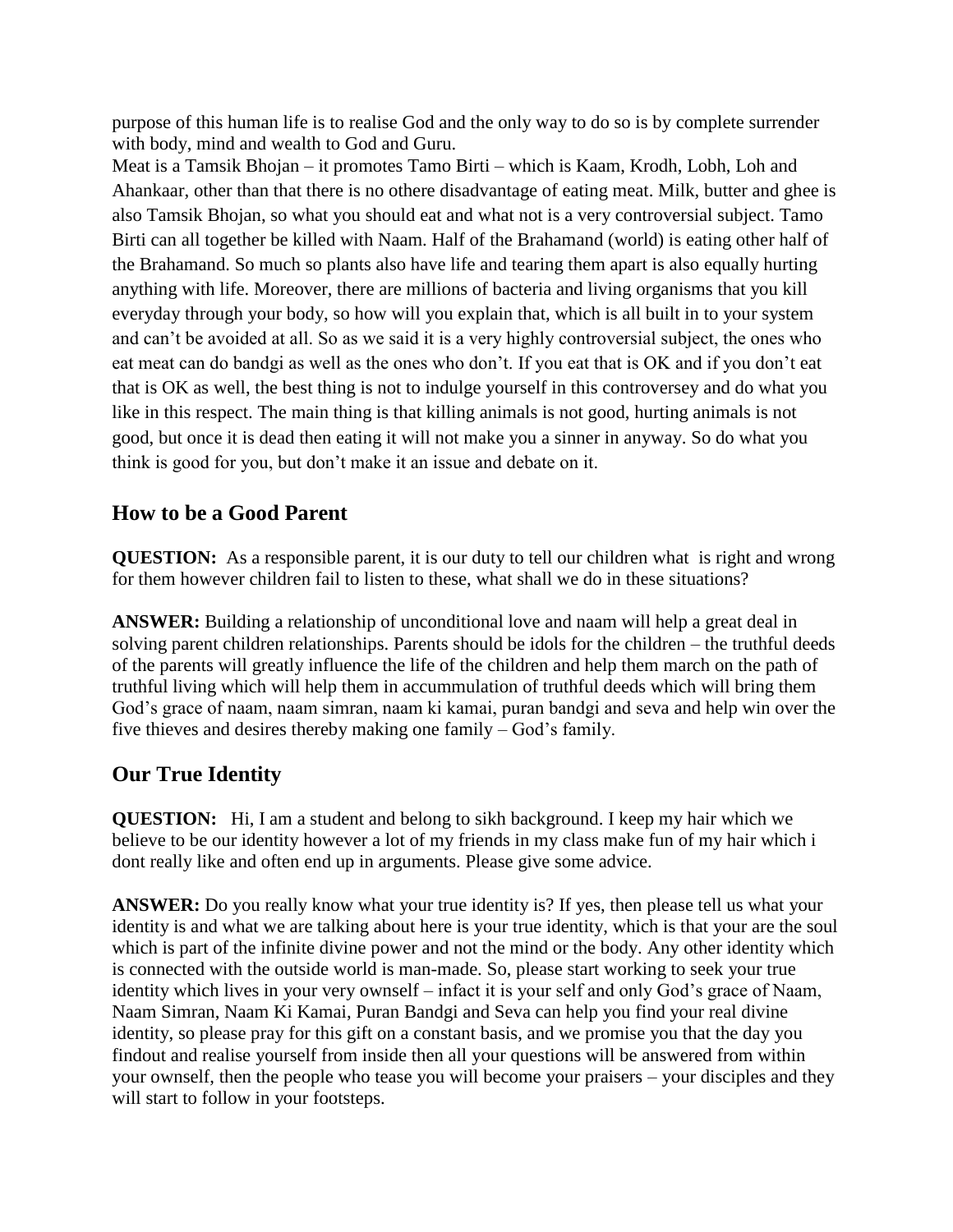## <span id="page-11-0"></span>**Health Issues and loss of confidence**

**QUESTION:** I am suffering from acute body diseases, I have eaten a lot of medicines but nothing has worked. I know God can do anything, please help me, I feel very ashamed and have lost my confidence. Please help me out, I will be very thankful for your this act of kindness.

**ANSWER:** There is only one way to get yourself relieved of all the pains, sorrows, mental sicknesses and achieve the ultimate objective of your human life – God himself and this is only possible through complete surrender to God and Guru with body, mind and wealth with faith, trust, devotion and unconditional love and full commitment and belief and start focussing on Satnaam Simran. Satnaam Simran on a continous basis will take away all your ailments, so just dedicate yourself to Satnaam completely and all your sins and misdeeds from this life and previous lives will be washed away, just dont ask for anything and give everything to God. Pain is a blessing because that is when we turn our face towards God so give yourself completely to God and focus on Satnaam simran and your pains will turn out to be blessings for you.

## <span id="page-11-1"></span>**Ghost and Evil Spirit (Black Magic, Posession by Ghosts)**

**QUESTION:** My family belongs to a background of black magic, some members in my family seem to be posessed by evil spirits which are making their life hell, please suggest something that will free them from black magic and evil spirits.

**ANSWER:** Please focus on Satnaam, give yourself to Satnaam and these ghosts will run away. Start giving daswand to the Guru, charity or a good cause and focus on Satnaam Simran. So from now on start focussing on Nirbhao Satnaam simran and these ghosts will run away.

## <span id="page-11-2"></span>**Overcoming Doubts, Illusions and Delusions**

**QUESTION:** I have a lot of questions that I need answers to. These questions often put me in doubt as to what truth is and how one should devote themselves to God. There is so much tradition today, everyone seems to have their own views which put me in confusion sometimes, can you please give me some advice?

**ANSWER:** It is a real good thing to speak out and seek for the Truth – the eternal truth – which in itself is God's gift to you. Hiding is not good, striking a balance between the inside and outside based on the Truth is the best thing that can happen to you, this is all bandgi (loving devotional worship) is all about. Being what you are from outside as you are from inside – Inside is pure pious truth and outside is same as inside. So taking out your illusions, delusions and doubts is Bandgi. The one who kils all his doubts, illusions and delusions and gets out of dubidha – Duality becomes dhan dhan. We can say such a person becomes a Brahm Gyani, a Sant – Jivan Mukt. So unless you realise and start working on deleting your doubts and overcoming your illusions and delusions, you cannot get there. These are great obstacles on the path to eternity because they blind you from the truth. Overcoming doubts, illusions and delusion is only possible if we listen and believe in the words of the complete God-realised soul 100%, because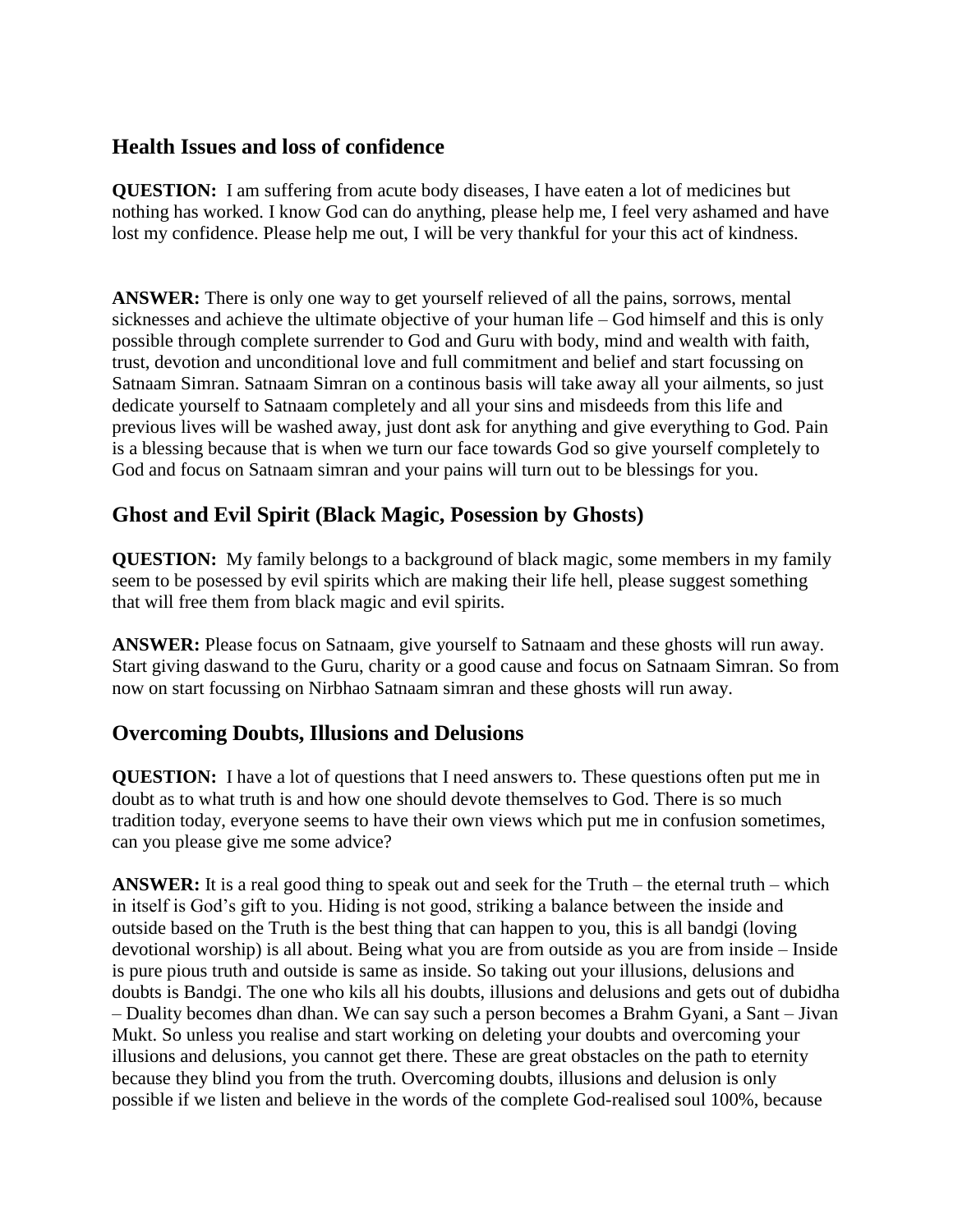such a soul is completely absorbed in the truth, such a soul can tell you difference between truthful and untruthful and only such a person can take you away from illusions, delusions and doubts and bless you with complete eternal truth. A normal person who hasn't yet realised God, cannot give answers to your questions because they themselves operate under the mind however a Saint, a Brahm Gyani has defeated the mind , is living God on earth and has complete divine wisdom about eternal truth.

## <span id="page-12-0"></span>**Innocence – A divine quality**

**QUESTION:** Dear respected Guru Ji, recently in our meditation we have been seeing a new born baby, I think Akal Purakh is teaching us a lesson through these visions, why do you think I am getting visions of a new born baby?

**ANSWER:** Your heart has to be as innocent as a little child, innocence is the winner, self wisdom is maya, so this is just an indiciation that as long as you stay in innocence then you are like a child and in chad di kala, the moment that innocence is side tracked there is an attack from maya, a completely innocenct person becomes a winner, the one who has given everything to the Gur and Guru, the moment we stop giving there is some kind of a lock put onto the spiritual progress, Spirituality is all about giving, giving and giving only, caring about others, Parupkaar and maha parupkaar is the way of real divine life, even after winning over maya, there is only giving, giving and giving. It nevers stop, It is a unlimited quality of God.

# <span id="page-12-1"></span>**Kidney Problems**

**QUESTION:** One of my uncle Jaswant Singh is suffering from kidney failures, his both kidneys are not working and on alternate days he is dyalisis, please pray for him. Please bless him so that he does not lose heart and goes in hukam of Paar Brahm Pitta Parmeshar Jee with a smile on his face. Please pray that he gets Gur Parsaadi Naam dhan with which he gets real peace and joy and his mind does not get distracted by this disease which is extremely painful.

**ANSWER:** God bless Jaswant Singh Ji with Param Gat. Please write down Sat Naam on all four walls of the room in which he stays – Write it in big bold letters on a piece of paper and paste it to the walls. Ask him to just keep reciting Satnaam on a continous basis, Satnaam will take care of him. This should be done by you and only by you.

# <span id="page-12-2"></span>**Guru loves all unconditionally**

**QUESTION:** I think Guru doesn't love me. I always try and do meditation or read Gurbani but i always fail. I love guru so much but it seems like he doesn't love me. I have so many problems that doesn't seem to end.

**ANSWER:** The guru loves you tens of millions times more than you love the Guru, never blame the Guru, love is the language of the Guru, Guru only talks in terms of trust, devotion and love, the only difference is that Guru's love is unconditional, and your love is conditional, you love the Guru for solving your own problems, you love the Guru for making your own life easy and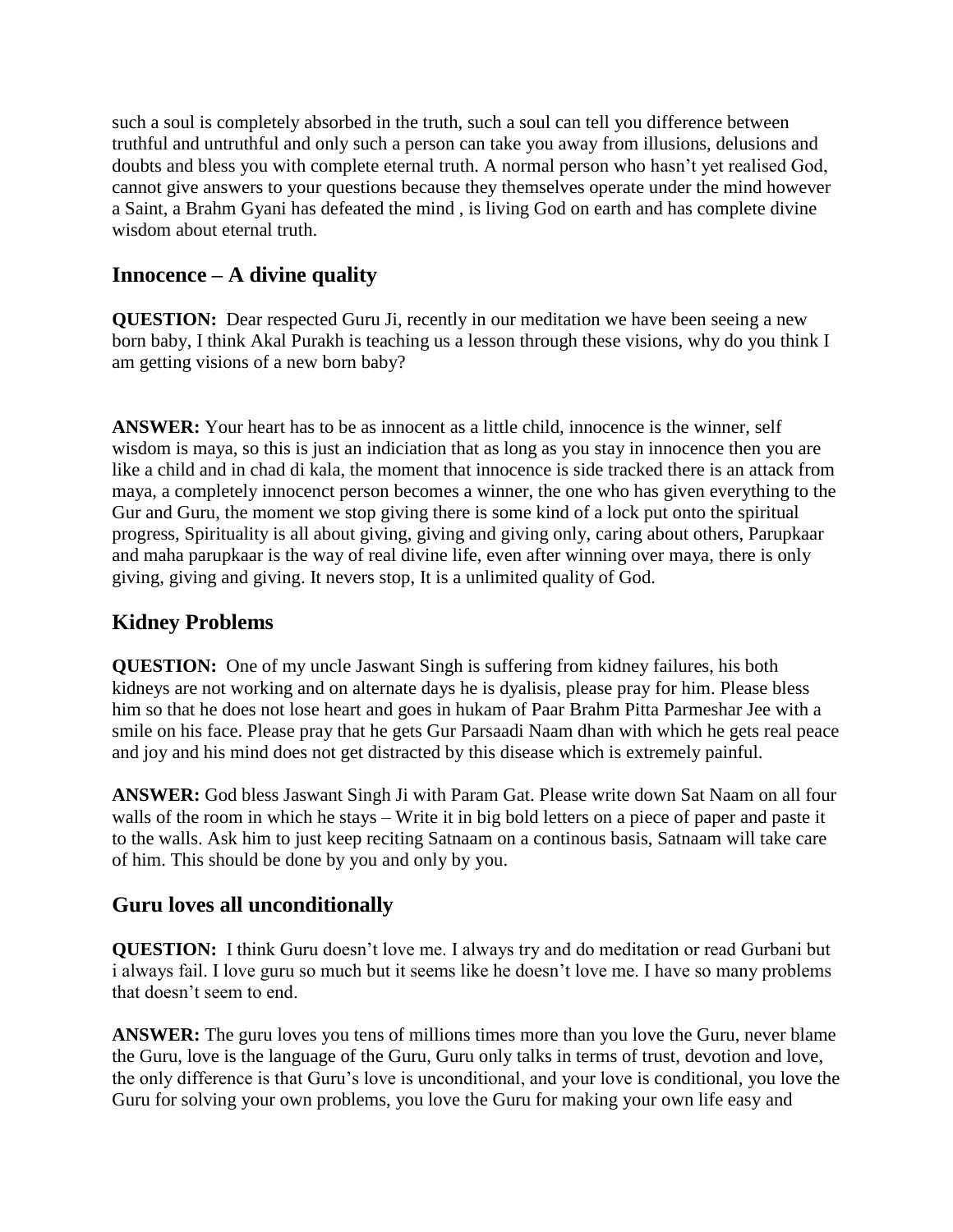smooth, so there is a condition attached to your love for the Guru, which becomes a road block to your spiritual progress. Real divine love is the one where there are no demands or conditions attached, it has to be pure, pious, sacrificial and giving instead of demanding something in response. When we have demands attached to our prayers then that becomes a business and not love. You are responsible for your own situtation and not the Guru, you need to understand this thing. Guru or God doesn't cause anyone to suffer, we suffer because of our own deeds. This is the divine law that prevails, you shall reap what you sow. Therefore, leaving all untruthful deeds aside, and focusing on truthful deeds is the only thing that can help you. Complete surrender to God and Guru and focussing on Satnaam Simran will turn your life around for sure.

## <span id="page-13-0"></span>**Sharing Experiences**

**QUESTION**: Why do we need to share our experiences of Puran Sat – Perfect Truth?

**ANSWER:** Delivering the Puran Sat and by doing so serving the Puran Sat is very important part of the Bandgi, probably the most important and powerful part of the Puran Bandgi Process. You are at present whatever you are because someone delivered Puran Sat to you, and so are we at the present moment what we are because some one delivered Puran Sat to us and this Puran Sat pierced through our mind body and soul and delivered the Gurparsaad to us which in turn made the complete transformation happen to our mind body and soul. Therefore, it is our job and responsibility and Hukam for us to deliver and serve the Puran Sat. This is not only important for the Sangat to receive the Puran Sat, but at the same time it is important for our own being as well as for the entire creation.

We have always encouraged all the Sangat to write about their own experiences, but somehow they have not got the message or they are shy to do so. If everybody start to write his or her story that will make a lot of difference. There will be a lot more Gyan that will come out and at the same time the people writing their experiences will progress more and more fast. Giving the Gyan which you have earned is a boon for the givers, and it will greatly benefit others. Sharing will enhance divine wisdom, sharing will enhance your ability to fight with Maya, sharing will make your treasures grow in unbelievable proportions. So please share your experiences, because we are all going through the same battle and sharing experiences will help each other a lot.

## <span id="page-13-1"></span>**Wisdom is greater than Knowledge**

**QUESTION:** You say that wisdom is greater than knowledge, what do you exactly mean by that?

**ANSWER:** Knowledge is accumulated information that we can obtain through reading holy scriptures. Please note that all of the holy scriptures were actually physically experiences of people who were writing it. So for them it was wisdom because they experienced it but if we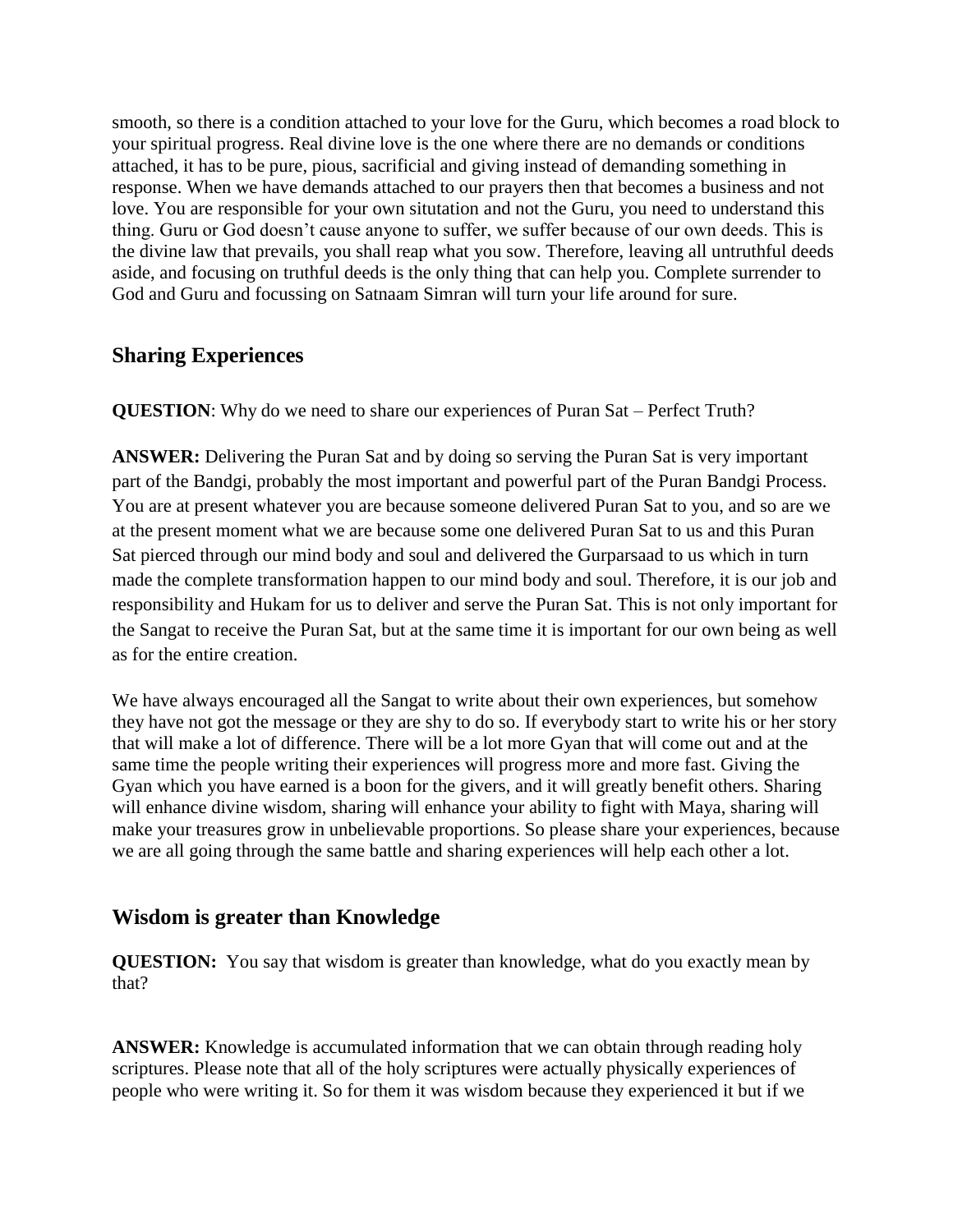haven't experienced the same thing then it remains only knowledge for us. This is why we preach that Gurbani is to be practised because reading over and over again doesn't help, however if what Gurbani is saying is practised in daily life then it becomes our wisdom because we get experience it and find that it is true. Therefore, whenever we get new knowledge we should earn it by putting into practise so that it becomes our wisdom.

# <span id="page-14-0"></span>**Wasting My Life**

**QUESTION:** Guruji, I the SOUL which resides in the body , literally wasting my time on this planet.just doing what, the panj doots of this body are asking me to do ,feeling really helpless as i tried to do different types of puja, Archana, meditation and so on, but still inner satisfaction and peace was missing I don't know which path to follow which can take me to the ultimate God "THE TRUTH"

**ANSWER:** You are absolutely right, unless the mind goes in to complete silence there is still something missing that needs to be done, but the bottom line is that the Bandgi is a Gur Parsaad and it is a part of the destiny, and the destiny is shaped by your Karni, so basically you write your own destiny, if you focus on Sat Karams then your future will be bright an dshining, and if you involve yourself in Asat Karams then your future will be dark and full of sufferings. The sufferings and pains are self inflected wounds and they come to remind you that there is something you have done stupid in your previous lives. But at the same time the pains and sufferings are good because they bring us closer to the Almighty.

# **What Is The Key To Sach Khand**

**QUESTION:** Guruji, I have read Loads n loads of spiritual books of different religions and faiths, however.I still can't the get the key, which can open the locks of the golden door from where the spiritual journey of mine is supposed to start.........but from these books i got an idea of the source which is powerful enough to takes us to to our True home (Sach Khand) and that source is NAAM ...which we can only get it through a BRAHAM GYANI....

**ANSWER:** You are right the key is the Gur Parsaad of Sat Naam, Naam Simran, Naam Ki Kamai, Puran Bandgi and Seva. The Braham Gyan doesn't come in by reading books, it comes from with in your ownself, it is all about internal cleansing, internal compliance, compliance of Panj Doots and desires – basically winning over Maya, winning over your own mind. And this all happens with the Gur Parsaad.

# **True religion**

**QUESTION:** What is the true religion?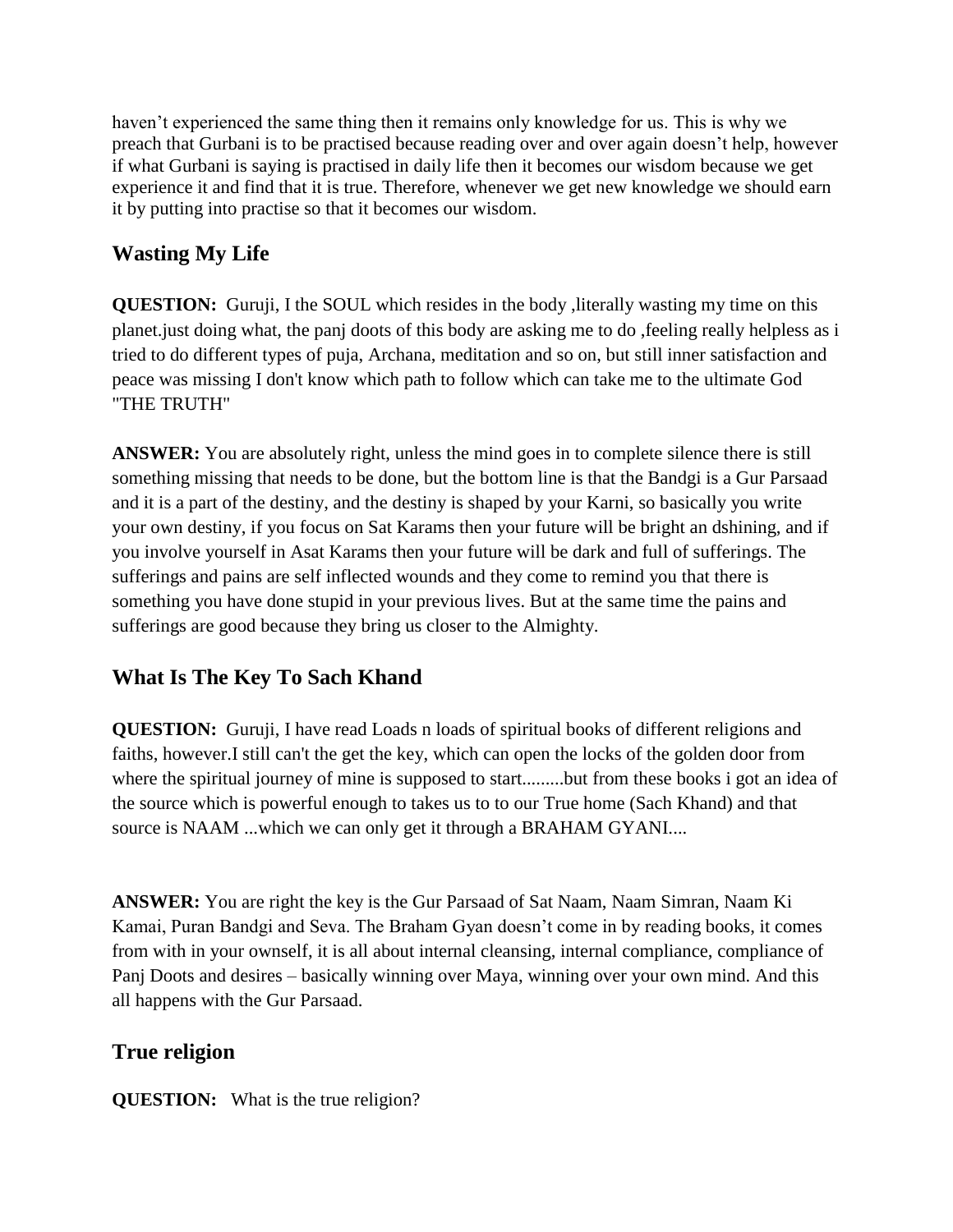**ANSWER:** There is no Hindu or no Sikh or Muslim or Christian and so on, we are all human beings. There is only one race and that is humanity, relgious labels are are all man made boundaries in this world. But, there is no such religion or division in the spiritual world. For God everyone is same, for a Sant everyone is same – the entire creation. So please take that notion out of your mind, you are just a human being and destined to meet the Almighty in this life, and that is your destiny.

#### <span id="page-15-0"></span>**Shiva, Brahma, Vishnu And The Demi-gods (Devi-Devta).**

**QUESTION:** I use to worship Shiva, Vishnu, and all other demi gods, but there were questions which used to trouble me at that time which were that if they are the Ultimate:

1. Then why they are meditating?

2. On whom they are meditating ?

3. And if they are ultimate and if they have all the powers then why is there a need of three instead of one?

It means there is someone else who is Supreme,who is greater than them, who is playing behind the curtains, who is formless and to whom they are answerable to, whose Hukam is unchangeable and whose authority is unchallenged.

**ANSWER:** Your questions are all real divine questions and basically these questions have paved your way to the discovery of the Eternal Truth. Sat is the Naam, Sat is the Guru, Sat is Akal Purakh's Nirgun Saroop and that is what these beings meditate on but ironically for them the achievement of a higher state of spirituality, according to Gurbani, is available only to the human beings. So even the Devi-Devtas pray for going back in to a human life. Your discovery of the Sat Naam is a remarkable milestone that you have discovered in this life. You are really blessed soul and destined to progress further on your spiritual journey to the One – Ik Oankaar – for whom you have been desparate to know. The divine wisdom comes only from within and it is the result of the Gur Parsaad of Braham Gyan and the Gur Parsaad of Braham Gyan is achieved by those who dedicate themselves with Tunn Munn and Dhan to the Gur and the Guru. Gur operates through the Guru. The Amrit of Braham Gyan is the highest Amrit – this is also called Atam Rus Amrit. The ones who are blessed with the Gur Parsaad of Braham Gyan are evven looked for by these lords.

#### <span id="page-15-1"></span>**Please guide me and show me the path**

**QUESTION:** Guruji, I always pray to Sachae patshah to give me the Holy Name,I always beg in front of Him to provide me the link,which can take me to his Sri Charan. I am just stuck in this vicious circle I always ask from Him that, "Is there any fault of ours due to which He has seperated us from Himself? Why do we have to face so many sufferings? I believe that during the time when we were seperated from the ultimate we were innocent because no soul can commit any sin as the soul is the part and participle of the God head and God can not commit any sin. Then why we are in this hanging situation? Why is it so difficult to find the way out?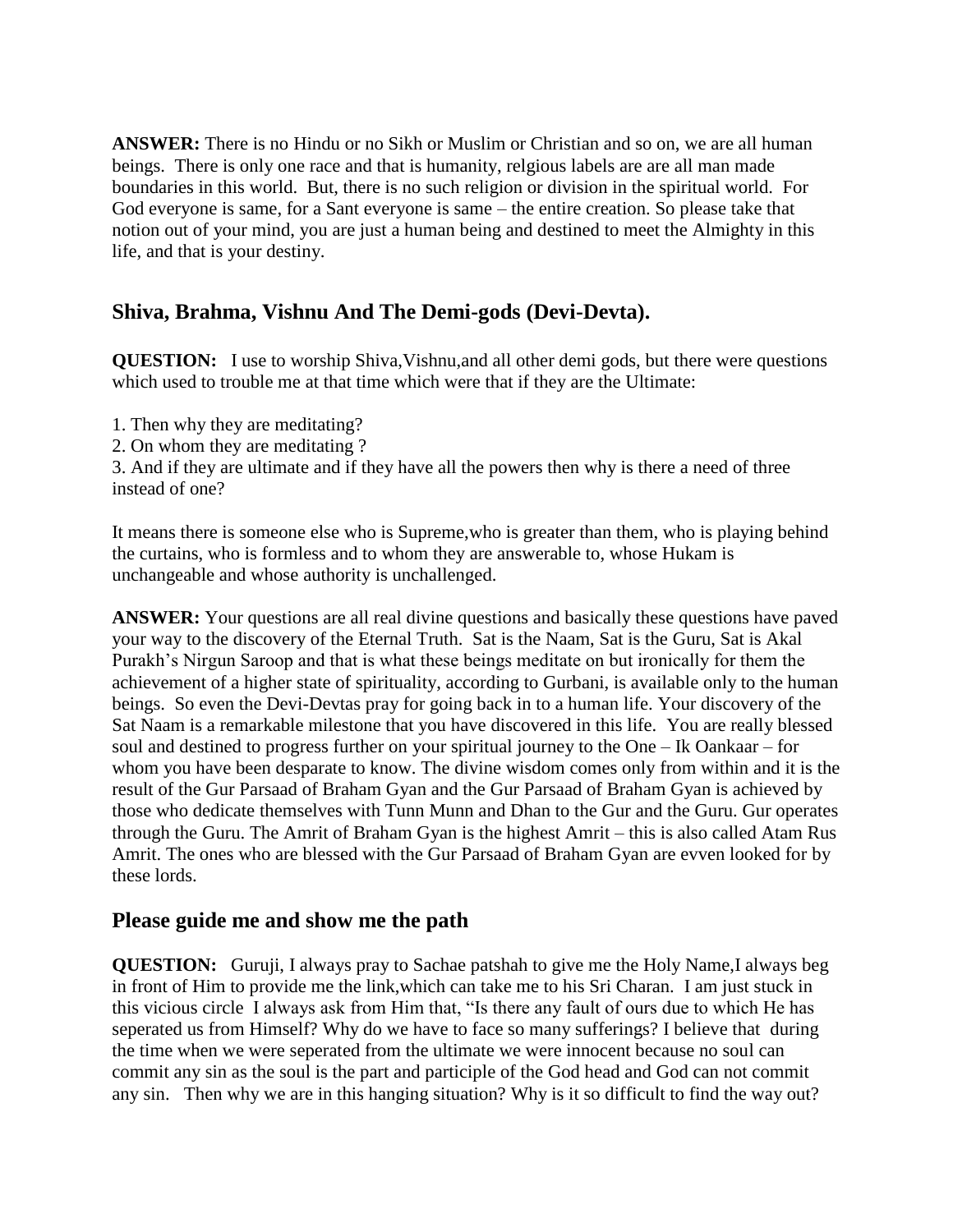What is aur fault? I am tired, but still hopefull and have an urge and desperation to meet the one and only SAT NAAM.. I am in a fix, I want to come out, I need help and I am expecting help from your side. Please ! Please ! Please guide me and show me the path which leads to SAT NAAM

**ANSWER:** The path to Sat Naam is Sat Naam only, so focus on Sat Naam Simran. Dedicate yourself to the Guru with Tunn Munn and Dhan and go in to long sessions of Sat Naam Simran starting anytime after midnight – Amritvela starts at midnight, take advantage of the premium time and sit in long sessions of meditation on Sat Naam and start moving on this path to internal pilgrimage, internal compliance and winning over the Maya. So please from now onwards focus on Sat Naam Simran:

SAT NAAM SAT NAAM SAT NAAM SAT NAAM SAT NAAM SAT NAAM SAT NAAM SAT NAAM SAT NAAM SAT NAAM SAT NAAM SAT NAAM SAT NAAM SAT NAAM SAT NAAM SAT NAAM SAT NAAM SAT NAAM SAT NAAM SAT NAAM SAT NAAM SAT NAAM SAT NAAM SAT NAAM SAT NAAM SAT NAAM SAT NAAM SAT NAAM SAT NAAM SAT NAAM SAT NAAM SAT NAAM SADA SADA SAT NAAM God bless you with the Gur Parsaad of Sat Naam Simran, Naam Ki Kamai, Puran Bandgi and Seva.

## <span id="page-16-0"></span>**2. Meditation - Naam Simran**

#### <span id="page-16-1"></span>**Purpose of Simran (Meditation)**

**QUESTION:** What is the purpose of simran (meditation) and what is the best way to do it?

**ANSWER:** Purpose of Naam Simran (Meditation) is to bring God inside your mind, eventually the objective is to eliminate our human mind and replace it with Param Jyot – God and when this happens then all your senses will come under the control of God himself, you will go into an auto pilot mode – Ajaapa Jaap, simran means always remember and never forget. Meditation is always done inside, concentrate on your mind – on the middle of your forehead, above and between two eyes and continue to recite Satnaam Satnaam Satnaam Satnaam Satnaam in your mind.

#### <span id="page-16-2"></span>**Sunn Smadhee (Deepest Meditation) and Sleep**

**QUESTION:** Most respected Dassan Daas Ji, please accept this sevak's Kottan Kot namaskar, pranaam, dandaut bandhna and sukhrana at your lotus feet. Could you please tell us the characteristics of Sunn Samadhi and how can one ensure it was a sunn samadhi experience and not just a mere sleep.

**ANSWER:** Sunn Smadhee means complete silence of mind, thoughtless stage, the mind goes into complete rest, but the simran goes on and on auto pilot in the mind, heart and in each and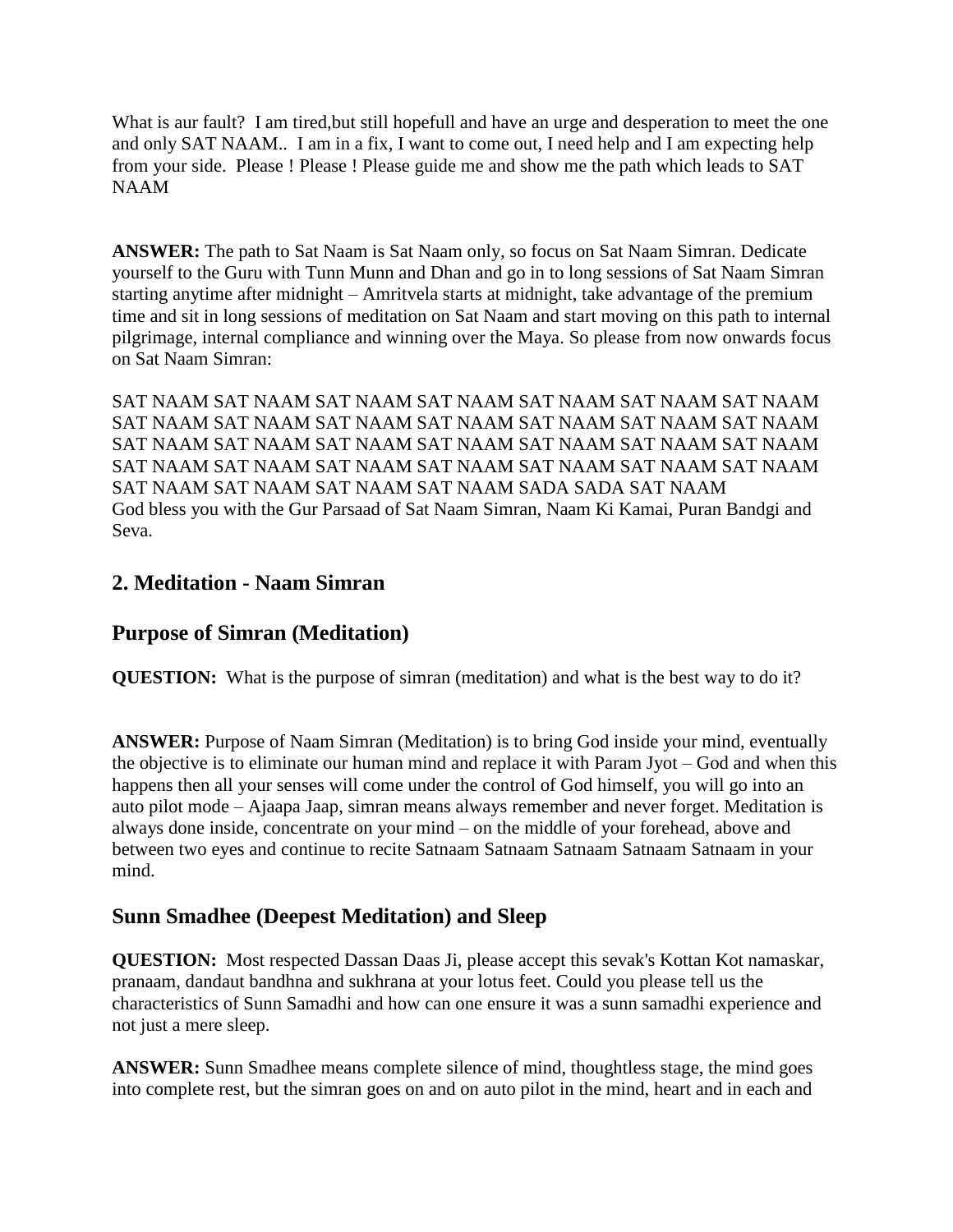every cell of the body. Basically the simran in mind and heart and all over takes over and mind goes into complete silence. This is a very high spiritual stage and happens to those who go into ajapa jaap. These are the signs of sun smadhee, the entire body gets filled with amrit. When you come out of sunn smadhee, then your eyes will be very light like a flower, your entire body feels the lightness, but if you go into sleep then your eyes will become heavy and difficult to open, as we sometime say to a person who wakes up from the sleep that he is still in sleep as he is unable to open his eyes. When you go higher and higher in the spirituality then a stage comes when the frequency of naam vibrations in your physical body become very prominent, and when you come out of sun smadhee then for sometime this prominence of the vibrations remains and you can feel them physically in various areas of your body in particular the vibrations are felt in the spine, brain and heart areas more often. Gurbani says: Sunn Smaadh Maha Parmarath, so it is a very high spiritual stage and those who are blessed with this gurprasad are very fortunate to be so. So please keep it up, this is a very high stage of naam simran. The longer you sit and go into sunn smadhee the faster you will be able to merge in the nirgun and the faster you will be able to see nirgun in sargun..

## <span id="page-17-0"></span>**How to do meditation (difference between chanting and simran)**

**QUESTION:** I've read in articles posted on the website about the difference between reciting Naam with tongue and with swas and in surat. It would be great if we could get more information on reciting Naam loudly with tongue and reciting on the inside quietly. Is one easier than the other in terms of concentration and focus on Naam? Is it must for a beginner to start reciting with tongue first? The way I understand it now is that it is harder to concentrate while doing it in munn quietly, but once able to focus completely, the rewards are more. It is easier to focus with tongue but rewards are less?

**ANSWER:** Reciting with your tounge is the jaap, and not simran, reciting inside the mind is naam simran, for more details please read the gurprsaadi writings on stages of naam simran. The objective is to win over the mind, the objective is to purify the mind and heart, the objective is to glorify the mind and hirda, the objective is to plant the naam in mind and heart, then only you will be able to reach the salvation stage, then only you will be able to win over your mind, then only you will be able to purify your heart and fill it with all the divine qualities, this is a part of the puran bandgi process and that is what we have been trying to preach, to win over maya and desires is puran bandgi and for achieving that naam should go into surat and then hirda and so on as described in simran stages, so reciting naam with rasna will purify your rasna, reciting naam in mind will purify your mind, reciting naam in hirda will purify your hirda, reciting naam in rom rom will purify your rom rom, reciting naam with tounge doesn't require any concentration, but reciting naam in mind will focus your mind and will start controlling your mind, that is what you need to do, all your thoughts should be replaced wby naam, which you cant do by just reciting with your toungue, because while doing so your mind will still be wandering around.

## <span id="page-17-1"></span>**How to do simran whilst working?**

**QUESTION:** Guru Ji, Thank you for all your many blessings and for the opportunity to ask questions. I would like to pose the following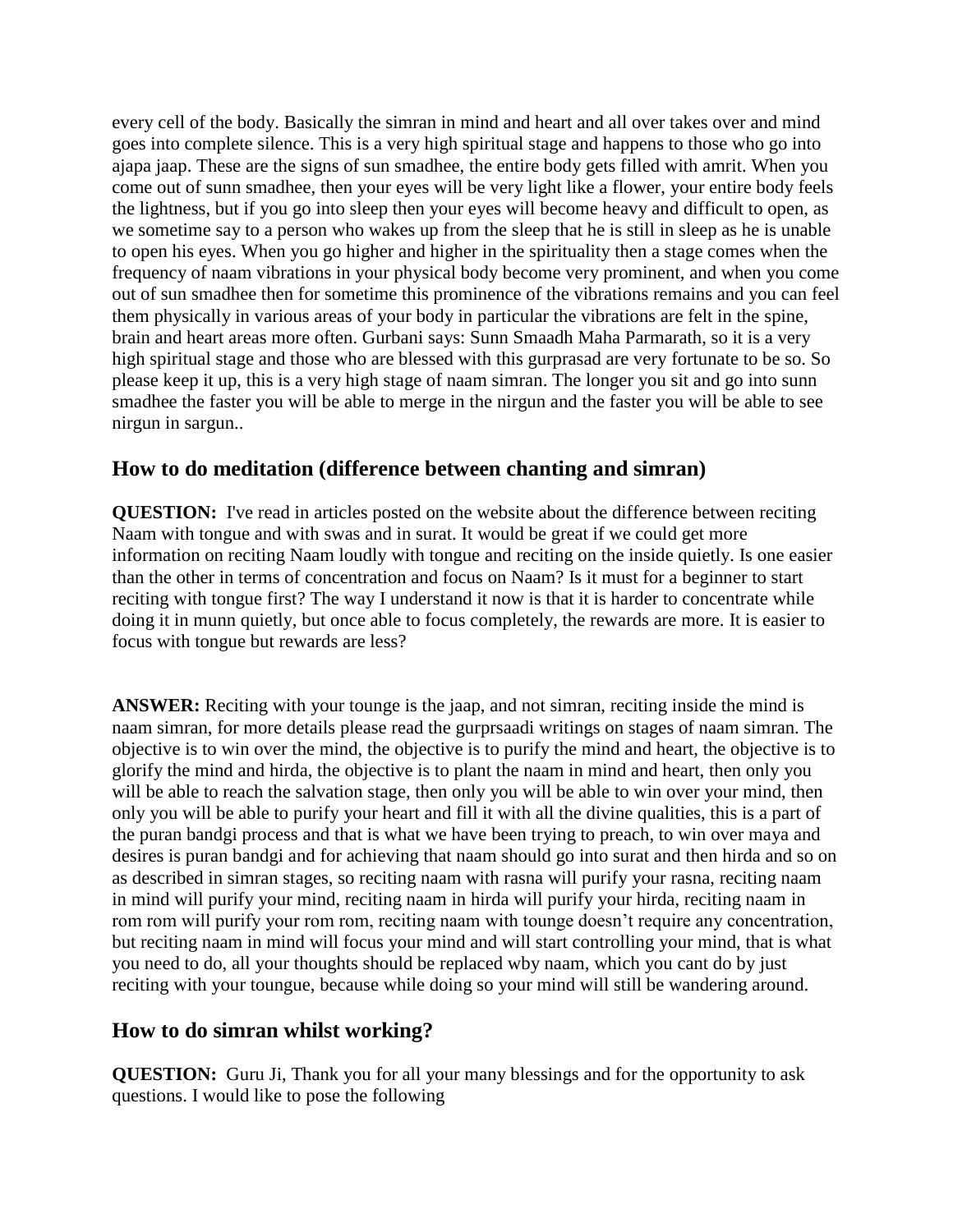**QUESTION:** While at work or while taking care of routine daily maintenance, I strive to recite SATNAAM, however, oftentimes, it's quite mechanical due to my need to concentrate on the task in front of me. Does the reciting of the name have power without actual remembrance?

**ANSWER:** Please dont worry about Naam Simran during the time when you are concentrating your mind on the job related activities – job is also pious thing, its purity is beyond doubt not questionable. It is the will of God as well, so when you are working you are physically and mentally dedicated to God as well, provided your job related activities are truthful. So just focus on the truthful actions and activities and there is nothing to worry about naam simran during work related activities. However, whenever you get a break then you can focus on satnaam again.

# <span id="page-18-0"></span>**Waking up at Amrit Vela for people with busy lifestyles**

**QUESTION:** You asked us to wake up at 1am which is best time for Naam Simran but I am a family man and have to go work in the morning so what time am i suppose to go to sleep and wake up?

**ANSWER:** The best thing to do is to pray to God and God-Guru to bless you with the Gur Parsaad of Naam, Naam Simran, Puran Bandgi and Seva, basically you have to beg for these divine gifts, become a beggar and do ardaas suggested at www.Satnaam.info website and start praying because it is not possible to make these things happen by yourself. We are also a family a person with a full time job and when we started focusing on Naam Simran in the early hours of the morning then we used to get filled with so much spiritiual energy that we never felt tired on job and absolutely no yanning or any signs of tiredness while at work and so will happen to you folks, when you start concentrating on Satnaam simran then you will be filled in with so much of spiritual energy, eternal bliss and happiness that you will feel no physical or mental stress at all. Satnaam is as powerful as Shri Paar Braham Pita Parmesar Ji so where is the question of feeling any signs of physical or mental stress. So, please focus on satnaam simran and you will do great and you should do so with faith, believe, trust, devotion and love and there will be no obstacle in your way. Innocent heart is the biggest winner, so please keep on enhancing these divine qualities of love and devotion, commitment and belief, faith and trust and you will do great.

# <span id="page-18-1"></span>**Difference between "Satnaam" and "Waheguru"**

**QUESTION:** I was reading the articles about Satnaam, Waheguru. Please correct me if i am wrong. I think it does not matter what name we recite . It can be Satnaam, Waheguru, Ram, Allah or Hari

**ANSWER:** Shabad "Waheguru" is the mahima of the satgurus of Satyug, Treta yug, Dwaper yug and now Kal yug, Sat is the naam as described in the mool manter by dhan dhan guru sahib guru nanak patshah ji, which is aad sach jugaad sach, hai bhi sach and nanak hosi bhi sach – which has been so from the begining that means that all the braham gyanis before guru nanak patshah ji's coming also knew about it, it was never a secret to any of those satgurus or puran brahm gyanis. So Sat is the naam, Sat is the guru, Ikoankaar is Sat and this Sat is his naam and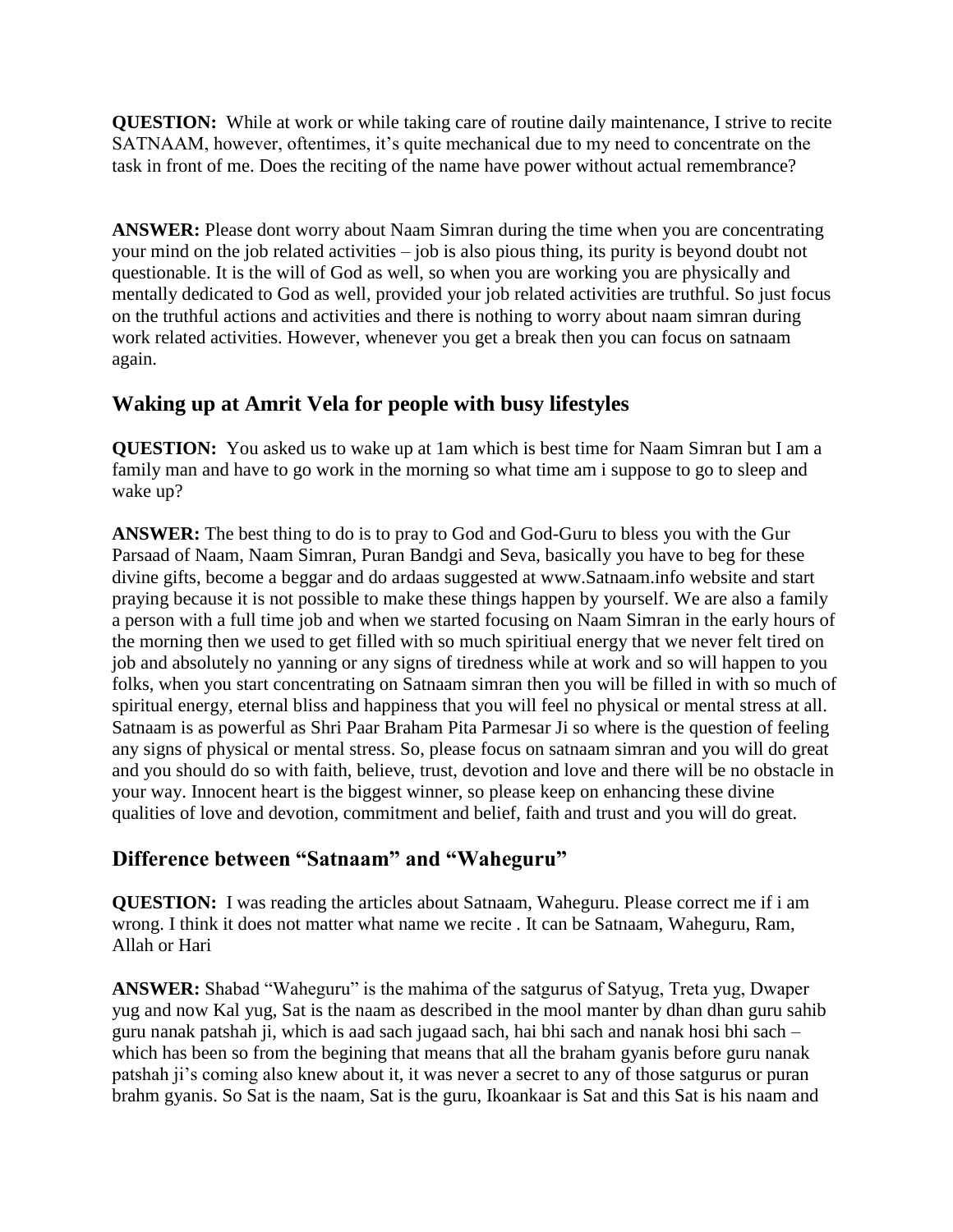the one who is Sat is karta purakh, nirbhao, nirvair, akal murat, ajunie and saibhung and this is gurprasad.

#### <span id="page-19-0"></span>**Doing Meditation with the tongue of the soul**

**QUESTION:** Dear Dassan Dass Ji, I wanted to know how to do the simran with the help of Tongue Of the Soul?

**ANSWER:** Your mind is the tounge of your soul, so focusing on your mind and reciting Satnaam in your mind will help you to get where you want to be and where you should be. Bandgi is all about bringing the mind in to complete silence – complete peace, completely thoughtlessness stage, this is when God will appear within in your ownself. In other words elimination of mind will bring all your senses directly under the control of divinity and then all you do will be truthful. Therefore winning your mind is the Bandgi. This mind is run by Maya so winning your mind will be winning Maya and winning Maya or mind is Jivan Mukti. Please feel free to ask more questions as you feel.

#### <span id="page-19-1"></span>**Amrit-Vela**

**QUESTION:** What is the best time for Naam Simran and what is the true meaning Amrit-Vela?

**ANSWER:** Earling morning dawn hours (starting from 12am onwards to 6am) is perferably the best time to do meditation because at this time, your concentration is better due to the fact that you just woke up refreshed from your night's sleep and the enviornment is peaceful and no one to disturb you. However, for a person who has reached the spiritual heights and has been blessed with GurParsaad of rom rom (every cell) naam simran then for such a person every moment is Amrit Vela – sleeping, awake, eating, walking, talking or whatsoever he may be doing and this is the meaning of Sada sada – forever, non stop, continous – this is the true meaning of Akhand Kirtan where every bit of your physical body recites Satnaam on a continous basis, when the Anhad Shabad is being heard in the Dassam Duaar on a continous basis, when all your divine doors have been open and amrit is flowing from inside out of the body, the body becomes a source of Amrit for others when Sat Sarovars are activated and become one with Nirgun Saroop Mansarovar and this is all God's grace and gift that can make these things happen. At this stage, this becomes the Nitnem.

#### **Meditation Postures**

**QUESTION:** Please guide me on meditation postures.

**ANSWER:** There is no particular posture for meditation, when the naam goes into the Sat Sarovars (Seven Lakes of spiritual energy) inside your body and are activated then you will go into Samadhi postures automatically. When the Kundalini awakens and rises then you will go into Samadhi postures automatically.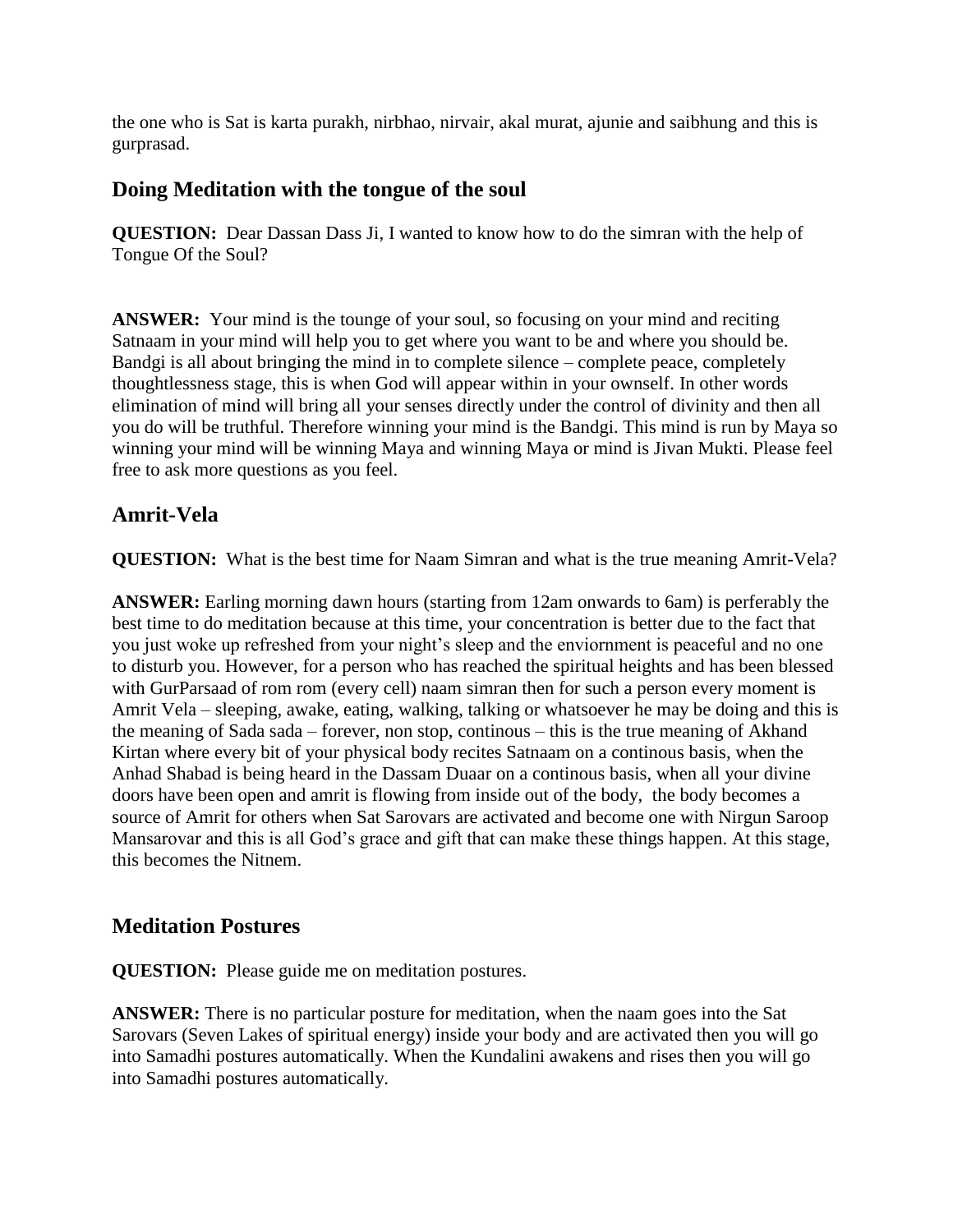## **Benefits of Naam Simran**

**QUESTION:** I have blood pressure and other health problems so my doctors have advised me to get good amount of sleep every night, so how can i wake up at Amrit Vela (earling morning dawn hours) and get sufficient amount of sleep?

**ANSWER:** Concentrating on Naam Simran will bring your blood pressure to normal and when it stabilities then you may be able to stop the medication altogether. Several years ago, before we started our Bandgi then we used to have high blood puressure too but after we started concentrating on Satnaam Simran then the blood pressure dropped down to normal limits. Not only that with Naam Simran and collection of Naam Ki Kamai all your mental ailments – lust, anger, greed, attachment, ego and desires will also get cured. Naam Simran will make you win over all these chronic mental sicknesses as well. When these mental sicknesses go deeper then they bring depression and eventually this depression changes to physical ailments, so Satnaam is the prescription for all these ailments. When you get a control over these mental sicknesses then it is needless to say that you will have a good deep sleep – the real sleep.

## <span id="page-20-0"></span>**Visions of Saints, SatGurus, Bhagats in Meditation**

**QUESTION:** Recently, I have been getting some visions of Hindu God – Shiva, I got a bit scared at first. Could you please tell me why he came in my head while I was doing meditation?

**ANSWER:** Having visions of God Shiva is good, this is a good sign, this is very normal to have darshans of Gods and Goddesses while moving on this path to eternity, it is nothing to be scared about. They come in to see who is dedicated to the Gur Parsaad and doing Bandgi in this age of darkness – Kal Yug. All you have to do is that just keep on reciting satnaam. Please also keep in mind that whenever you see any Sants, Brahm Gyanis, Gurus and Bhagats then please do Dandauth (Prostration Greetings) to them and kiss their feet.

## <span id="page-20-1"></span>**Seeing Divine Light**

**QUESTION:** A friend of mine has been seeing this light which reaches near her and explodes when she closes her eyes.

**ANSWER:** This light is divine light so she should do Namaskar to this divine light, this divine light represents God himself and this divine light wants to come into her heart and enlighten her – enlighten all her chakras – Sat Sarovars, There is nothing to be afraid off, This is the divine super power, divine grace, God's gift, she is very fortunate to be seeing and experiencing this divine light.

## <span id="page-20-2"></span>**Simran (Meditation) and Seva (Selfless Service)**

**QUESTION:** I have few doubts about Seva and Simran. Which one is higher Simran or Seva?

**ANSWER:** Prabh Kaa Simran Sabh Tey Ooncha – Simran is the highest of all, but at the same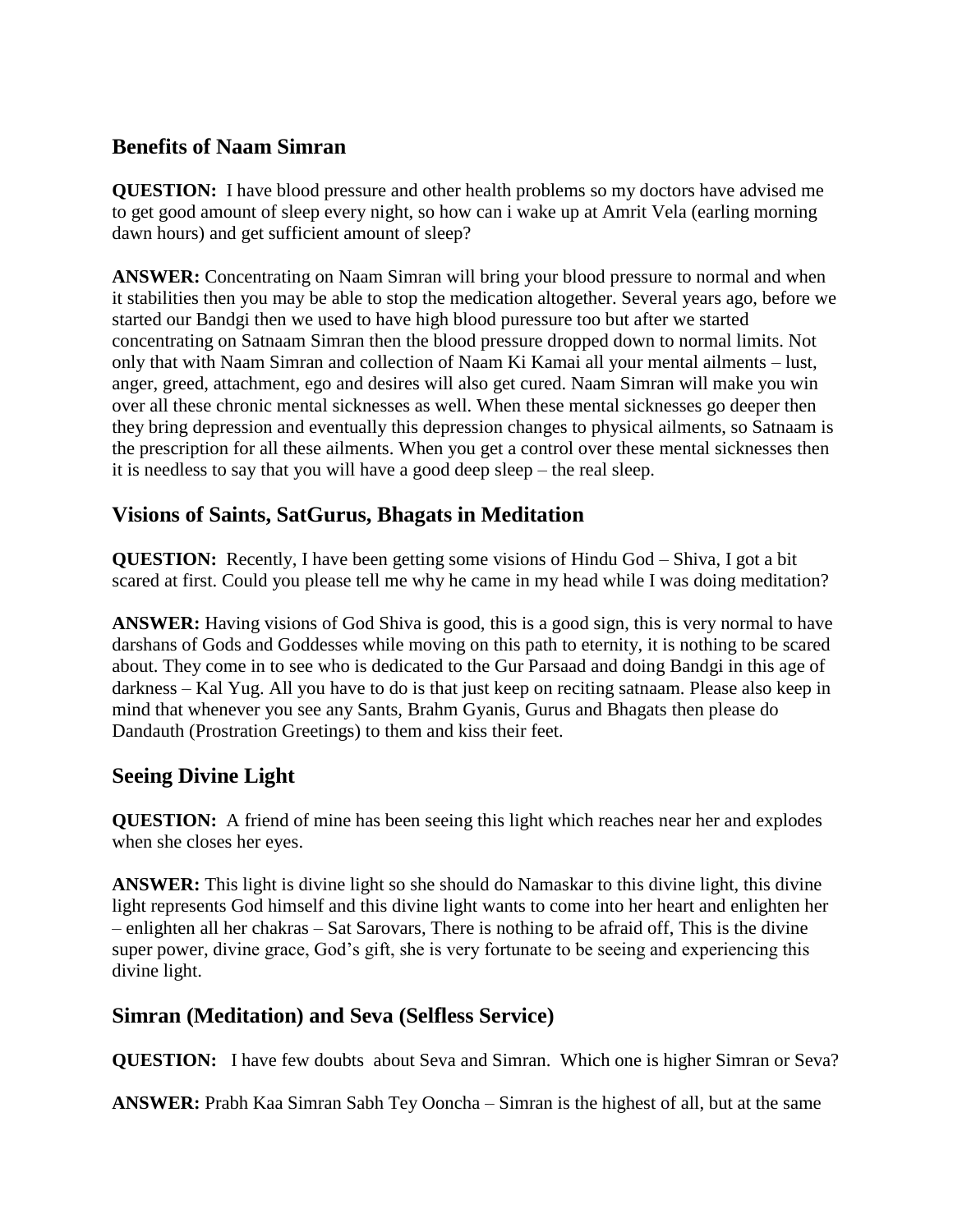time along with doing Simran, Seva also helps a good deal. So doing simran and seva as well is really good.

#### <span id="page-21-0"></span>**Power in Naam Simran (Meditation)**

The entire population on this earth is suffering with some kind of a pain and sorrow – Nanak Dukhya Sabh Sansaar. The one who has achieved the eternal truth and have become one with the eternal truth is the only one who is beyond these sufferings – Jo Jo Disey So So Rogi, Rog Rehit Mera Satgur Jogi, which means that only a Puran Sant is the one who is beyond these sufferings. Therefore, only achievement of the eternal truth is the way to go beyond these sufferings. Dedicating completely ourselves to the Satnaam Simran will eliminate these pains and sufferings from our lives. When all of you dedicate yourselves to Satnaam Simran for atleast 2.5 hours a day, everyday without a break then this Satnaam Family will become very strong spiritually. When this happens then there will be a unbelievable divine effect on the new Sangat who join us, not only that it will have an unimaginable divine effect all over the globe. This is the best way we can help others and the people around the Globe in diminshing their sufferings and pains and make this earth a more livable and clean place. There is tremendous – infinite divine power in the Simran – Har Simran Meh Aap Nirankaara; therefore, this dedication to the Satnaam Simran will have an unimaginable effect on spreading this divine message of eternal truth.

## <span id="page-21-1"></span>**Mantras**

These are some mantras that we can recite in our meditation, the foundation of all being: "Sat" – Truth.

"Ik Oankaar Satnaam" Simran will take you to Sach Khand.

"Karta Purakh Satnaam" Simran will end your ego – ahankaar – haumai.

"Nirbhao Satnaam" Simran will make you fearless.

"Nirvair Satnaam" Simran wil make you single vision and fill your heart with unlimited love.

"Akal Murat Satnaam" Simran will take you beyond the effect of death, space and time.

"Ajuni Satnaam" Simran will make you free of the cycle of death and birth.

"Saibhung Satnaam" Simran will enlighten your inside with Param Jyot Puran Parkash and will make you self contained – in complete silence.

"GurParsaad Satnaam" Simran will bring in all the above GurParsaads.

## <span id="page-21-2"></span>**Saas Giraas Naam Simran**

**QUESTION:** Does "Saas Giraas Naam Simran" used in Gurbani means doing repetition of Lord's name by focussing on breaths:?

**ANSWER:** The modern day preachers have misunderstood and misinterpreted the meaning of "Saas Giraas Naam Simran" which is a very high spiritual stage and only happens with Gurkirpa. Saas Giraas Simran is Akhand Simran – never stops, continous, auto-pilot mode when each and every cell of the body does Naam simran on a continous basis. This is when the entire body gets filled with Puran Parkash and amrit starts to flow out of each and every part of the body. This is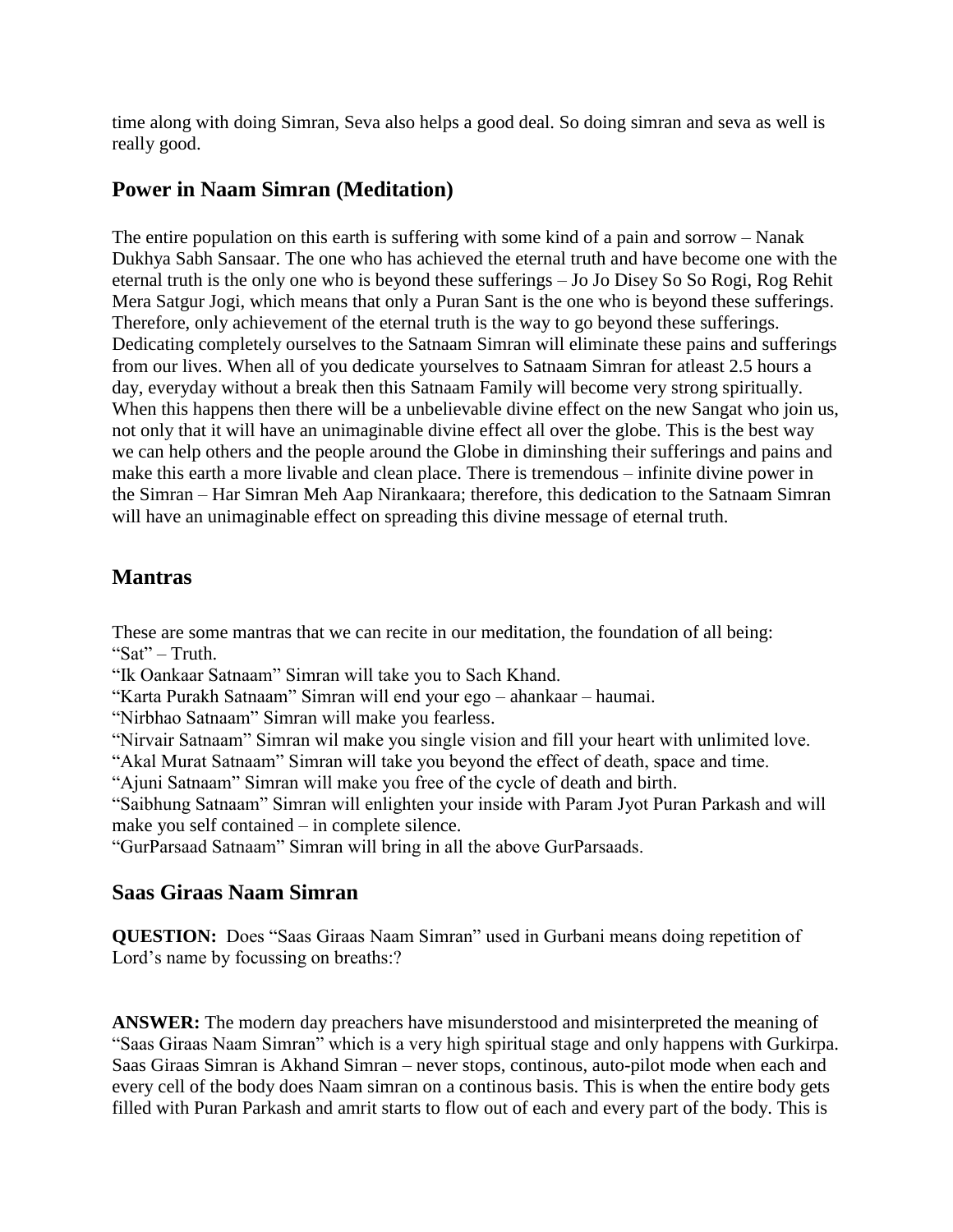a supreme eternally blessed stage that only a puran sant, a puran brahm giani who is fully absorbed in Akal Purakh only. Saas Giraas Naam Simran is not mechinal repetition of God's name by concentrating on breaths. Saas Giraas Naam Simran happens when the soul goes into Karam Khand and Sach Khand where as mechanical repetition with breaths happens in Dharam Khand.

## <span id="page-22-0"></span>**Frustration At Lack of Spiritual Progress**

**QUESTION:** After being inspired by your divine writings and your spiritual experiences I have been getting up early and sitting for Naam Simran for the last 6 months, every day without fail, with your blessings. It has not been easy at all. My real frustration has been that for the first couple of months of getting up early and doing Simran I got really frustrated and angry at not getting anywhere. I became very irritable and intolerant due to lack of sleep and unfulfilled spiritual desires.

**ANSWER:** As you know every one's Bandgi is unique, everyone's destiny is unique, and so is yours, so the best way to follow is to earn the words of the Guru. Desiring for spiritual experiences is not something that you should target when you are doing Simran. Comparing with others is also not a good thing to be in your thoughts. Your Ardas should be to become the Charan Dhool of the entire creation.

Never mind or think if you don't get any spiritual experiences, it doesn't really matter, the biggest and the most important spiritual experience is to be in peace. Visions and those kinds of experiences are just to teach you some things in a different way, the ultimate is the peace – complete peace. So never mind or even think of any such thing that you are reaching nowhere, every time you say Satnaam you do go higher, there is no doubt about it, but without desiring for anything. Becoming desireless is the key to success, not even desiring to have Darshans of Akal Purakh, when you merge in peace and achieve complete peace God is forced to appear by itself. So fighting with the situation around you doesn't help, it basically means going against Hukam. Not fighting with the situation is staying in Hukam, and staying in Hukam means no disturbances, and staying in peace. Therefore, complaining should be eliminated. Family things will continue its course, but when you stop fighting with the circumstances then the family things will automatically calm down.

When you go in to peace then obviously the things around you will go in to peace as well. That is the infinite divine power, so when realized brings peace to others sitting next to you as well. Counting your Simran and good deeds is not something that you should deliberate on, but keep accepting and confessing your bad deeds and staying focused on not repeating them is the key to peace.

Bhagti is very simple – complete surrender – earning the words of the Guru, and that is what exactly we did. Whether you can do the same is up to God and His Grace so please continue to pray for it. But one thing is sure is that you don't need to worry or even think about Jivan Mukti and if you continue to stay focused on Satnaam – especially when you see that the mind is going out of peace. You are bound to make it one day in this life, this is our divine promise to you.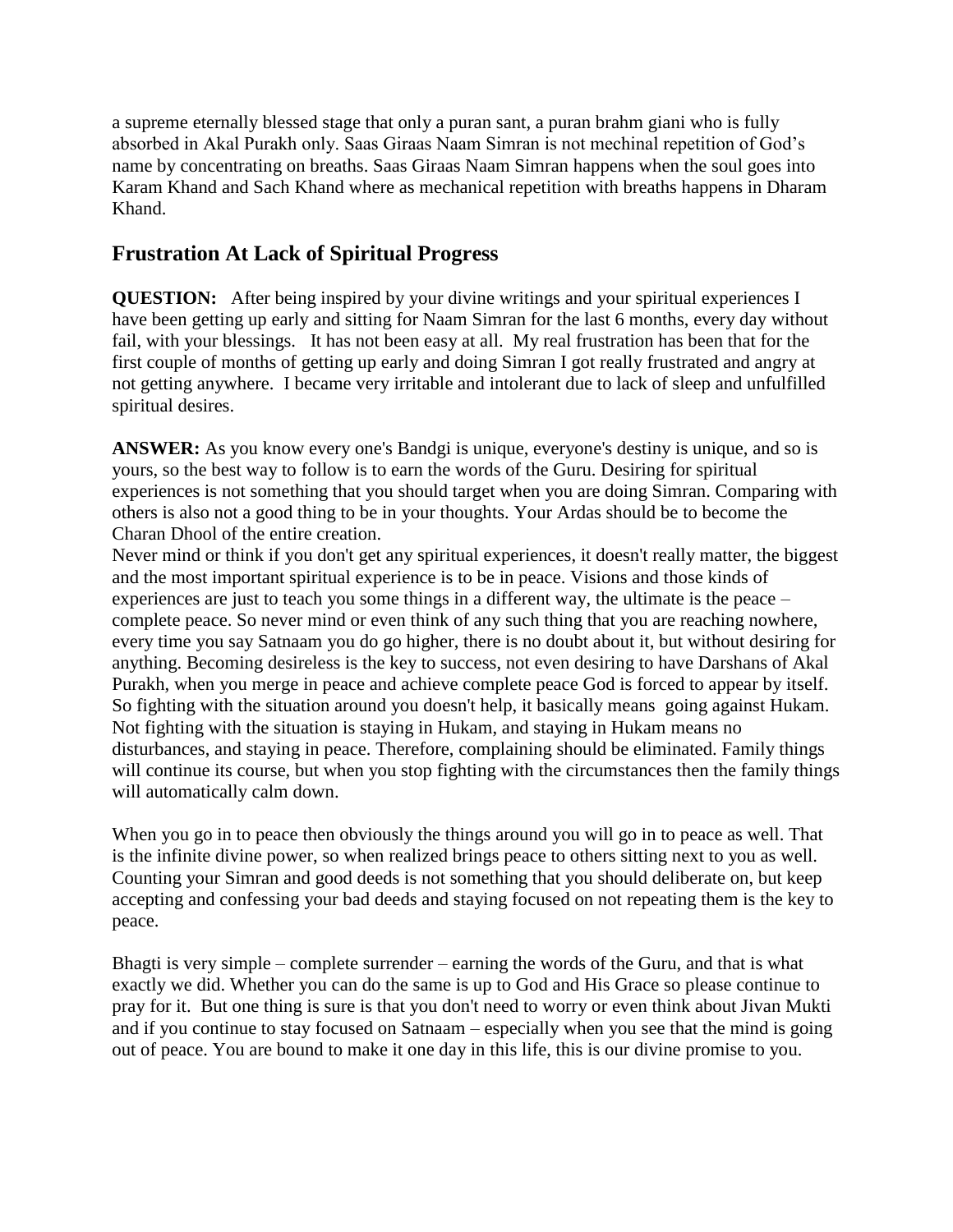#### <span id="page-23-0"></span>**Too lazy to do simran**

**QUESTION:** My dearest and most precious Satguru Dassan Daas jio, we wanted to ask something regarding thoughts that we encounter during Bandgi. We are too lazy and mostly can't do Bandgi in Amrit Vela as advised, whenever we wake up, take a shower and sit for meditation, are in a dreamy situation and finally sleep gets better of us so first of all please forgive us for not obeying your Hukam and bless your Sevak with Amrit Vela.

**ANSWER:** First, of all we are not a Satguru by any means, we are just the Charan Dhool of the entire creation. This is all the GurKirpa and GurParsaad of the Infinite Divine Power that does everything and makes everything happen - the one KartaPurakh. It is Akal Purakh's Hukam and not our Hukam, we don't give Hukam to anybody. There are some people who call us a Satguru out of their divine love and humility but we have never accepted this title and we have never told anybody to call us like that.

Secondly, achieving the GurParsaad is a divine blessing of the highest order that you can receive, and not saving this divine blessing and doing what you need to do to save this divine blessing is not a good thing at all. Asking for forgiveness is a good excuse people make, but that will not elevate you spiritually. Complete surrender to the Gur and Guru is the key to success – giving Tunn, Munn and Dhann to the Guru will bring you the GurParsaad of Naam Simran, Naam Ki Kamai, Puran Bandgi and Seva.

God bless you with the Gurparsaad. Please continue to read the GurParsaadi writings on the website. We suggest you read the Sukhmani Katha in this book as it will help you a great deal.

#### <span id="page-23-1"></span>**Feeling drowsy when meditating**

**QUESTION:** It hasn't happened to me once but a lot of times whenever i start meditating i start feeling drowsy and tired because of which i couldn't sit for more than 20 min. Please give me suggestions and guide me on my path to sprituality

**ANSWER (from Pritam Anand Ji):** If you are doing meditation and can not sit more than 20 mins fine. Practice makes man perfect. Slow and steady wins the race. Just stay positive and don't bring this phrase in your mind, "I am getting tired." Just request the Gur and Guru to keep His lotus feet in your heart and mind and to keep you as a beggar of his house 24 hours no matter what. Do this and it will happen one day. He will keep you with His lotus feet more than 20 mins. On this path stay positive and do Satnaam. Gur and Guru will help you to keep continue on this path.

#### <span id="page-23-2"></span>**Simran Questions**

**QUESTION:** I received amrit dee daat from the panj piaray 2 weeks ago. The panj piaray requested that I do swas swas simran by saying Wahe on the in breath and saying guroooo when exhaling, by vibrating the tongue against the hard palate of my mouth. I have been doing this and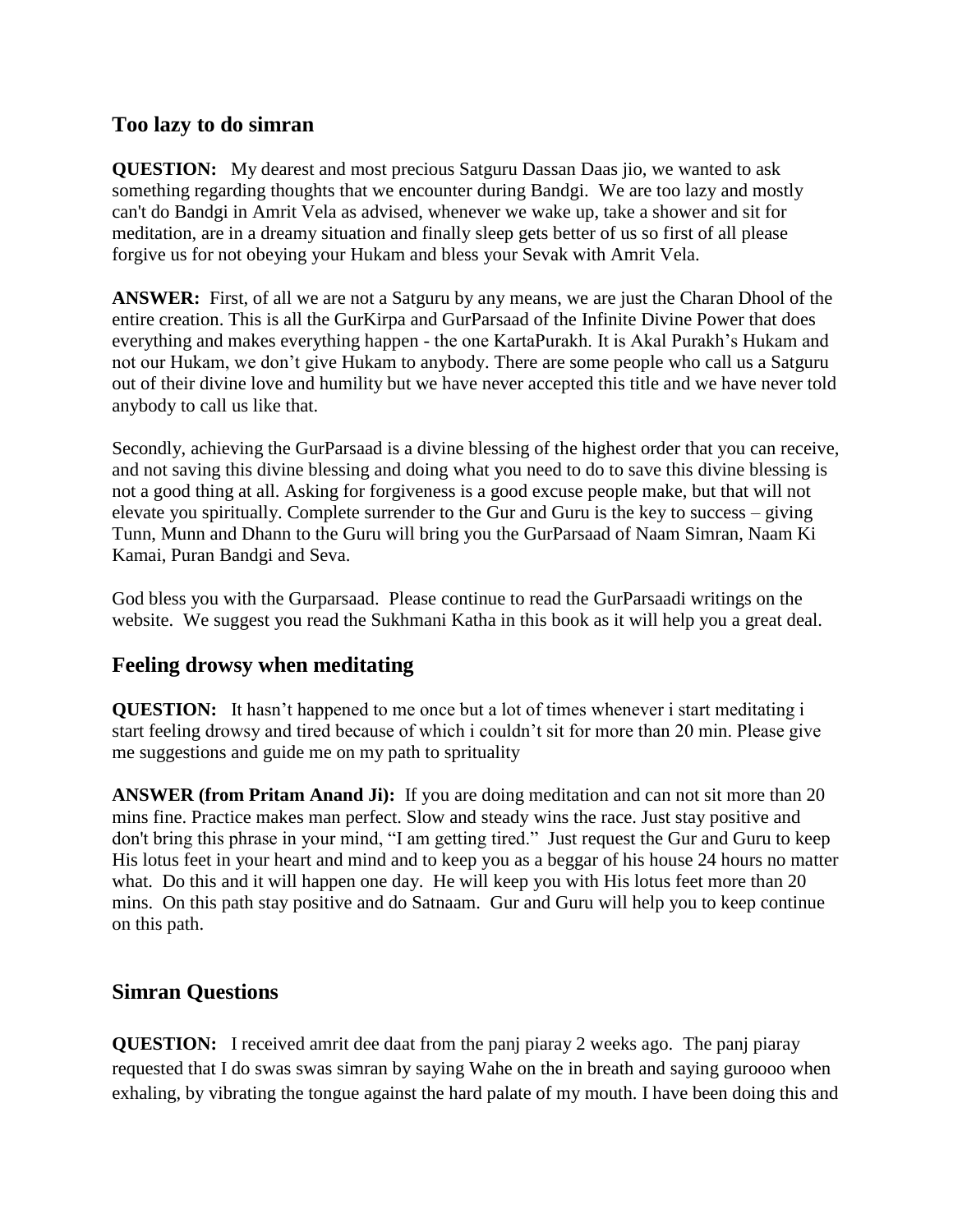paying attention to the sound (dhuni). However, I much prefer to do simran with the mind as it is so much sweeter and deeper. Before receiving amrit, I did mental simran and once, I had a very strange experience where I felt an explosion like sensation between my eyebrows, everything turned red and when I partly opened my eyes, the ceiling of the room was nearer my face. I have not had this experience since.

The intuition inside feels that the breath simran is an early phase. I feel that mental simran is a higher stage. How can one take the simran even higher than the mental stage and what can the devotee do to take it to higher stages to make the dasam duar open? For instance how do you make the change from mental to hirday simran, nabhi simran etc.

When I do my rehras sahib, I feel warmth crawling up my back... is this the kundalini going up towards my dasam duar?

**ANSWER:** Satnaam Jee. You are right the real simran is in the surat – mind, hirda and rom rom. We have written a Gurparsaadi writing on [Simran Stages](http://www.satnaam.info/index.php?option=com_content&task=view&id=58&Itemid=14) – please read. With that said there are a lot more articles for you to read on this website. [Truth vs Traditions](http://www.satnaam.info/index.php?option=com_content&task=category§ionid=2&id=19&Itemid=26) is another section that you need to read which will enhance your understanding about what is prevailing in the society vs what is the divine truth. There are a lot of writings on Naam, Naam Simran and the Gurparsaad that will help you understand what you need to do.

But, yes your intution is right. But, at the same time this is all Gurparsaad and beyond the capacity and capability of a human being to take Naam Simran to Dassam Duaar. All this happens by itself and with the Gurparsaad. While you are reading as requested, we will request you to focus on Satnaam Simran as you said inside your Surat and focus for long hours of Simran everyday and then see what happens to you.

Please continue to communicate as you make more progress in your Satnaam Simran.

**QUESTION:** I have been told that whatever I say will come true.

**ANSWER:** Depending upon the Bandgi from the previous lives and your Karni from this life and previous lives, it is possible to achieve these kinds of super natural powers, which are known as Sidhis in Gurbani, and this kind of a power you mentioned is one of these powers. So if you focus on using this power then that will become a road block for your Bandgi in the future. At this point your Bandgi is more important than anything else. These supernatural powers serve the Puran Sants without even being asked to help them, they just do whatever needs to be done according to the Hukam and they live under the Charans of Puran Sants Puran Braham Gyanis.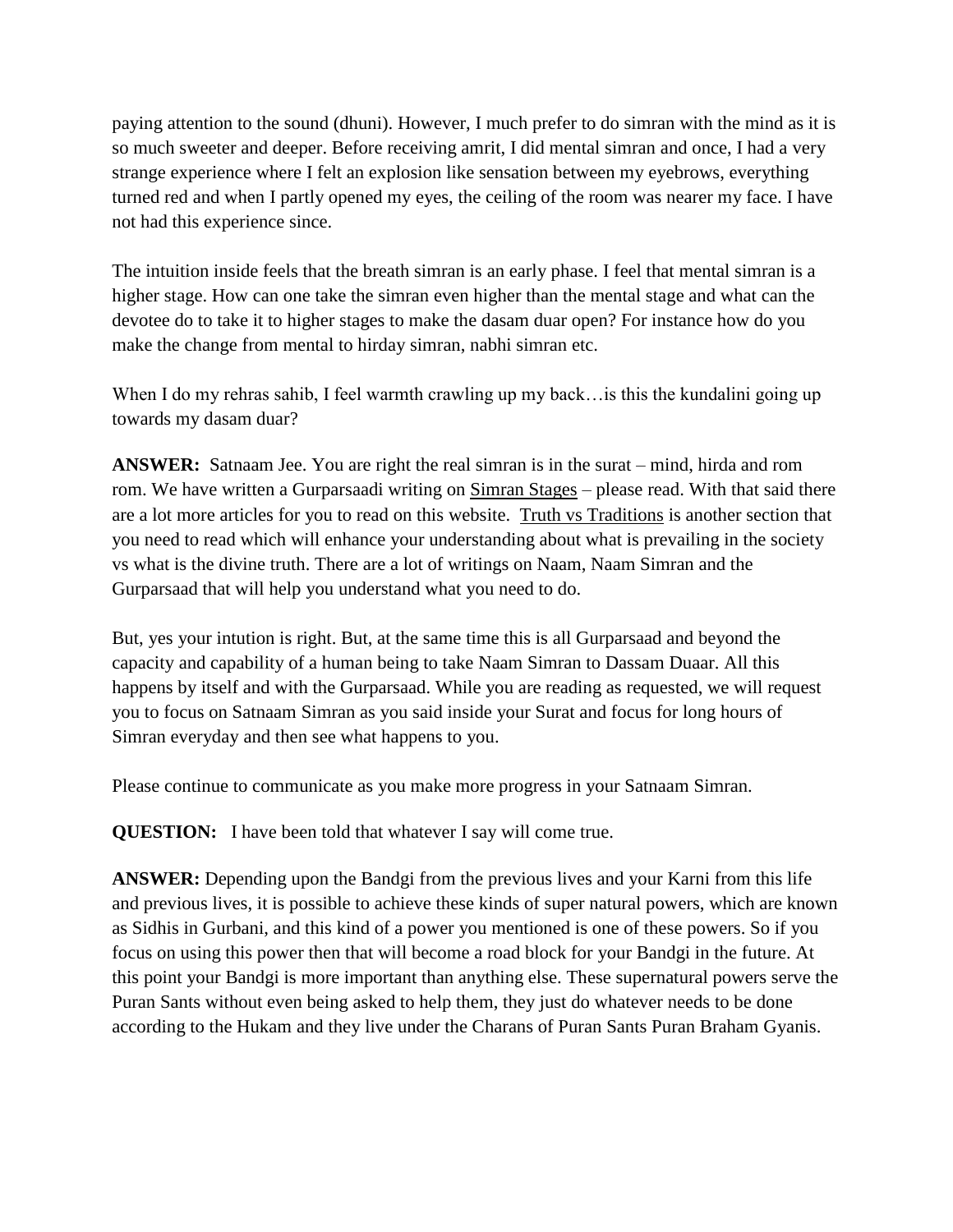**QUESTION**: In one of the psalms of the Bible, it says to serve the Lord with joy. I have to admit that due to my depression and bad karma, serving the Lord almost never feels like a joy. It always feels like a big effort that has no joy in it.

**ANSWER:** Please don't worry about your previous karma and bad deeds, forget about them, they have all been pardoned off by the God, you must have also done some really divine Karma as well as a result of which you have been now blessed with the Satnaam Gurparsaad. Don't keep on feeling the guilt of the bad karma, if this feeling still exists, then please ask for forgiveness and continue to ask for forgiveness as long as this feeling goes away. You are very fortunate one who has been so blessed, so there is nothing to feel bad about anything, just keep on enjoying the Satnaam bliss and peace.

**QUESTION:** I want to ask that sometimes when i woke up in morning or anytime after sleep. I feel that something is vibrating inside my body just like a vibrating cellular phone is place inside my chest. Sometime i feel afraid. What exactly is that. Frankly speaking i don't do much simran . I only do Nitnem. AI usually sleep at 12 at midnight so can't wake up at amrit wela. Is that ok if i do nitem just after 12 or i have to sleep and then wake up

**ANSWER:** God bless you. The vibrations you feel are great, please focus on these more and more and also focus on Satnaam Simran more and more, this should be your nitnem now and not reading Gurbani, this is the essence of all the Gurbani and is the highest seva of Akal Purakh Jee you can perform at this time. Yes you can do your simran after 12 mid night and then go to sleep, but it will be better for you to change your life style and go early to sleep and wake up early in the morning. There are a lot of gurparsaadi writings on the website www.satnaam.info which will tell you all about naam, simran and its benefits.

**QUESTION:** We had a question about doing ardaas. We feel like when we do ardaas for ourself or someone else, it's like going against God's will. It feels like saying to God that what he's doing is wrong. Please advise ji. One more question ji, when meditating on Sat Naam, we feel pulsating near our heart, betwen eyes and sometimes even near stomach. What are these vibrations/pulsations? Please forgive us for saying anything wrong. Dandaut ji. Always and forver at your feet. Just a beggar at your door.

**ANSWER:** it is nice to hear from you. Apologizing for your misdeeds is a great thing to do, accepting your misdeeds and confession is excellent thing to do, this helps you cleaning your Hirda. Doing ardas for other's betterment is excellent thing to do, doing ardas for self and asking for naam bandgi and seva is excellent thing to do as well, only asking for worldly things is not good, asking for spiritual enhancements is a must do thing, cleansing of inside is a must do thing. The vibrations and pulsations are excellent, it looks like naam is now travelling inside your body, so please stay focused on Satnaam Simran and all the negativity will go away and your mind will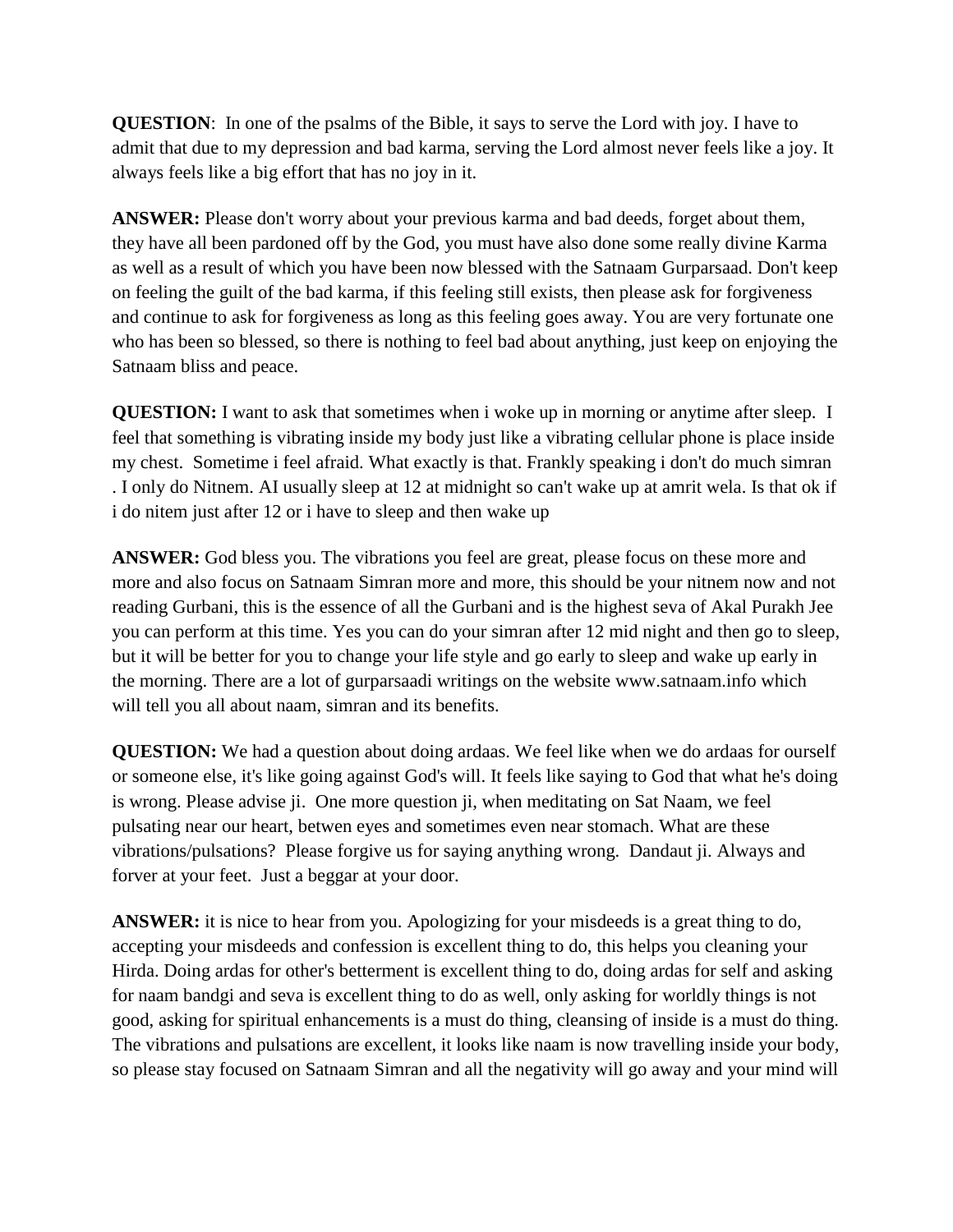go in to only positive thinking mode and then in to complete silence. Please don't hesitate to post your questions. God bless you with Naam Simran Naam Ki Kamai Puran Bandgi and Seva.

**QUESTION:** I have been coming to this site for a little while now and have just recieved the new satnaam book which is totally amazing. I have been fortunate to have sangat of a puran sant and thank God for doing so, but as for a number of years I started to drift back to my old self but from your writings it has been another wake up call. My question is that if I wake up during the night for some apparent reason I am fresh but it may not be enough sleep for my body, say 2-3 hours, but then if I nod off again I am forever in strange and weird dreams, sometimes meeting manmukh people and whatever meetings or scenes take place within the dream world it feels like their dirt accumulates onto myself from meeting these people and then in the morning I feel not fresh but totally drained out.

**ANSWER:** When you wake up in the middle of night then please focus on Satnaam Simran, that is a wakeup call for you, if you miss it then your sleep is not good, that is why you get wiered dreams, because you miss the hukam to do naam simran. So please focus on Satnaam Simran when you wake up like this. This will bring a lot of energy in to yourself and you will not feel drained out throughout the day and instead you will feel fresh and light.

## <span id="page-26-0"></span>**3. Gurbani Questions**

## <span id="page-26-1"></span>**True meaning of the term "Rom Rom" used in Gurbani**

**QUESTION:** Dassan Das ji, I have read that you reached a stage where your "rom-rom" was reciting God's Name and that made me think that perhaps thats why its best to leave our roms untouched. In Amrit sanchaar, we are asked not to mutilate our "roms" ever. Perhaps this clause comes from "being natural" and committing our bodies to God. Girls deal with this clause differently.

**ANSWER:** When we say rom rom we mean every cell of our body and not the hair which you are referring to. Referring to rom rom as hair is a mis interpretation. Rom Rom naam simran doesn't mean that all your hair starts to recite naam, it means that every cell of your body starts to vibrate with naam. Please read the gurprasaadi writings on rom rom naam simran posted on the website. Rom Rom naam simran is a very high spiritual stage, it comes when the sat sarovars are illuminated and activated with the naam amrit and entire body gets filled with the amrit and amrit starts to overflow from your body physically.

## <span id="page-26-2"></span>**What is Bhikam Nadhi?**

**QUESTION:** Satnaam and Dandauth to Akaal Purkh's servants, Please explain what 'Bhikam Nadhi' that Gurbani talks about is?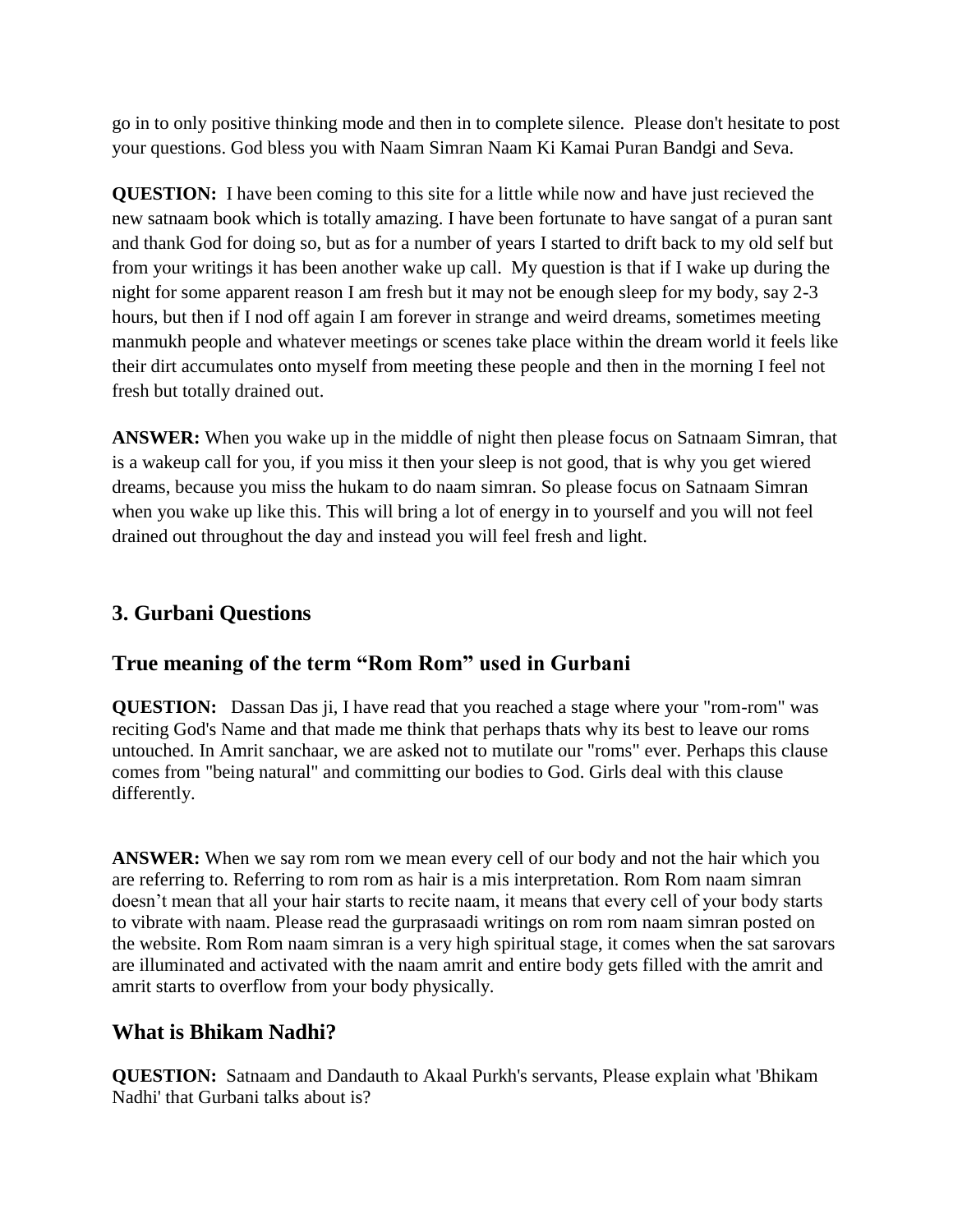**ANSWER:**Bikham Nadi is just the bhavsagar, this world of maya – the trap of maya and only naam given by a puran sant satguru has the divine power to ferry you across it.

## <span id="page-27-0"></span>**Understanding Gurbani**

**QUESTION:** Translating Gurbani,and doing full justice to it, thus becomes a task that can be undertaken only by such MahaPurakhs as have experienced the TRUTH themselves.In practice , however, the translations are done by lay persons armed only with a working knowledge of punjabi,hindi & english.The result is very often a transliteration which has little or no relation with what the Gurus intended.

**ANSWER:** Please read the Gurparsaadee writings on Gurbani on the website. Gurbani has come from mansarovar; to us every shabad when looked at takes us to the mansarovar; so to get a glimpse of the deep divine meanings of gurbani in all physical and practical divine senses you will have to take a dive into the mansarovar – nirgun saroop – param jyot puran parkash which is gurprasad and is available to those who souls who achieve param padvi and realize a puran jyot parkash in hirda. So the bottomline is naam simran, naam ki kamai, puran bandgi and seva to get glimpse of the mansarovar because that is how you can get puran jyot parkash in the hirda, win over the maya and achieve the param padvi. So in other words, true meaning of gurbani can only be explained by a puran sant-satguru. Only a puran sant-satguru, a puran brahm gianee has the permission from dhan dhan paar brahm parmeshar and has understanding to give the true meaning of gurbani to masses, anyone who have not reached that stage are not allowed to preach.

## <span id="page-27-1"></span>**Just reading and listening to gurbani is not enough**

**QUESTION:** Dassan Das Ji, I read the article on Just Reading and Listening to Gurbani Is Enough. I want to tell you a bit of my life and my experience of reading Gurbani. The thing is, I do not understand Punjabi very well. Since I was young I have been trying to read the banis because I've gotten the idea that its a good thing to do. However time from time I would get upset and not read it because I didn't understand it. But my parents insisted that I continue reading it. It wasn't until recently that I read the English translation and was shocked at how deep the meanings are and what I've been missing. Now I'm trying to do what the Gurbani says. Is it alright to continue listening and reading Gurbani if I don't understand but I still try to follow it?

**ANSWER:** Listening to the gurbani and doing what the gurbani is saying is the key to success. Listening doesn't mean hearing with your ears, listening means bringing it to your heart, trusting the shabad and then following the shabad in your daily life, this is what is called shabad ki kamai and those who do this become blessed. You are also absolutely right when you say that gurbani has very deep meanings – every shabad of gurbani takes you to the mansovar – nirgun saroop of dhan dhan paar brahm pita parmesar ji, there is no yardstick to measure the mansarovar, because it is infinite, but when you go into the mansarovar then you get a glimpse of its infiniteness and that is what happens to those who do gurbani and become gurbani by themselves – they go and rest deep into the mansarovar – one thing more to understand is that as your bandgi goes deeper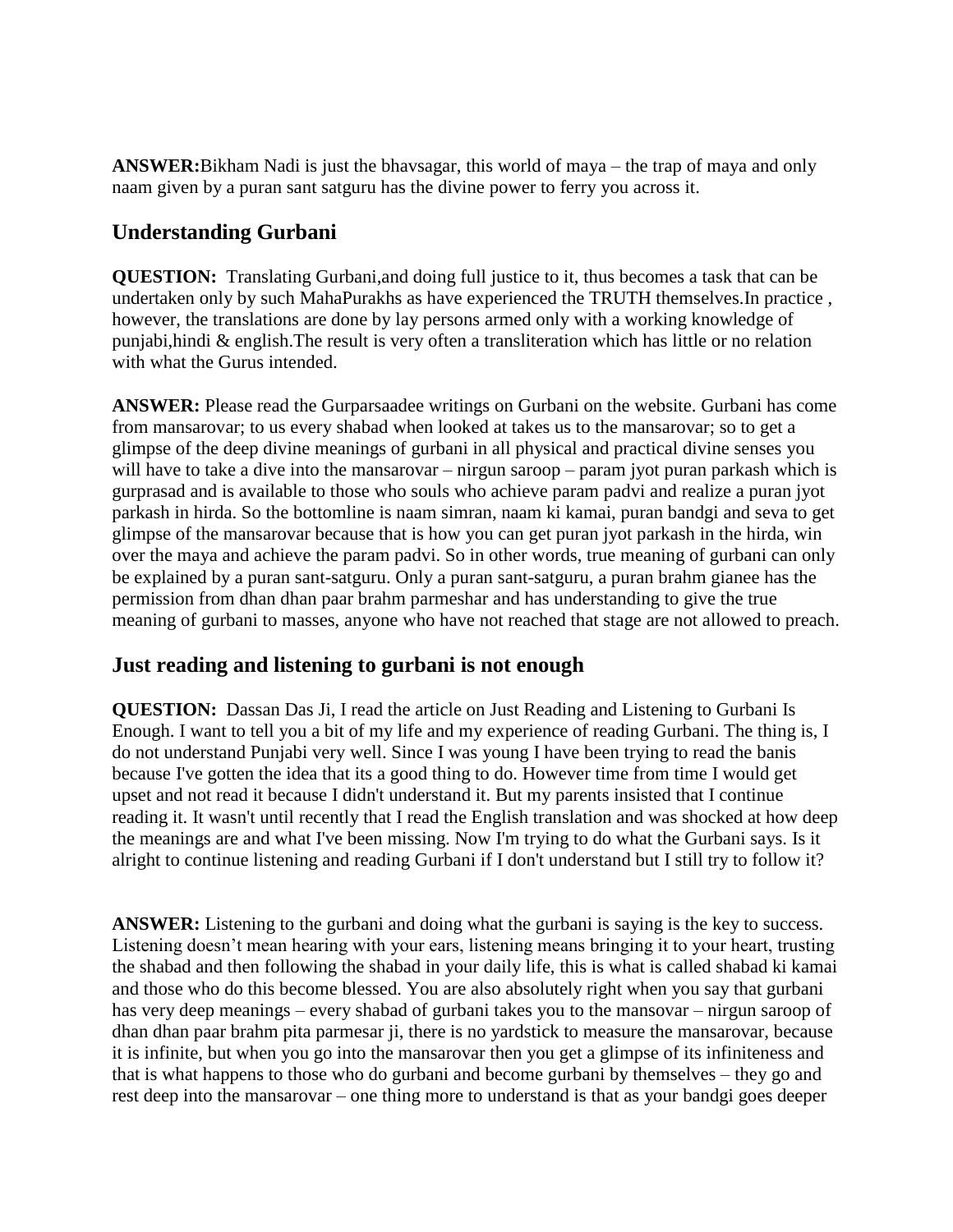and deeper, the meaning of gurbani goes even more deeper then your soul, body and mind go deeper and deeper into the infinite – mansarovar. So listening and doing gurbani is the key to success – at the same time guru pancham patshah ji with his great eternal blessings has very kindly told us that the highest service to God is meditating on naam – satnaam and it is naam simran that will bless you with naam simran, dhyaan – gurprasad of absorbing yourself into the mansarovar and complete divine wisdom about the mansarovar. This is when gurbani comes true to you and whatever gurbani says you will become that – Gurbani ki mahima – a puran braham gyani, a puran sant.

# <span id="page-28-0"></span>**Reciting Gurbani**

**QUESTION:** Almost everybody is pronouncing Sassa in Gurbani as Sasha. Guruji has never put Sashaa in Gurbani, are we disrespecting Gurbani by not reading it properly.

**ANSWER:** The real divine pilgrimage is the internal pilgrimage, the real divine compliance is internal compliance, winning over maya completely, winning over your mind, the outside things don't help, pointing fingers at others doesn't help, pointing finger at our ownself will help a great deal. Accepting our own misdeeds and sins will help a great deal. So please dont indulge yourself in an untrue discussion like this one, that is the munmatt and not gurmat, utmost humbleness, kindness, forgiveness, fearlessness is the gurmat. So please focus on satnaam simran, clean yourself up from inside first and then you will reach a stage where you will be able to help others.

# <span id="page-28-1"></span>**Love is the True Religion**

**QUESTION:** I am a student of comparative religion and I am an Interfaith Minister. I used to be an Orthodox Christian priest. For many years I have read Japji Sahib (off and on)and I can find no reason at all to disagree with Sikh Dharma. I am not Indian... I am an american and I have not been (till now) interested in formal Sikh practise, but I am finding myself very much wanting to come closer to Guru. What should I do?

**ANSWER:** There is only one religion that is the true eternal religion – and that is the eternal truth – God himself, all others are man-made and this is religion nothing but love, and in eternal truth there is unconditional love and in such a love there are no boundaries or any kind of discrimination, in true divine love there is no division or hatred, in such a love there is no limit, there is no dimension, there is no depth because it is infinite, it can't be measured or quantified – it is infinite as God is infinite and contained there in are the divine qualities of – Devotion, Trust, Faith, Commitment, Humbleness, Kindness, Fearlessness and so on – and all these divine qualities are also infinite in nature as well and this divine love and divine qualities when filled in your heart make it the place where God comes in resides forever. These infinite qualities when filled in your heart will make it infinite too and you will become one with God and this is the real divine religiong – Everything is man-made, false and untrue.

# <span id="page-28-2"></span>**Hukamnama**

**QUESTION:** Would you not say that Sree Guru Granth Sahib Jee Maharaj is perhaps a source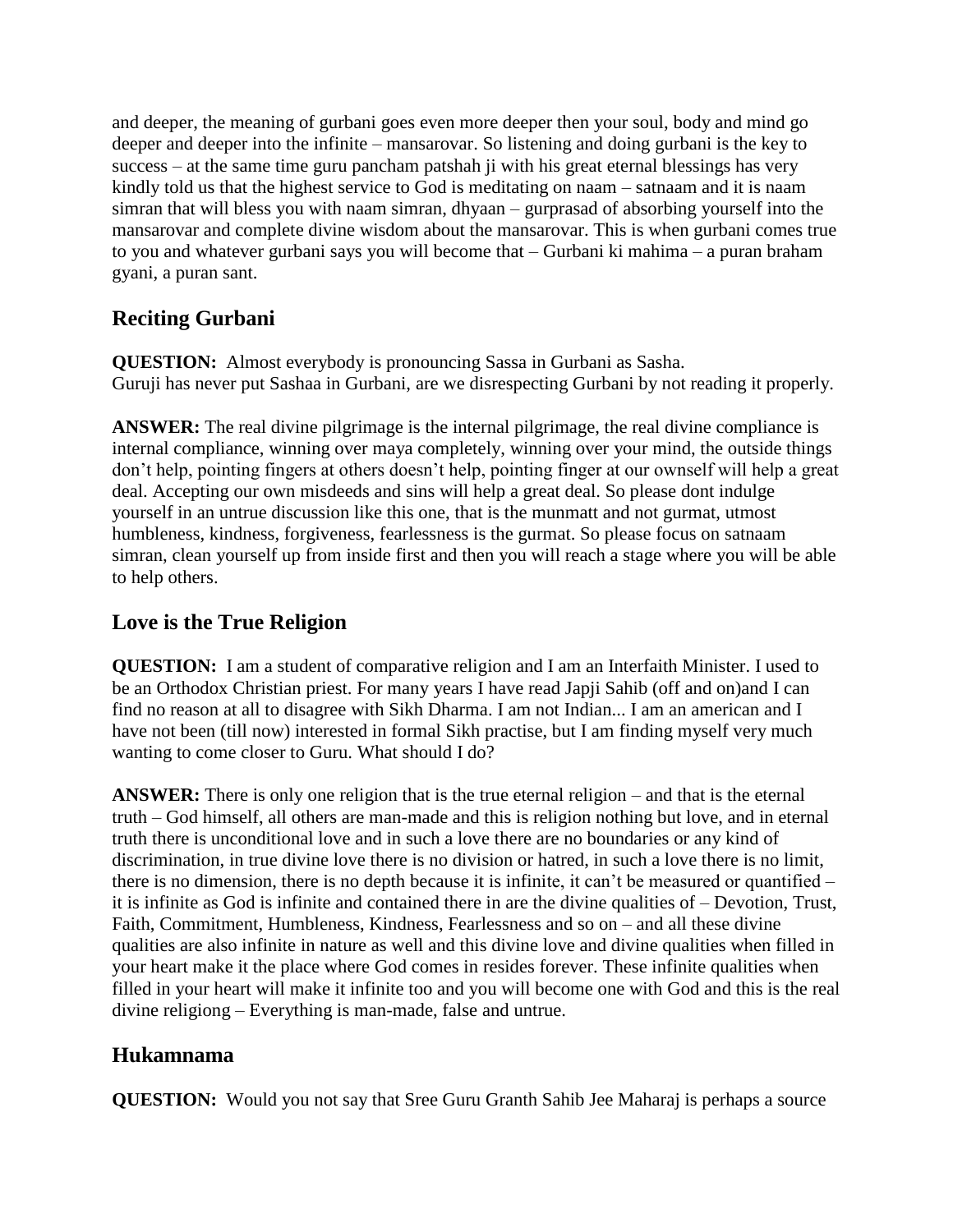of all the wisdom that we may need, since when we do ardas and are blessed with a hukamnama then we are often given guidance on how to live our lives?

**ANSWER:** It is true that Gurbani is a source of all the divine knowledge available to all of us however it doesnt become your widom until you practise it in your daily life, the highest hukam is the naam hukam and every hukamnama leads to the naam – naam simran, naam ki kamai, puran bandgi, seva, parupkaar and maha parupkaar. Every shabad leads you to the mansarovar – nirgun saroop, you dont need to take a hukamnama everyday, it has become a tradition, where people just hear it and it is over, how many of us actually work on a hukamnama, infact people just call it a hukamnama and dont take it as hukamnama because if we did then we would be bringing it into practise, because if we just listen to God's order again and again and dont put it into practise then we are deaf and dumb because we hear it over and over again and still dont follow it. Gurbani is to be practised to be earned not by just hearing it and reading it even a million times if its not practised.

# **Bhagtee (Loving Devotional Worship) is infinite**

#### **QUESTION:** When does our bhagtee end?

**ANSWER:**There is no end to Bhagtee – it is infinite too like God, so we are and we will always be short of touching the depth of divinity. After the naam goes into the entire body and you become one with God then your serving others becomes your Bhagtee, helping others to do the same thing becomes your bhagti and this continues for all ages to come, no end to that. When you become part of infinite then you also become infinite, so where is question of end? There is no end. Then the continuous stage of eternal bliss and sitting in that stage helping others becomes your bandgi. Everything that happens is under the will of God, saying otherwise is ego – so crossing the fine line means the line of ego and when that happens there is no end, then there is only God and God everywhere and in everyone.

## <span id="page-29-0"></span>**Meaning of Niranjan**

**QUESTION:** I have seen this word 'Niranjan' used in Gurbani. I wanted t know the meaning of this word and what does it stand for.

**ANSWER:**The word "Niranjan" consists of two parts "Nir" which means Beyond and "Anjan" which means darkness of the human mind consisting of the five thieves and desires therefore the word "Niranjan" means someone who is beyond the three qualities of Maya, who is such an entity – a complete saint, satguru, a puran brahm gyani, a puran khalsa, a sada suhagan.

# **Meaning and Importance of Sat Sangat**

**QUESTION:** How important is it to attend Sat Sangat? What are benefits of Sat Sangat?

**ANSWER:** The meaning of Sangat means "company of people" therefore the meaning of Sat Sangat would mean company of holy people who are dedicated to God. Therefore, it is simple, as we can say, in a company of a sinner, we can become sinners, in company of a smoker, we are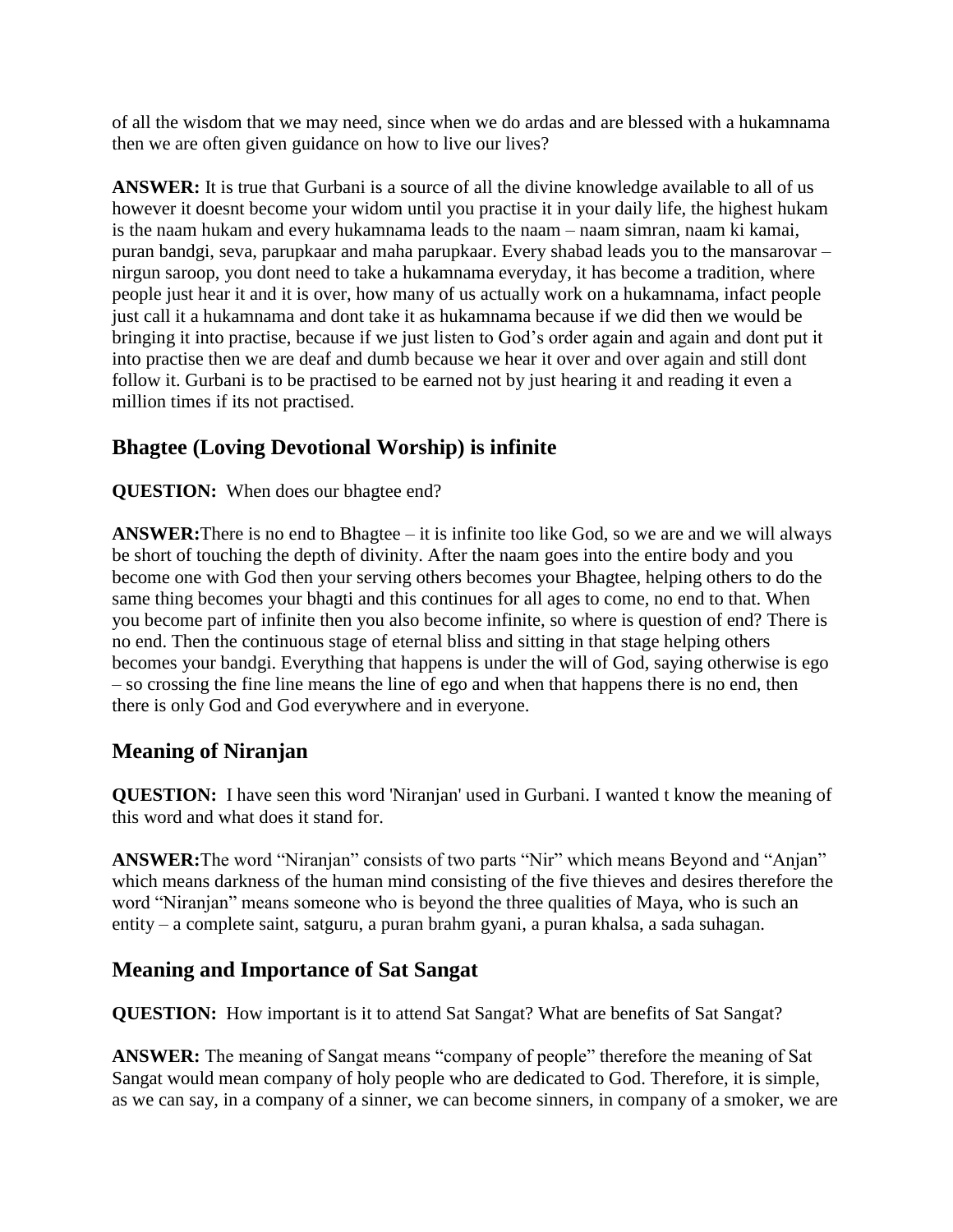likely to pick up their habits as well so in a company of the devotees of God, it will enhance our love and devotion for God, it will help motivate us to walk towards him. Also, physical presence of God (Naam Amrit) can be felt in the company of sat sangat and this amrit has an unmeasurable benefit to us. We are able to share our experiences and learn from others which helps us progress onto spirituality. We are able to a lot of things that can wash away our ego and bringing divine qualities in our heart such as love, humbleness by serving the sangat with food, by doing dandauth bandhana, by confessing our misdeeeds etc, all these acts wash away our ego and selfishness and bring humbleness and love in our heart.

#### **Destiny – Bhaag**

**QUESTION:** Is life pre-destined and human mind pre-programmed? From birth to death, everything that happens in one's life e.g. happiness, suffering, success, failure, marriage, seperation, are all of these pre-ordained. If everything is pre-destined then where does religion fit in? If it is not in your destiny to do truthful deeds than how can you do anything better?

**ANSWER:** Basically, you write your own destiny, you are the creator of your own destiny, whatever actions you perform now will decide your destiny in the future. What you sow is what you reap is the law of the nature. Therefore, in order to get a destiny of truthful deeds and get closer to the Almighty, you need to concentrate on your present – today and work on making it truthful and how can you make yourself truthful? By practising Gurbani in your daily life – by serving and loving others, by meditating on EkOnkaar Satnaam, by refraining yourself from the negative forces (ego, lust, anger, greed, attachment and desires) and serving the Almighty – Satnaam. So please concentrate on present and work on making it truthful and keep praying to God for gurprasaad of Naam, Puran Bandgi and Seva and your future will start to become brighter.

## **Pahul – Traditional Sikh Initiation Ceremony**

**QUESTION:** Could you kindly enlighten me about meditation. Is it important that one must be baptised or "Amritshuck", before following the path of truth?

**ANSWER:**There is nothing known as baptism in Gurbani. Guru Gobind Singh Ji was a Puran Braham Gyani himself, a living god on earth and he gave the gurprasaad of amrit to the five loved ones who came forward and surrendered themselves completely at the charans of the Guru – basically they gave their body, mind and wealth to the Guru so the Guru with his utmost kindness gave them the gurprasaad of amrit and transformed them into Khalsa and called them Satgur Pura therefore in divine sense, only someone who is at that stage, who is a living God on earth has the power and authority to give amrit to others, anything less than cannot do so. In regards to your question to meditation, Meditation is a Gur Parsaad for that matter Naam Amrit is the first GurParsaad, Naam Simran is the next Gur Parsaad, Puran Bandgi is the next higher level of Gurpasaad and then Seva is still higher level of Gurprasaad, this entire game is a Gurprasaadi Khel – because there is nothing that you can do or capable of doing because there is one – Karta Purakh – One doer and everything happens in his hukam, so it is his hukam that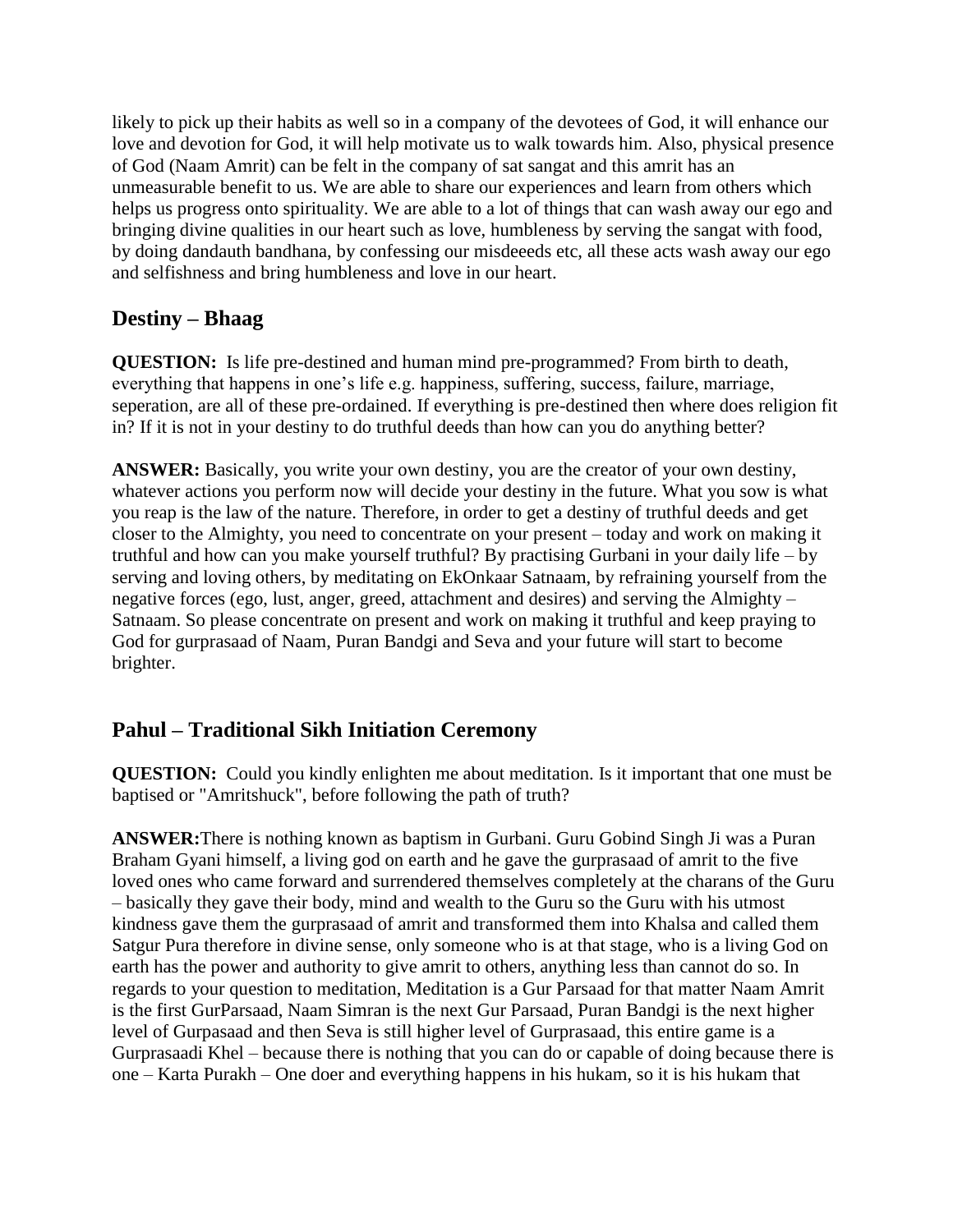makes things happen. So please keep on praying for the Gur Parsaad of naam, puran bandgi and seva and you will for sure make it one day.

#### <span id="page-31-0"></span>**"Sat" is the naam**

**QUESTION:** I cannot concentrate well while repeating 'Waheguru' in my mind.So,please help me realize the true Naam.

**ANSWER:** Satnaam is the true naam and not Waheguru. "Sat" is the naam and Waheguru is the praise of Satnaam.Everything has emanated from Sat – Nirgun Saroop – Param Jyot Puran Parkash and has to go back to merge with the "Sat", so "Sat" is the naam, "Sat" is the Guru, "Sat" is Gurbani, "Sat" is the supreme being – infinite timeless immortal God so from now onwards start reciting Satnaam with devotion, love, faith and trust

# <span id="page-31-1"></span>**Divine Rehat (Real Code of Conduct)**

**QUESTION:** Are outside compliances ready on this path of truth? Do we have Rehat (set of rules) to become a true sikh?

**ANSWER:** The real compliance is inside compliance – Anderlee Rehat – Rehat of Completely truthful heart is the real divine rehat. Outisde compliance alone never has and never will bring any spiritual gians, the real spiritual gains come from the inside compliance – compliance of keeping the 5 thieves under control and eliminating the desires. Duality is outside the Sach Khand – Realm of Truth means "IK Drisht – single vision" – Duality never takes you to the sach khand – Ek Khand is Sach Khand – Puran Sachyara hirda is where God lives and is the real divine Sach Khand – so duality should vanish to make your heart a place for Ekonkaar Satnaam – One God to reside forever. So the outside compliance such as religious dresses, code of conduct means nothing if one hasn't been cleaned up from the inside, it just becomes a show which only boosts the ego further.

# <span id="page-31-2"></span>**The Real Holy Place**

The only holy place in divine sense is the Heart where 1 God resides, a heart of a complete saint. In sukhmani sahib, we are clearly told by Guru Sahibans that "out of all the places, the supreme place is the heart where God resides". A heart becomes a holy place only after it becomes completely truthful and beyond the three attributes of Maya (Rajo, Tamo and Sato). When the heart becomes a sant hirda and completely truthful then the Puran Jyot Parkash resides in such a heart. Such a person can transform othes – Paras stone can turn iron into gold but cant make it paras – But a saint can transofrm an ordinary soul into a saint soul – A saint can make you like him – this happens when you give your body, mind and wealth to such a saint, complete surrender to the sant brings about such a change in any person.

# **Giving to others**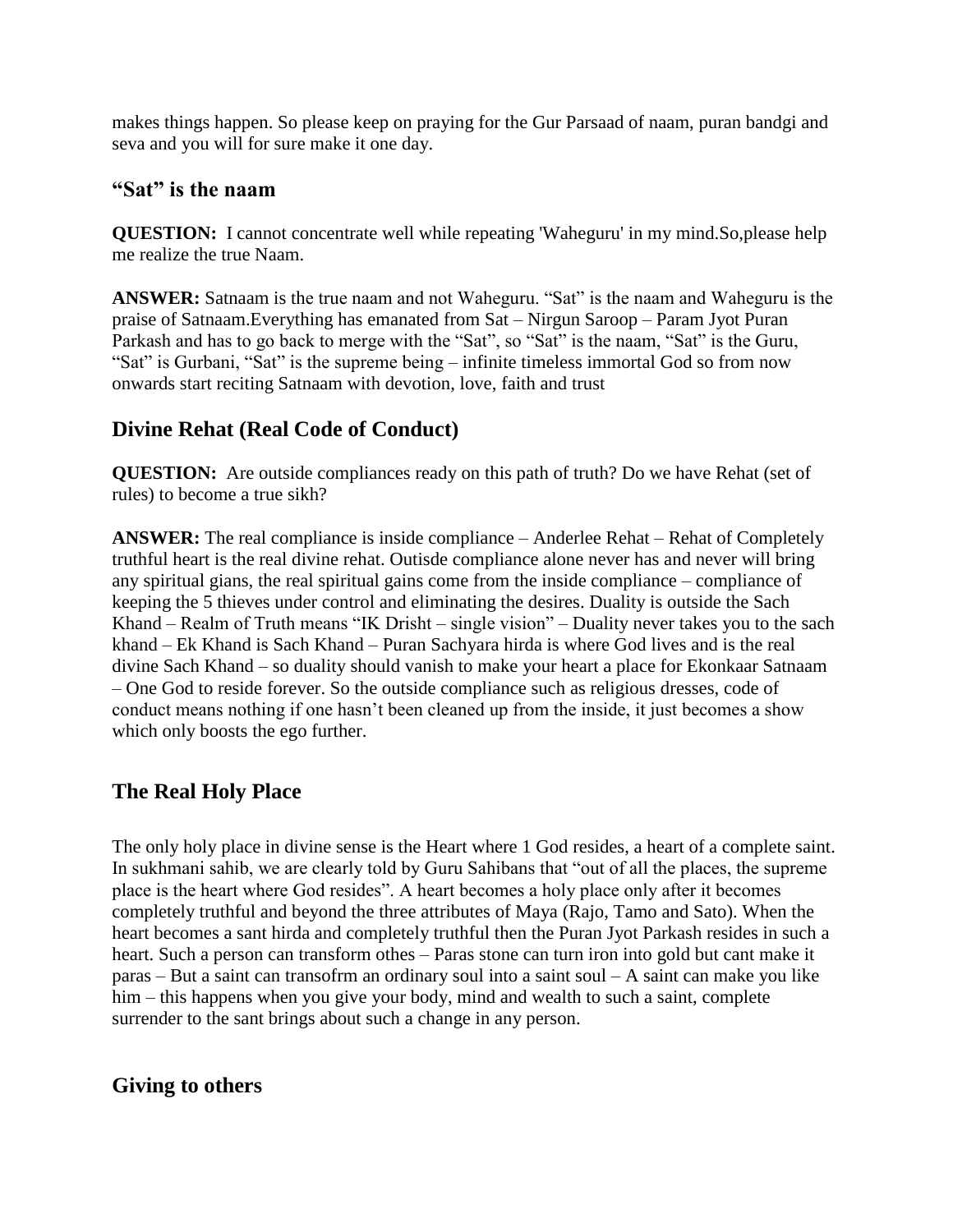Giving is a strength, giving is a super power, giving is sacrifice, giving is kindness, giving is humbleness, giving is practising love in your daily life, giving is the Gur Parsaad and you are fortunate to be blessed with this power of giving – Shakti of giving – Kala of giving – so please make use of this super power of giving and take advantage of this super power you are blessed with, by giving you will achieve the highest of infinite treasures of the Akal Purakh – Immortal Being. Not a bad deal at all, is it?

## **Enlightment**

**QUESTION:** I believe reading all the historical books in the world and becoming engaged in history does not defeat our ego and give us enlighment, its about what we do in our present that can help us.

**ANSWER:** Enlightment doesn't come by reading books, the Tatt Gyaan doesn't come by reading Gurbani or any kind of scriputers, Tatt Gyan is a Gur Parsaad and cit comes from within when the Gyan Netar opens, when all the bajjar kappaats open, and that happens only when you completely surrender to the Gur and Guru – again giving, giving and giving your body, mind and wealth with devotion, unconditional love, trust and faith. Enlightment is a Gur Parsaad and comes from the one's who are the custodians of this Gur Parsaad – Puran Sant, Satguru, Puran Brahm Gyani, a Puran Khalsa.

## **Panch Shabad Anhad Naad (Divine Music)**

QUESTION:What is Panch Shabad Anhad Naad that Gurbani talks about? I have been hearing some sounds in my ears.

**ANSWER:** The divine music that Gurbani describes – Panch Shabad Anhad Naad is not heard in the ears, it is not a Kanni rus, it is the real divine amrit that is heard in the Dassam Duaar (Tenth Gate) "Anhad Shabad Dassam Duaar Vajjyeaa Taa Amrit Naam Chuaayeea Thaa" and this divine music is heard on a continous basis – Akhand Kirtan – that is what it is – non-stop continous stream of music and this is a very high levels of Gur Parsaad which comes in when the Bandgi goes into Karam Khand and all the Bajjar Kappaats are open including Dassam Duaar, when all Sat Sarovars are activated and ulluminated and the Amrit – Naam Simran goes into Rom Rom (each cell of the body) and the entire body gets filled with amrit.

#### **Naam is beyond religion, caste and colour**

Sat means Divine Truth and that is the Naam – God is represented by the eternal truth, never changing, remains same, not perishable, stable and is infinite, no dimension, no depth, no boundries – same for the entire creation, same for every man-made race (human race is the only race though created by the creator), so it is for the entire human race, we will say for the entire creation, because it is not only humans that can do meditation, it is the entire creation that is based on the Naam, for the entire creation the foundation is Naam, the Naam of the creator. So when there are no boundries that means there are no Hindus, Muslims, Christians or Jews – it is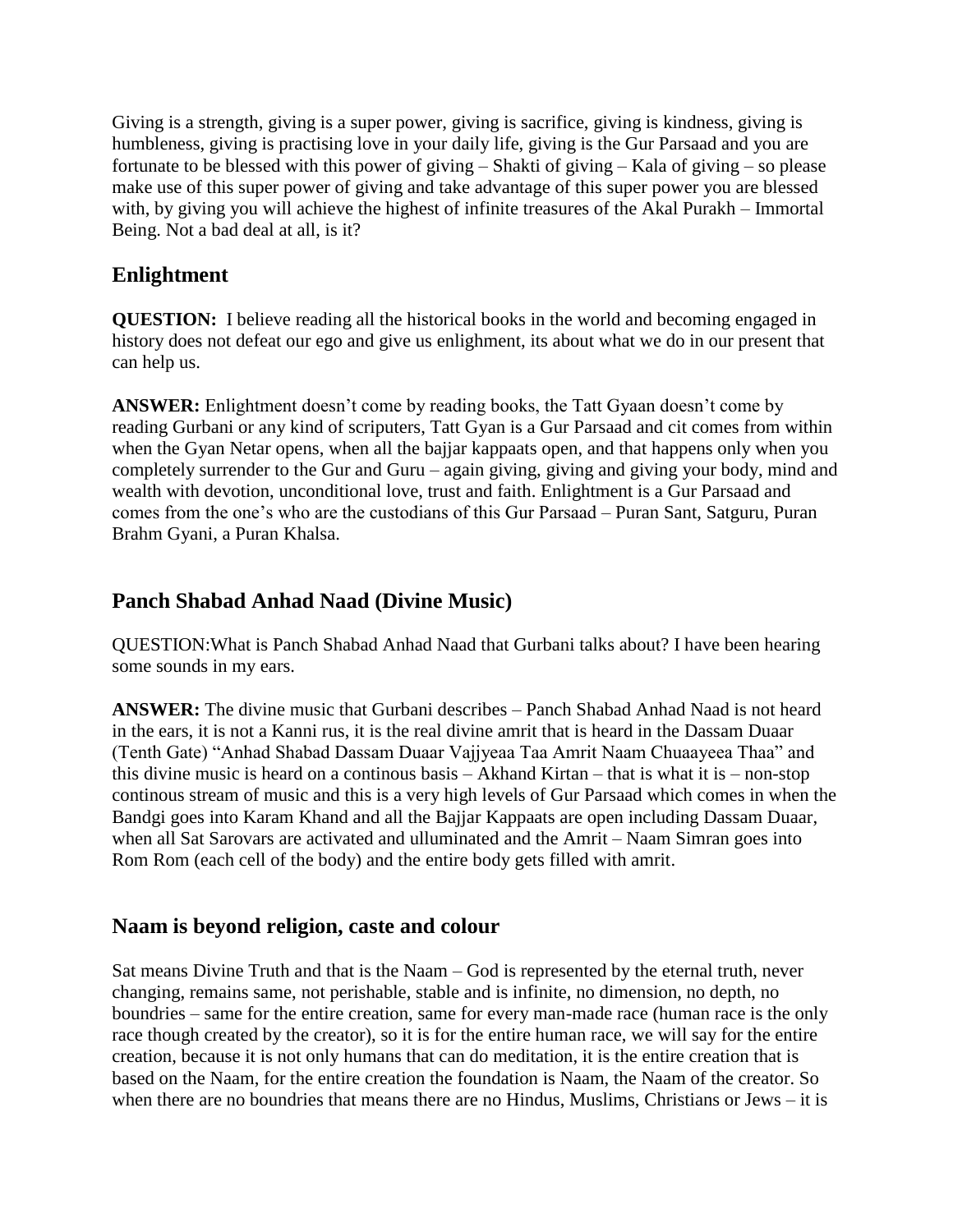the human race. So naam is same for the entire creation – for the entire human race – eternal truth – and God himself is defined by his naam and that is Sat – Truth, divine truth.

## **Death (Physical Death and Death of Ego)**

There are two types of death that we need to understand, the first death is the death of the physical body and the second one is the death of Ego – Ahankaar. There are a certain number of swaas breaths that you are provided to live in your current body which is called wealth of breaths. Please keep in mind that life element in your physical body is your Atma – which is called the soul and this soul is a part of Nirgun Saroop – so it also called the Jyot and this Jyot operates your body, all your senses and limbs work because of this jyot inside you and as soon as this jyot is withdrawn upon spending the wealth of breaths then the physical body dies, which is the first kind of death. When the Jyot leaves the body, the physical body dies. If you did not achieve salvation through complete self-realisation while you were in the body, then you continue to recycle in reincarnations according to your deeds which are carried over to your new life with your soul.

The second kind of death is the death of Ego which leads you to full awareness (divine wisdom) about your existence as a Jyot, a soul, or Atma and not physical body, which is perishable and only you as a soul prevail, you as a Jyot prevail forever because you go back in merge in the Nirgun Saroop. This death brings you salvation and frees you out of the cycle of birth and death process forever. The death of Ego will only take place when you go through the puran bandgi process, then you win over maya completely, you win over the Panj Doots – Kaam, Krodh, Lobh, Moh and Ahankaar and all your desires are eliminated then you win over the Maya, at this point your mind is eliminated and is replaced by divine wisdom, Puran Braham Gyan and your heart gets filled with all the divine qualities, your heart gets filled with Puran Jyot Parkash and all your senses and actions come under the direct control and direction of this Param Jyot – this is also called the salvation stage or complete self-realisation stage. At this stage, you see and physically sense that everything that happens inside you and around you is done by divine super powers and there is nothing that your physical body does, there is just one super divine power that is behind everything and that this super divine power is running the entire universe. When this happens then that is called the death of Haumai, death of Ahankaar, death of ego and by doing so you can achieve the salvation.

## <span id="page-33-0"></span>**How to understand true meaning of Guru Granth Sahib Ji (Sikh Holy Scripture)**

**QUESTION:** Please let me know how i can understand meaning of Guru Granth Sahib Ji deeply.

**ANSWER:** Gurbani is a language of Sach Khand where it has come from. Gurbani came to the Guru Sahibans, Sants and Bhagats who were in sach khand, so how can a common person who is living his life in Dharam Khand or below understand Gurbani? It is like a fourth grader trying to solve a rocket science problem which is not possible. So in order to understand Gurbani more deeply, you have to dedicate yourself to Naam Simran "Prabh Key Simran Gyan Dhyan Tatt Budh – These are some of advantages of Naam Simran according to this verse from Sukhmani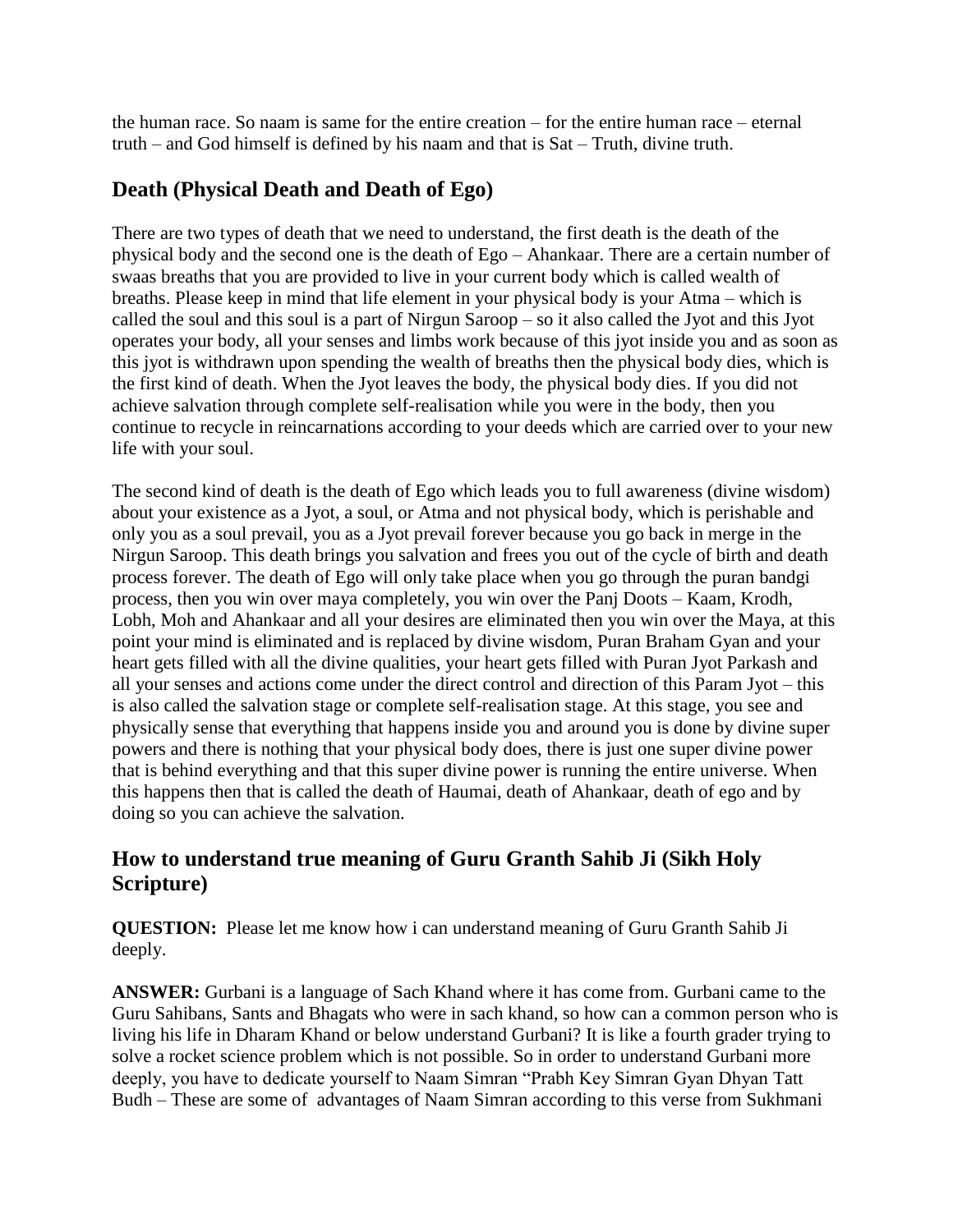Sahib, so when you dedicate yourself to Naam Simran you will start to get the Gyan – divine wisdom from within your ownself because that is where Guru Sahibans got it from. Naam will start flowing inside your heart and eventually you will reach the Braham Gyan stage and when this happens the divine wisdom will start to come from your inside and not by reading scriptures. This is when you have earned what Gurbani is saying because you practically experience Gurbani in all the physical senses and Gurbani becomes your own wisdom. When this happens you become a puran Sant, Satguru, living God on earth because you have physically earned Gurbani, you have become Gurbani.

So the bottom line is to focus on Naam Simran and reap the infinite rewards of Naam Simran.

#### <span id="page-34-0"></span>**What is Sehaj Samadhi?**

**QUESTION:** I want to know what is Sehaj Awastha, please explain to me.

**ANSWER:** Sehaj Awastha is a very high spiritual stage – this is Atal Awastha – This is Jivan Mukt Awastha. It comes when Naam goes into Rom Rom, all the Sat Sarovars are illuminated with Satnaam, all the divine doors are opened, and panch Shabad Anhad Naad is heard in the Dassam Duaar on a continous basis. Basically, this happens when the soul goes back and merge in the Nirgun Saroop of Dhan Dhan Paar Brahm Pita Parmeshar Ji, A sehaj heart is puran sant heart and the soul is enlightned with Puran Braham Gyan – complete divine knowledge. Sehaj Hirda is the one for whom Sukh and Dukh is same, Gold and sane is same, who imbibes in himself all the divine qualities and becomes a never seperable part of the infinite. A sehaj hirda is beyond the three attributes of Maya. A Sehaj heart is the one who is internally compliant of winning over the five thieves (lust, anger, greed, attachment and ego), who has become desireless, who has won over the mind and maya completely. A Sehaj awastha is a Gur Parsaad of a very very high order – and always is absorbed in Naam and is Naam Ka Daata, a daata of the Gur Parsaad.

## <span id="page-34-1"></span>**Inside Compliance vs. Outside Compliance**

**QUESTION:** This is the famous verse of Guru Nanak Dev Ji where he compares the outside compliance rituals to the true divine inside compliance. Please could you give us a deeper meaning of these verses. These are on page no. 471 on Sri Guru Granth Sahib. "Make compassion the cotton, contenment the thread, modesty the knot and truth the twist. This is the sacred thread of the soul, if you have it, then go ahead and put it on me, It does not break, it cannot be soiled by filth, it cannot be burnt or lost...."

**ANSWER:** This piece of divine wisdom is from the Bani "Asa Di Vaar" and has been given to us by Dhan Dhan Guru Nanak Patshah Ji. This divine wisdom is very deeply related to the outside compliance vs the inside compliance. Guru Nanak Patshah Ji is talking about Janeyoo the sacred thread that is worn by Hindus when they get baptized here. When one of the pandit wanted to baptise Guru Nanak Dev Ji according to the traditions that were prevailing during that time, Guru Nanak Dev Ji very kindly blessed him with divine wisdom to make his life website and also to help the entire humanity to make their lives sublime. Dhan Dhan Guru Nanak dev ji is telling us that instead of wearing a thread of cotton, which has no divine value, we should wear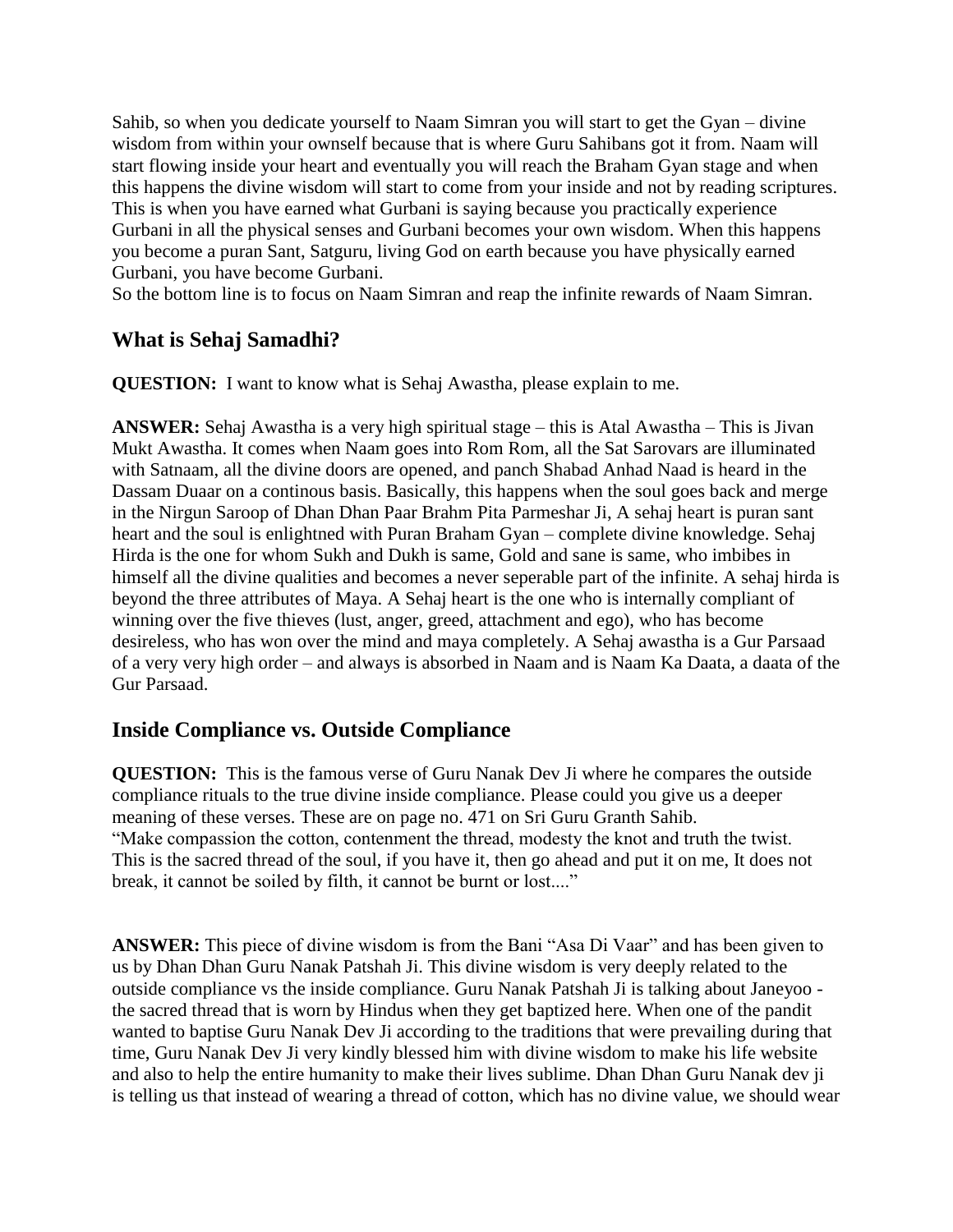a divine thread full of divine qualities, a thread that comprises of the divine qualities – Daiaa (Kindness) a infinite divine quality which we have been blessed with the the capability to exercise and practise everyday in our life which is like the cotton of the thread. The next divine quality is Santokh – contenment, no desires or a being desireless, fill your heart with contenment which is again an infinite divine quality and this is like the the thread formed from the cotton). The next divine quality is Jat which means become lust free, to win over the lust and this forms the knot to the thread before you start twisting it to make like a stronger rope shape), and then the next one is to become "Sat" – merge with the "Sat" and become part of the infinite, union with God (Sat is the twist to the thread which makes it a rope shape and that is worn around your body. So twisting of Sat means going into Satnaam Simran, collect Satnaam Ki Kamai, and then Puran Bandgi and merge with Sat, become one with God. So, this is the real divine thread that should be worn which means go merge and unite with God by earning all the divine qualities and filling up your hirda with all these divine qualities, once that happens then this sacred divine thread so formed will never disintegrate, it cant be destroyed, it cant be burnt, it will not be influenced by maya. Those people who wear this divine thread of divine qualities and become Sat are Dhan Dhan. The material thread made from cotton just by reading a few instructions has no divine value. It is just a tradition, an outside tradition and nothing else. The real divine meaning of the Shabad "Baraahamin – Brahmin" is the one who is merged in Paar Brahm Parmeshar Ji, who has merged in Akal Purakh and such a soul is the real Guru – the divine Guru and not the one who can read a few mantras and read instructions to others. So in a nutshell, this piece of divine wisdom is to tell us to abstain from external compliance and work on getting the internal compliance.

## <span id="page-35-0"></span>**Guru and Disciple relationship**

Guru is always and forever with you – Guru's relationship is an eternal relationship and takes you in to the Dargah and until you merge in the Nirgun Saroop – The yard stick is your trust, devotion, love and how much you give yourselves to the Gur and Guru in terms of Tunn, Munn and Dhan. When you give yourselves completely then God becomes yours completely – There remains no difference.

#### <span id="page-35-1"></span>**Heaven and Hell**

**QUESTION:** What is heaven and hell?

**ANSWER:** Heaven is the place where Devis and Devtas (Demi-Gods & Goddesses) reside, it is one step below the Dargah. Hell is Narak – where those souls who did really bad deeds go to bear the results before they are sent back into reincarnation.

#### <span id="page-35-2"></span>**Reincarnation**

**QUESTION:** Could you kindly explain more about reincarnation?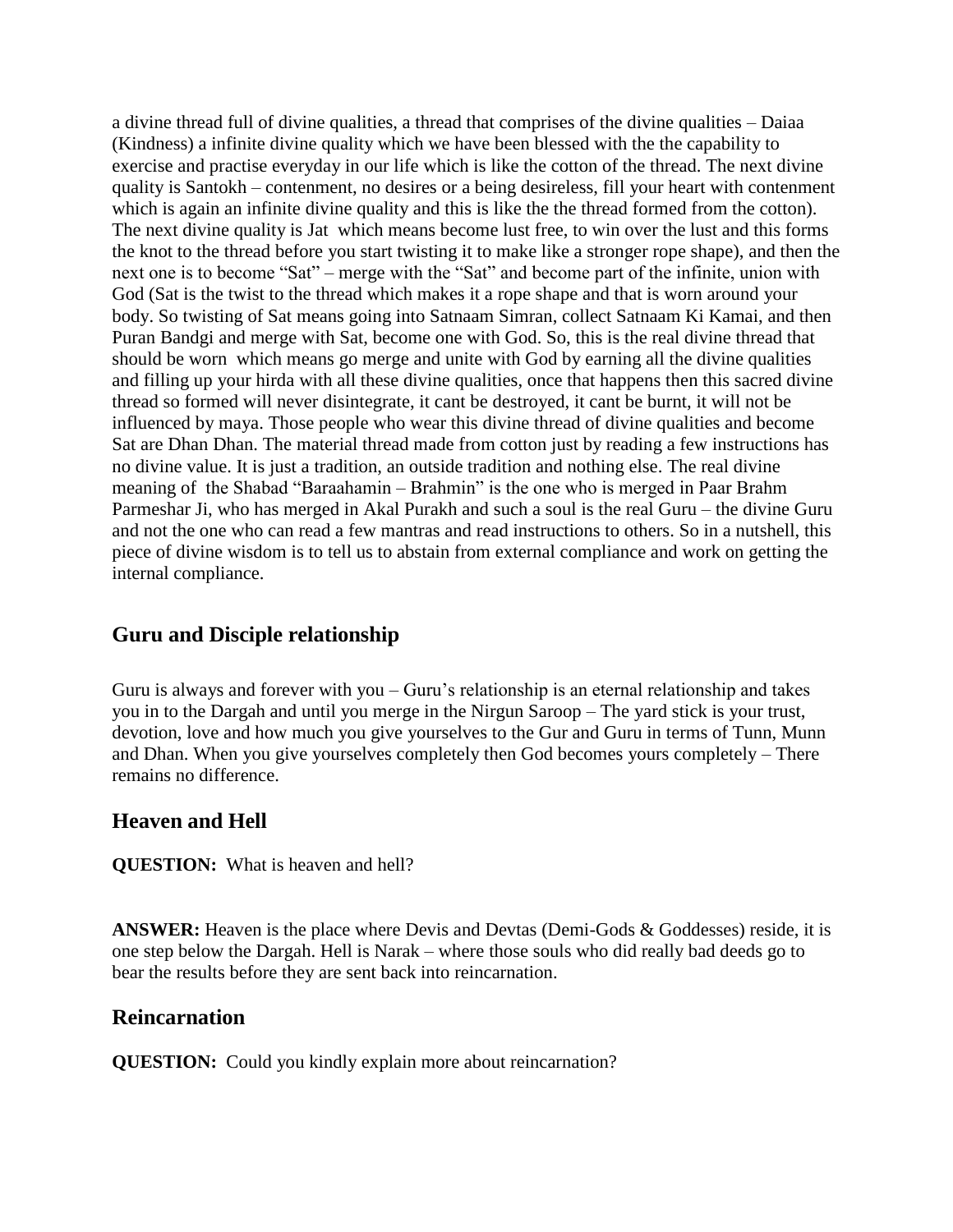**ANSWER:** Reincarnation is going through birth and death cycle through 8.4 million species that exist in the universe. 8.4 million species is the creation with life in the universe, 4.2 million are in water – sea and 4.2 million on the earth. Trees and plants are also life bearing creations. Our soul has been on journey for millions of years until it gets blessed with this human life which is the top of the chain. This extra ordinary human body has been blessed super divine powers by God that give you ability to realise your true self that you are the soul and not the body and mind. If you attain self-realisation before physical death happens then you bo back to Dargah – Court of Immortal Timeless God and do not recycle in reincarnations anymore. Only in this human life, self-realisation is possible, that is why this life has been called priceless life in Gurbani and its very precious and we must focus on Naam Simran, truthful deeds and seva to get closer to the ultimate objective of this human life.

# <span id="page-36-0"></span>**Is God Male**

**QUESTION:** You mentioned in your experiences describing Akal Purakh as "He" and "Him" does this mean that it is a male? Does this now means that men are superior to women as Akal Purakh is described in the male gender? If this is true it throws all my Sikhi beliefs and values down into the drain for I have always considered the Supreme Being as being genderless. Please enlighten this ignorant fool.

**ANSWER:** God bless you with the GurParsaad of Naam, Puran Bandgi and Seva. We are talking here about the spiritual world and not the material world – which is the world of Maya. We are talking of Puran Bandgi and not any worldly things, so please don't get confused with the worldly meanings. According to GurBani, Akal Purakh is the only Nar – male, everybody else is called a Naari - female. Now this doesn't mean any gender difference or so as pointed out by you, nor does it mean the superiority of one gender over the other gender. In the spiritual world, the superiority is by the spiritual status and not by the gender used in worldly terms. Again keep in mind God is not male or female in the worldly terms but he is Nar – and everyone else is a Naari. When He accepts you as his beloved, then you become a Suhagan (happy wife). A soul becomes a Suhagan when it is instituted in Karam Khand (realm of grace) and then becomes a Sada Suhagan (wife forever) in Sach Khand after completion of the Bandgi.

A Sada Suhagan is a Puran Braham Gyani, a Sant SatGuru, a Puran Khalsa. So please don't confuse the identity of Akal Purakh with worldly terms. Basically, Akal Purakh is Infinite, this means that:-

- His super powers are infinite,
- He is capable of doing anything unimaginable by the human mind,

His Mahima is that He is Agam Agochar meaning that He cannot be seen or experienced by the five senses a normal person has. He can only be seen or experienced after the opening of the divine eye - the sixth divine sense.

Akal Purakh's being Nar means He is Sarabh Klaa Bharpoor i.e.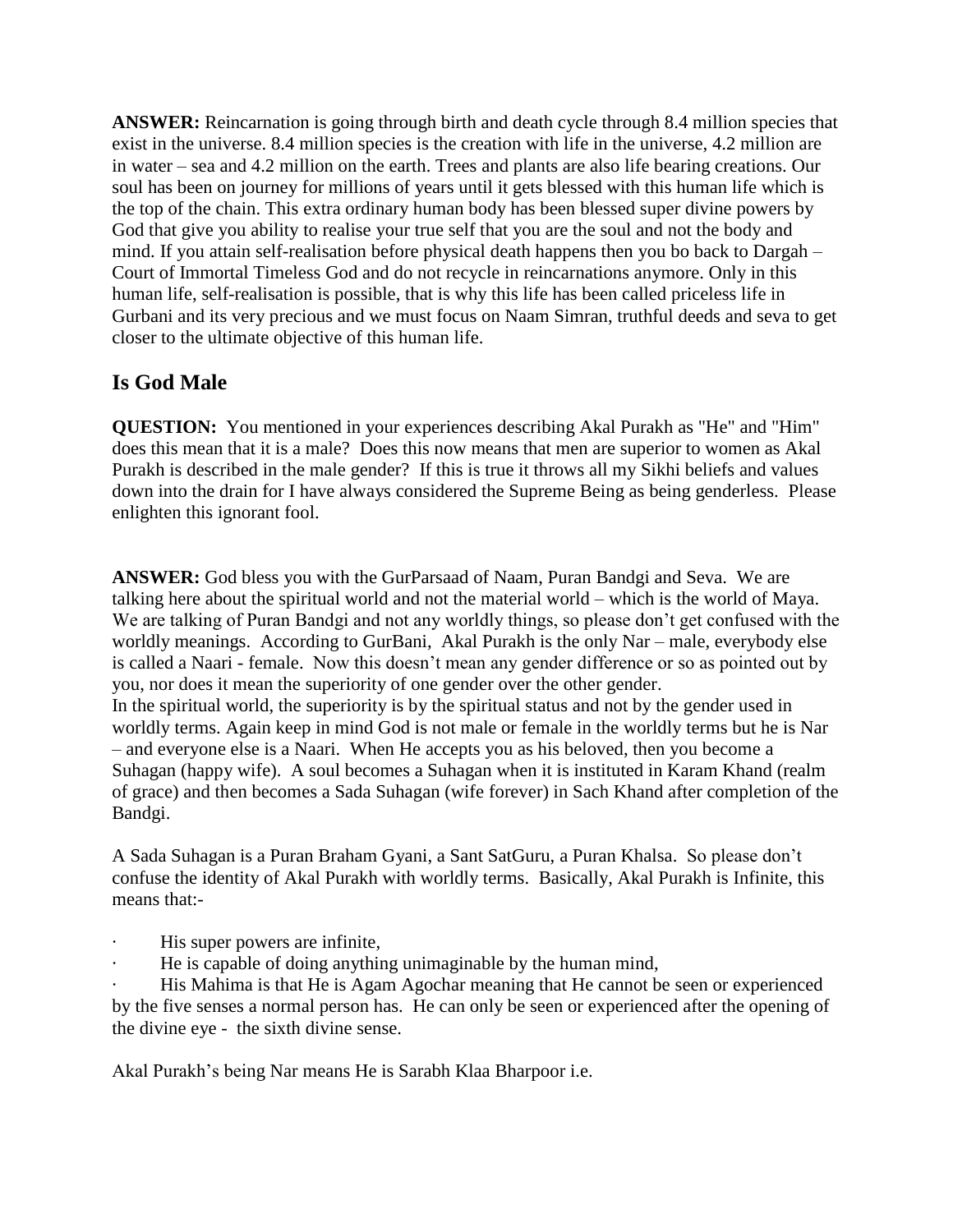- He has unlimited superpowers,
- He is of infinite nature,
- He has divine capabilities of doing anything and everything.

Your beliefs are based on worldly definitions and not based on divinity. Sikhi doesn't mean to follow a set of rules laid down by some man made committees and organizations. Please feel free to ask any and every question that pops up in your mind. But the real thing is to concentrate on Naam Simran – Sat Naam Simran. When you start doing Sat Naam Simran for longer sessions then you will start understanding Gurbani in the true perspective. So please concentrate on Sat Naam Simran and you will do much better – this is our promise to you.

## <span id="page-37-0"></span>**4. Mind and Maya**

#### <span id="page-37-1"></span>**Questions regarding Sex**

**QUESTION:** Is it bad to have sex with a girl before marriage or How bad it is to have sex with Prostitute. What i think is , its bad to break the heart of any one. But with Prostitute i think everyone is happy or if i am wrong , how much is the punishment for doing sex with girl.

**ANSWER:** Living under the doot of Kaam, Kaam becomes your guru, living under the doot of anger makes anger your guru because that is what you are following and so is true with desires and other doots – five vices, so the choice is yours – What do you want to choose as your guru? Panj doots and desires or Gurmat? Also please keep in mind naam, naam simran, naam ki kamai, puran bandgi and seva is the gurprasad. Also keep in mind living under the panj doots and performance of daily deeds under the panj doots are all asat karams and your future destiny will depend upon what you do today, so be careful indulging in asat karams under the guruship of panj doots and desires is not going to make things better, it will make the future worster. There is no end to the desires – panj doots and desires are the web of maya and you are getting more and more entangled in to this web of maya under the guruship of panj doots and maya and there is no way out if you stay like this. So focusing on sat karams is the only and only way to help you out of this kind of situtation. The punishment for these kinds of deeds – will never be able to get out of the web of maya and will continue to cycle through the death and birth for an undefined period of time and who knows what you will be in the next janam – a prostitute or an insect or what not. So please dont waste your energy and divine power given to you by God and focus on sat karams. Focusing on satnaam simran will help you

## **How to overcome Ego**

**QUESTION:** I don't know who can help me so I will post to whoever. I have done many ardaas', I have recieved Naam in my dreams, done simran non-stop, done simran in my dreams, but still Im in this horrible net of Maya and the 5 thieves. I have all the knowledge I could ever need, I have tried getting rid of "I", I have prayed that He gets rid of it for me, im still falling everyday. I want the Gurparsaad, Bless me if it is in my destiny, if it is not to be in this life time, then... Tera Kiya Meeta Lagey.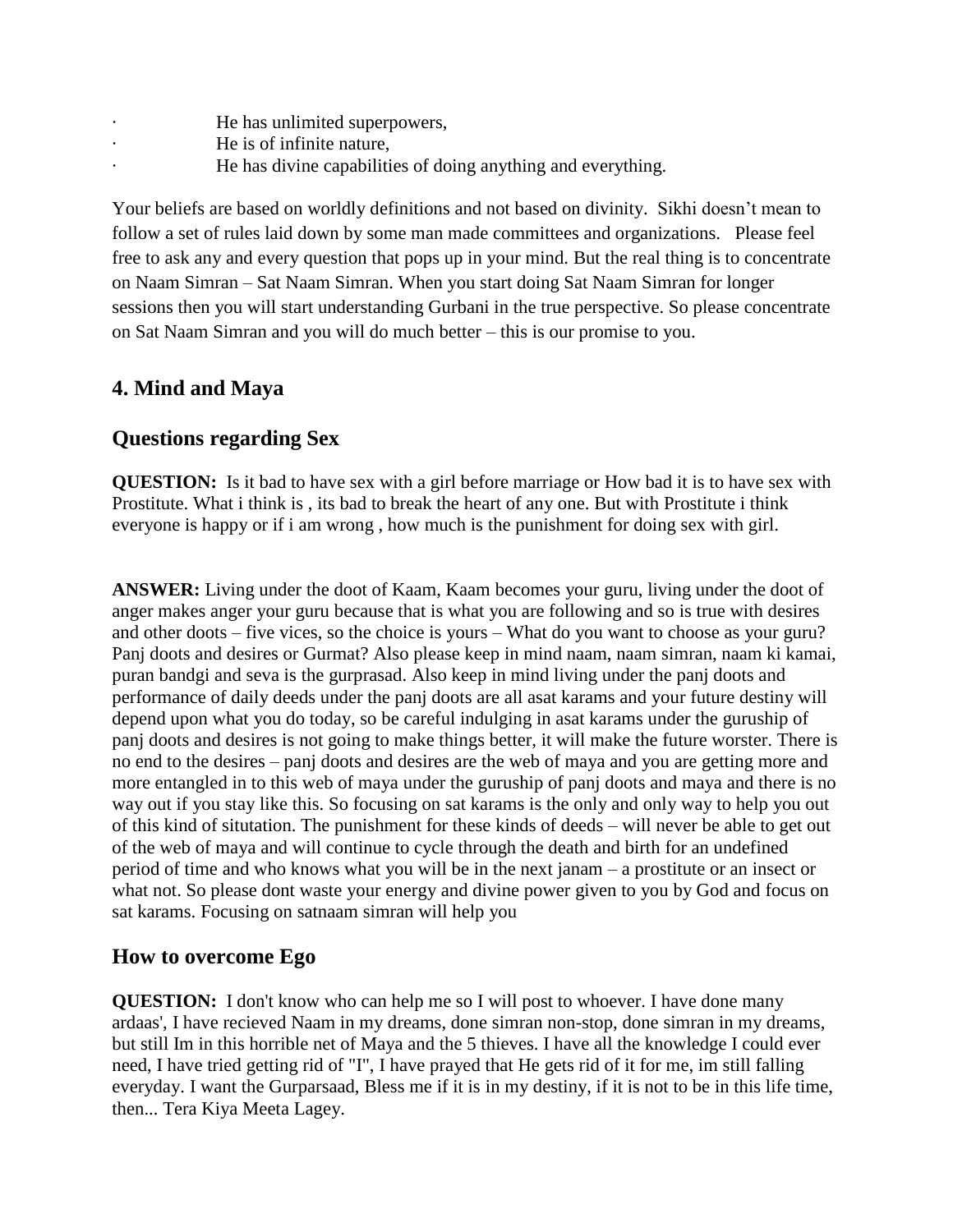**ANSWER:** Guru Pyare Jee you are not lost anymore, you have already been blessed with the divine wisdom to be free of the shackles of Maya, you have already been trying to focus on Naam Simran and watching the Maya's play around and with you, so that is a realization that doesn't come to every person, only the blessed ones get to this stage of divine wisdom when one realizes that this human life is not for wasting drinking the poison of Maya – Panj Doots and Trishna. But please be persistant and focus on Satnaam Simran. Complete surrender to your Guru is the way to spiritual success. So please focus on Satnaam Simran and prepare yourself for the Gurparsaad. Do Jodyan Di Seva for 21 days and also Langar Ki Seva – cleaning utensils and whatever else you can think you can do. Start focusing on Satnaam Simran in the early hours of the morning, starting right after midnight to really reap the divine rewards. Please keep in mind Bandgi is a fight against Maya – Panj Doots and desires and you are bound to encounter Maya on every step you take towards the Guru and until you completely surrender yoursele with trust, devotion and love at the Sat Charans of your Guru with tunn munn and dhan. So please focus on Satnaam Simran and God will bless you with the Gurparsaad of Naam, Naam Simran, Naam KI Kamai, Puran Bandgi and Seva.

#### **No Importance of 5 K's in spirituality**

**QUESTION:** How important are 5 K's in relation to spirituality, do you think individuals have to have these kakkars to progress into spirituality? Why did Guru Gobind Singh ji created this 5 K's and how important is it that we follow this concept?

**ANSWER:** 5 K's were blessed by Guru Gobind Singh Ji to bring the sikh masses in discipline and prepare them for fighting to protect the innocent and he did so by virtue of his direct fights with various criminal rules of the time along with the sikhs. If you are following the hukam of the Guru and applying it in your daily life, if you have given your body, mind and wealth in service of the truth, then you should be dhan dhan – you should be a khalsa – with a puran jyot parkash in your hirda, with all your bajjat kappars open, with rom rom simran, and if that is the true then where are these questions and confusions coming from? All we are trying to tell you is that the internal compliance is the real divine compliance, the compliance of winning over panj doots and desires is the real compliance, the real divine pilgrimage is the internal pilgrimage, God lives inside you, you have to find it inside you, winning over the maya is the real internal compliance, compliance of atam rus is the real divine compliance, the obvious mistake people make is putting all the efforts to earn the outside compliance and do nothing to achieve the internal compliance, so your commitment is in earning the internal compliance, your love towards the guru is to follow his words with body, mind and wealth by practicing his words in the daily life, The guru wants you to transform yourself from inside, The guru wants you to earn the internal compliance, The guru wants you to bring all the divine qualities in your hirda and make it a infinite hirda, make it a khalsa hirda, make it a sant hirda so that he can appear in your hirda in all the sense. Maya vich udaasi doesn't mean attachment to maya – it means a detachment from maya and go beyond maya. When you become a khalsa hirda, a sant hirda and you earn the braham gyan amrit, atam rus amrit then what is the value of anything else around you and that is what is required to be done, that is what you are born for – reach param padvi. So in divine sense, someone could be a shaved bald head and doesnt keep 5ks but if he has earned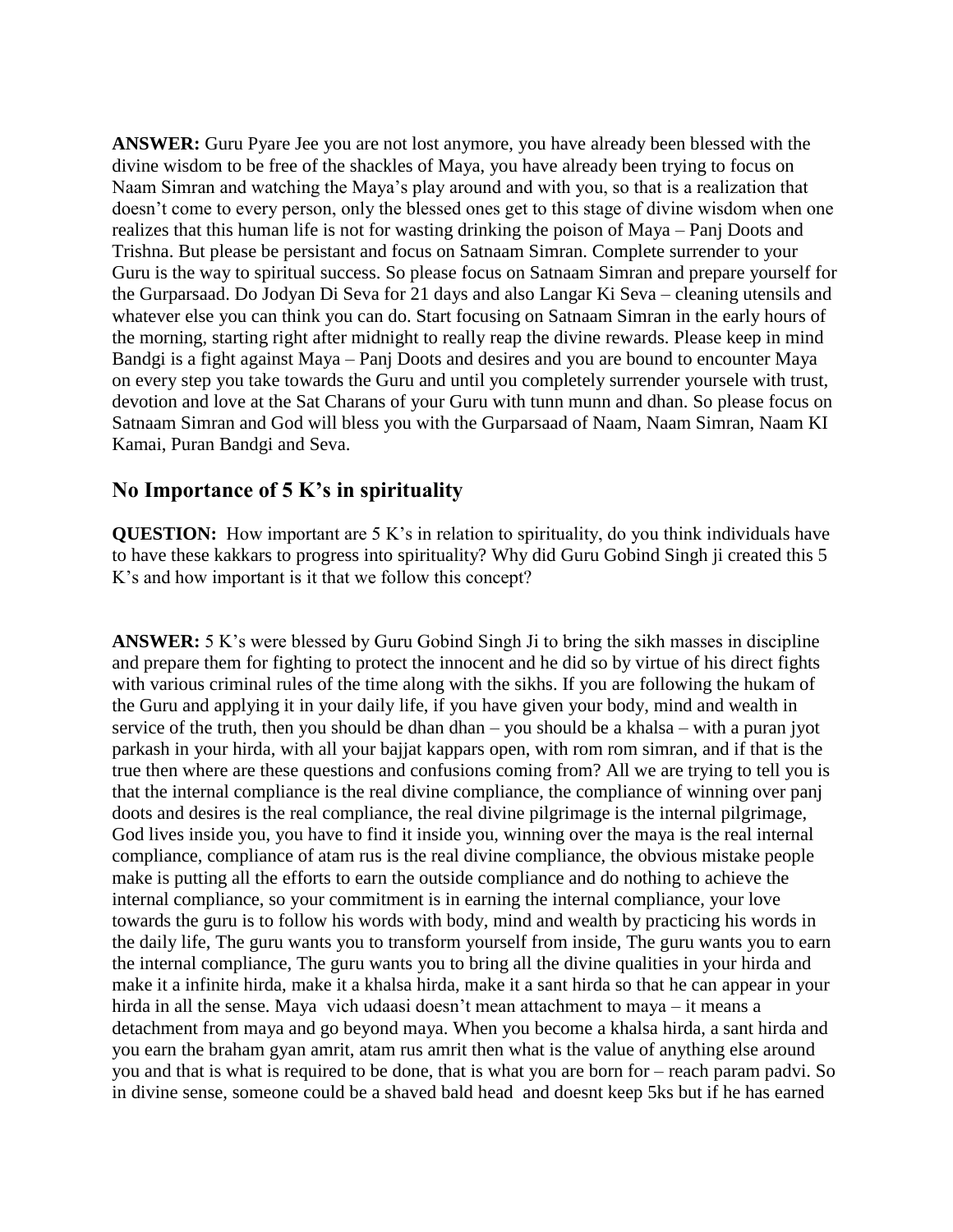the true rehat of internal compliance, if he has followed the word of the guru and surrender with body, mind and wealth to the truth then is considered a khalsa on the other hand if someone has kept the 5 K's but has the earned the internal divine compliance, has not earned gurbani then is considered a true pakhandi.

# **Maya and Health**

**QUESTION:** I am living in canada, i have got some health problems, i am trying naam simran i feel i am little bit sucessful . i am feeling difficulty in recitation becoz i got tired but some time i feel better. i think i am under the influence of maya which create obstruction for me. plz tell me how to break this barrier of maya. although i am medical student here. but gurbani is 100 % true. i feel that maya influence our body in a pleasant way but gives pain and sorrow. maya spoils our mind fisrt then our body. so i am trying to make myself pure to get rid of maya by naam simran and listening gurbani. plz help me how to focus my mind. becoz running thoughts makes me crazy.

**ANSWER:** You are absolutely right, this is the Maya – Panj Doots and desires that is the only obstackle in this divine path, winning Maya is the name of the Puran Bandgi, winning over Panj Doots – Kaam Krodh Lobh Moh Ahankaar and Trishna is Puran Bandgi, winning over your own mind is Puran Bandgi, complete silence of mind – thoughtlessness is the Bandgi, bringing your mind in to complete rest is the Bandgi, and it is all Gurparsaad. The Gurparsaad is achieved by complete surrender at the Sat Charans of the Guru, surrender with tunn munn and dhan at the Sat Charans of the Guru is the complete surrender, the Gurparsaad will pave your way to Puran Bandgi. So please focus yourself on Satnaam Simran and this Simran along with complete surrender at the Sat Charans of your Guru will pave your way to Gurparsaad for you.

# <span id="page-39-0"></span>**Slandering**

**QUESTION:** I do not understand this. Baba Ji and Dassan Das Ji has love for entire creation, yet you get some people who have no idea on the truth whatsoever slandering them?

**ANSWER:** Slandering is a part of the Bandgi process, it is really a divine gift, it is free bandgi – free naam dhan without doing anything, when anybody slanders a saint then it is very simple, he loses all his devotional worship and that goes and gets deposited into the account of the person that is being slandered. Eternal truth is very bitter to bear because it uncovers the untruth prevailing in the society which hurts who are in control of religion, the people who claim to be preacher but have no idea on what they are preaching as they have not tasted the truth so they dont know what the truth is.

# <span id="page-39-1"></span>**Anger**

**QUESTION:** Dearest Dassan Das Ji, we tend to get angry often and during these outbursts of anger, we do stupid things that otherwise we should not have done, please tell us how to gain some control over anger?

**ANSWER:** These are the tests of Maya, Anger comes when ego gets hurt, so ego has to leave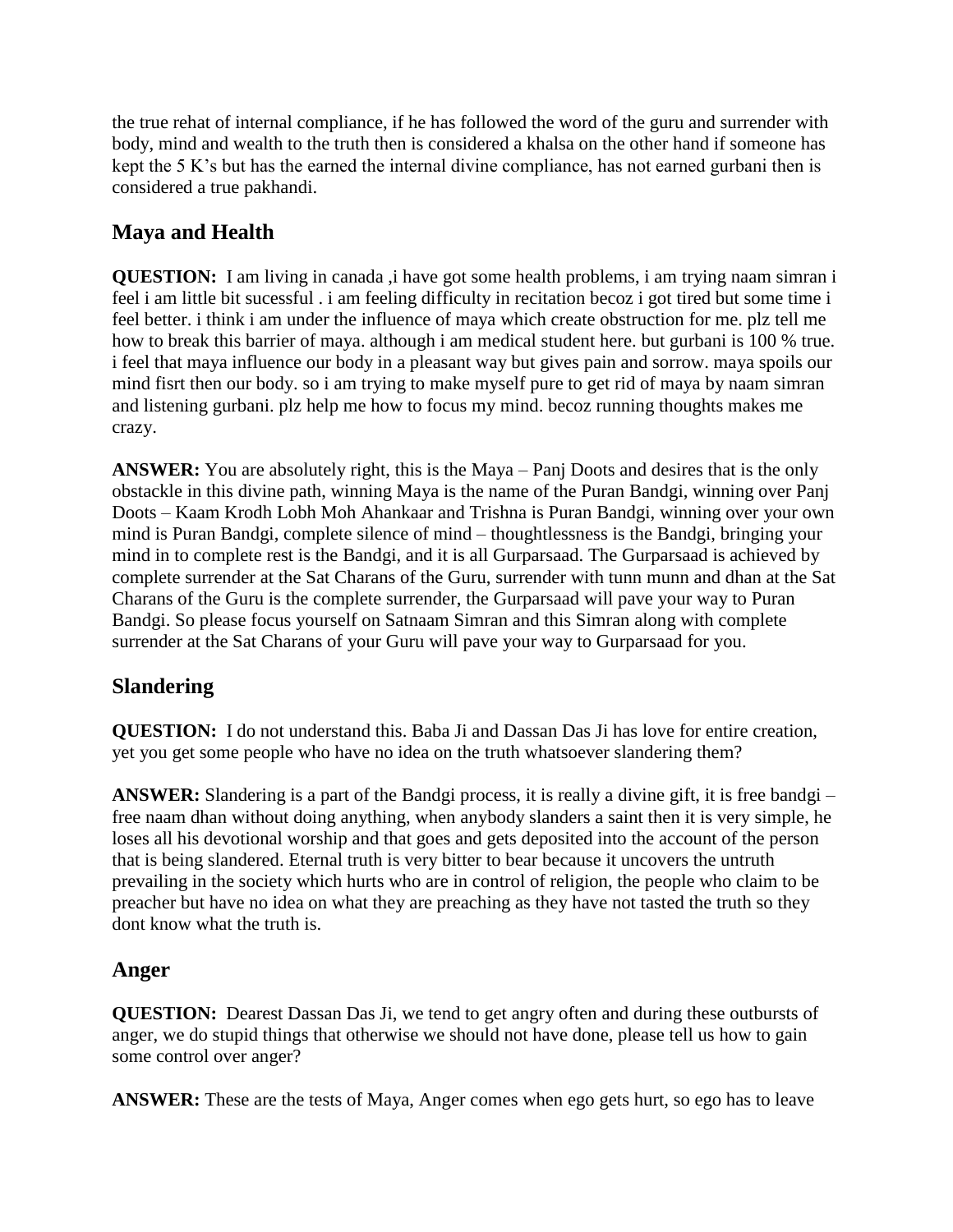your soul and body, it lives in your head, so watch out for it on a constant basis, but again it is God's grace that will take your ego out and this gurprasaad will come when a complete surrender is accepted by God. Until that happens, maya will keep on attacking, that is why we all now need to start moving towards more and more naam simran seva, so please focus on satnaam simran and seva (service of others).

# <span id="page-40-0"></span>**Giving Daswandh (10% of time and earnings to the Guru)**

**QUESTION:** Do we have to give daswandh? Is it mandatory? I find it hard to do so, please give some advice.

**ANSWER:** Giving Daswandh is a Gur Parsaad and there are few fortunates one who are blessed with this Gur Parsaad. By now you understand fully how difficult is it to give 10% of their earnings for someone who is living in the world of Maya – the basic mechanism on which most of the world is running upon in desires. Kaamna – Kaam means lust but if you take a deeper dive into its divine means – it means a never ending streams of desires and your mind is nothing but a never ending stream of desires which wants to acquire but not to give. When a desire is fulfilled, you recieve a momentary peace and happiness but when the desire process starts again, you are left in same miserable state, unhappy and not content. So until you go and merge into the Nirgun Saroop – Gur Sagar – Mansarovar your stream of desires do not end and contentment does not come.

# <span id="page-40-1"></span>**Killing**

Killing means killing in consciousness, killing for pleasure or killing for revenge is regardered as untruthful deed. However, you do kill millions of bacteria everyday as a part of your normal living process which is not untruthful. At the same time half of the creation is dependent upon the remaining half for food, so it is very difficult to make this subjective free of controversial thoughts. For that matter there is life in plants and trees as well, and the plants form a good part of our daily food as well, that is why Guru Nanak Dev Ji said "Fools argue about flesh and meat, but they know nothing about spiritual wisdom and meditation"

# <span id="page-40-2"></span>**What are Panj Indrees (Five Human Senses)?**

**QUESTION:** Thank you for giving us your true wisdom. Could you kindly explain what the "Panj Indrees" are?

**ANSWER:** Panj Karam Indrees are parts of your physical body with you that are used to perform your deeds and these are: Two arms/hands, Two legs/feet, Toungue/Mouth, Anus and sex organ. The creation of a human being is the most beautiful creation of the almighty. Look at these five super divine powers given to you to make use of your physical body and be part of the creation and participate in the process of creation. At the same time there are Panj Gyan Indrees (Five senses) which a human body is blessed with to interact with the rest of the creation and enjoy the creation. These are Eyes – seeing, Ears – hearing, Nose – Smelling, Skin – feeling and tongue – tasting. Infact these divine powers that are given to us by Akal Purakh Ji is to live this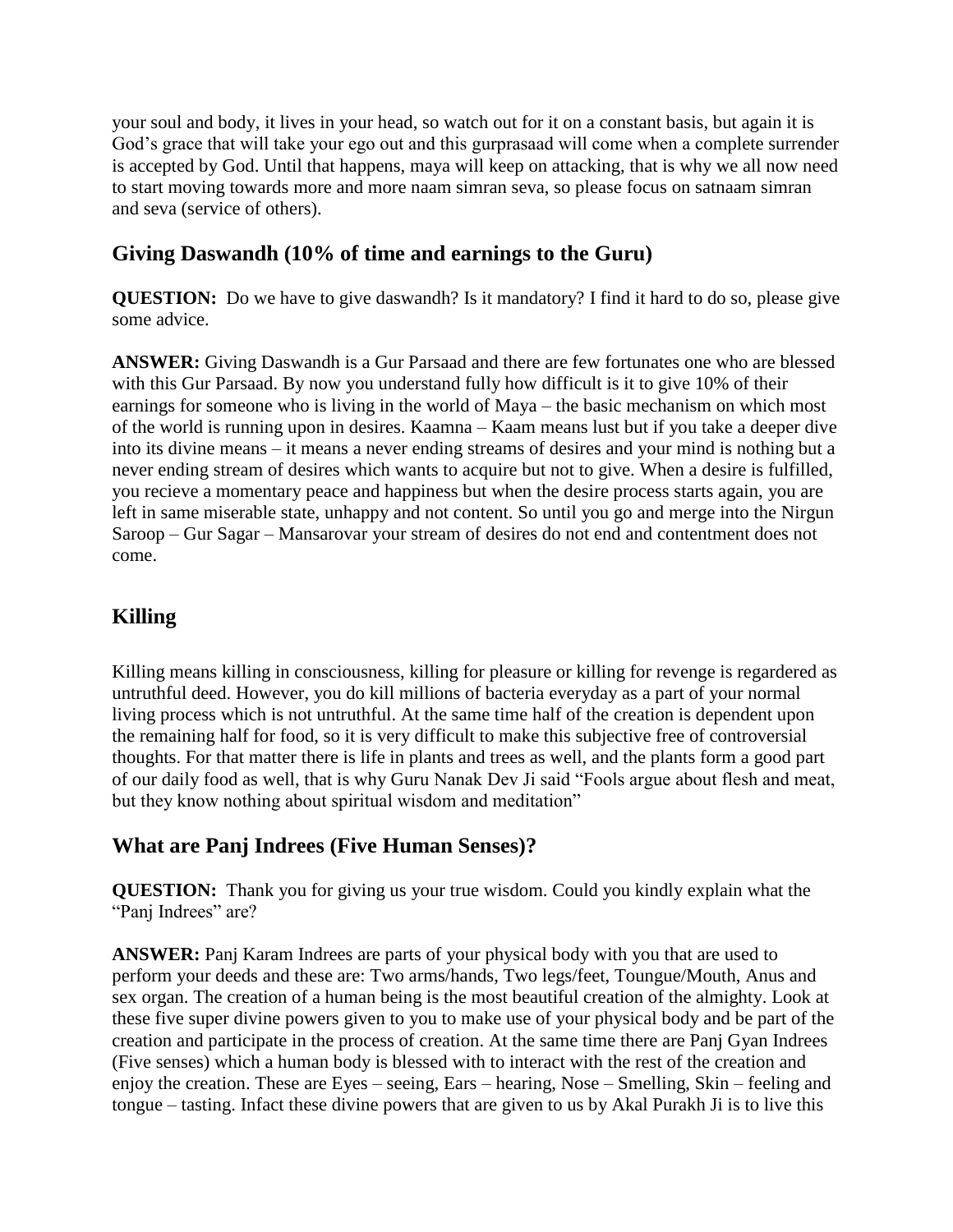life and enjoy the nature in its correct perspective and in accordance with the Divine Wisdom – Gurmat. However, at the same time there are five thieves/demons as well, lust, anger, greed, attachment and ego and the sixth one is desires which make your usage of these panj karam and gyan indrees very complex, infact these demons and desires prompt you to misuse these super divine gifts and that is where you get trapped in by misusing them and this is where Gur Parsaad helps.

## <span id="page-41-0"></span>**Supernatural Powers (Riddhis and Siddhis)**

**QUESTION:** I don't know how I got it but I know I have the ability to see into the past, present and future of any person. Also, a lot of things that I say tend to come true in the future, I didnt believe it at first, but most of the say I say tends to come true, How have i got these powers and what shall i do?

**ANSWER:** These are super natural divine powers that are used by God in running his creation. If you start mis-using these powers for example, when you start telling people about their past and future then they will start coming to you and you will become a astrologer and not a Jivan Mukt. This is all due to your bandgi in your previous lives that you are experiencing these super natural powers, but using them for fun, business or to gain attention will close doors for spiritual advancement and Jivan Mukti which is the purpose of this human life of yours. For making spiritual progress and for reaching the higher consciousness stages, Gur Parsaad of Naam Simran, Naam Ki Kamai and puran bandgi are the Gur Parsaad. Jivan Mukti (freedom from reincarnations) is the objective of this human life.

## **Self-Wisdom (Munmatt)**

**QUESTION:** What is Munmatt or Self-wisdom?

**ANSWER:** Munmatt means your own wisdom, the wisdom that is other than the divine wisdom (Gurmat). It doesnt mean wisdom of Mun. To be more in depth – the wisdom is stored in the brain. Mind is the thoughts based on the stored wisdom in the brain. The thoughts is processing the information stored in the brain. Munn doesn't store wisdom, it is just a thought mechanism. Maya becomes the servant when the soul that runs the body goes beyond Maya, so body becomes a servant of the soul and soul is not the mind or the body, soul is the Jyot

# **Duality**

**QUESTION:** What is duality? This word is often used in Gurbani, could you kindly explain the meaning of this world.

**ANSWER:** Duality simply means seperation from God. Majority of the world is living in seperation from God due to haumai so they are living in maya. Where there is no duality, there is God, only one khand is sach khand, everything else is in Duality, Only a Puran Brahm Gyani is single vision and beyond duality but everything else is in duality, coming out of Duality is the name of Bandgi and winning over Maya is Bangi. Duality is nothing but Maya. When Maya is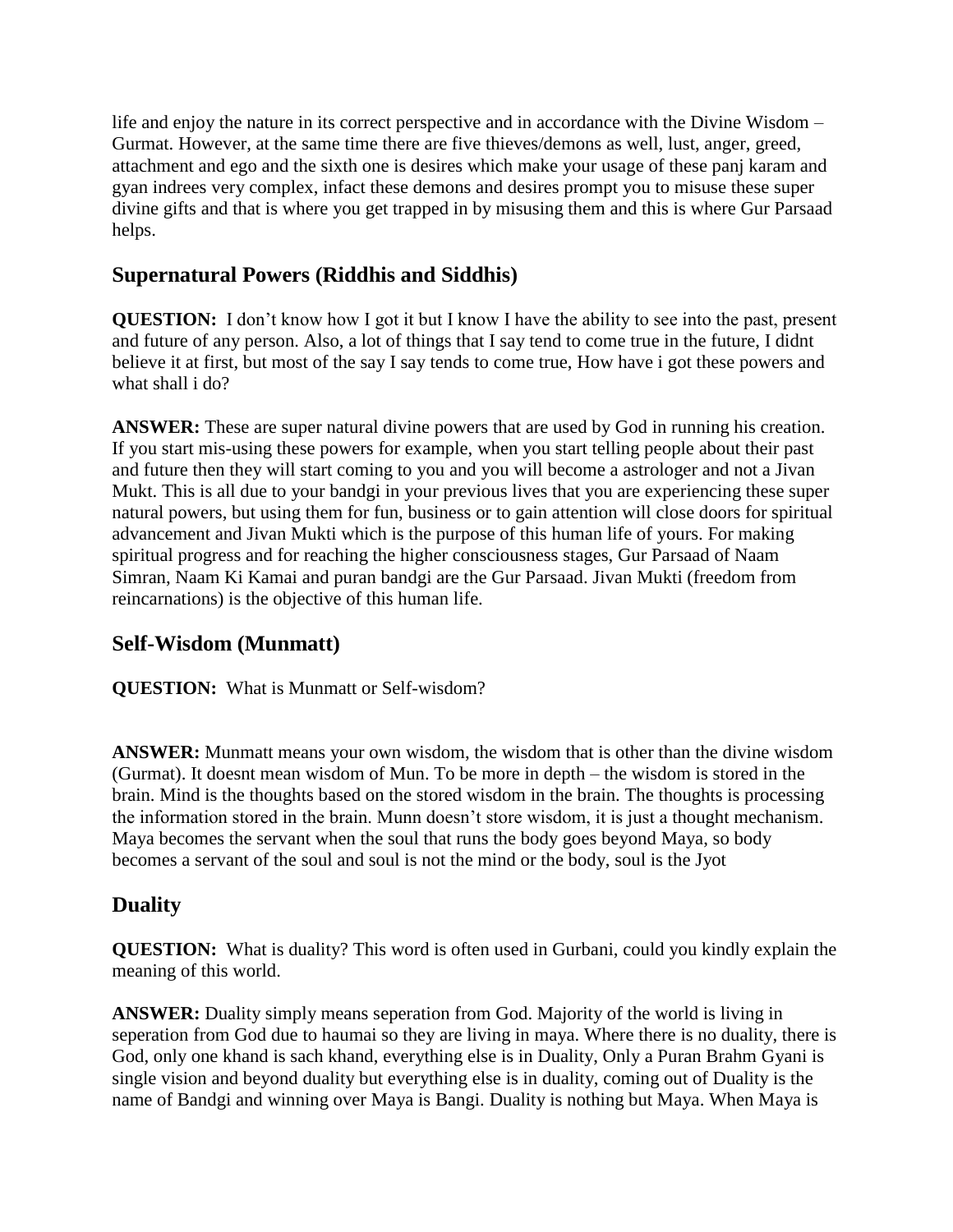defeated, you become one with God and come out of Duality.

## **Winning over the mind is Bandgi**

#### **QUESTION:** How do we win over the mind?

**ANSWER:** A complete control of mind is not in your hands, this is all Gurparsaad, this happens by Gurparsaad when the infinite divine power takes ovr you complete, which is called complete self-realization. Winning over the mind is what bandgi is all about. Winning over the mind, and replacing it with Param Jyot Puran Parkash is the whole game. Mind is responsible for distracting you from achieving this divine stagfe where there remains no mind and there remains only infinite divine power. A complete surrender at the Sat Charans of the Guru is the key to this GurParsaad. Giving your body, mind and wealth to the Guru with trust, devotion and love is the key to Dargah. So please focused on Satnaam Simran and slowly your mind will stop to wonder in negative thoughts, then it will change to all positive thoughts and then eventually it will be be replaced by Satnaam Simran on a continous basis.

#### <span id="page-42-0"></span>**Suicidal Thoughts**

**QUESTION:** I am suffering so much, that at times i question what is the point of my existence? i have had suicidal tendencies and have thought many a times to end my life.

**ANSWER:** Suicide is not a solution to any problems, suicide in this life will end the pains and sufferings, there will be more lives like this filled with even more pains and sorrows, based on your deeds in the past lives and this life as well. So, sucidal thoughts are more hurting and not soothing at all, this is the worst thing a man can attempt or do. This is not a solution by any means. Your life is very precious, there is a divine objective of your life, you have been born to grow yourself above all these pains and sorrows, you have to get yourself to a much higher real of the divine truth, you are a wonderful soul but trapped in the web of Maya. All these negativities that you are facing is as a result of your own deeds as said earlier, but it is a divine blessing as it is turning you around to realise your real divine objective of your this human life. God is not any far from you, your breath is being run by his infinite divine power, the blood in your veins is being run by this infinite divine power, your heart is pumping due to this infinite divine power, therefore, God is right there inside you and not anywhere outside, all you need to do is focus on your ownself and things will start to turn around for you by themselves. We will advise you to focus yourself on Satnaam Simran, dedicate yourself to the Guru with body, mind and wealth, complete surrender at the charans of the Guru with trust, devotion and love will bring you the Gurparsaad. When you do so and focus on Satnaam Simran, then things will start to fall in place for you, your mind will go into peace and you will be charged by this infinite divine power to face all these challenges of the life without any problem. You will be blessed with the divine strength to cope up with all the adversities in your life.

# <span id="page-42-1"></span>**Will Power**

**QUESTION:** I feel I don't have a strong will power to stand against Maya. There is not one day